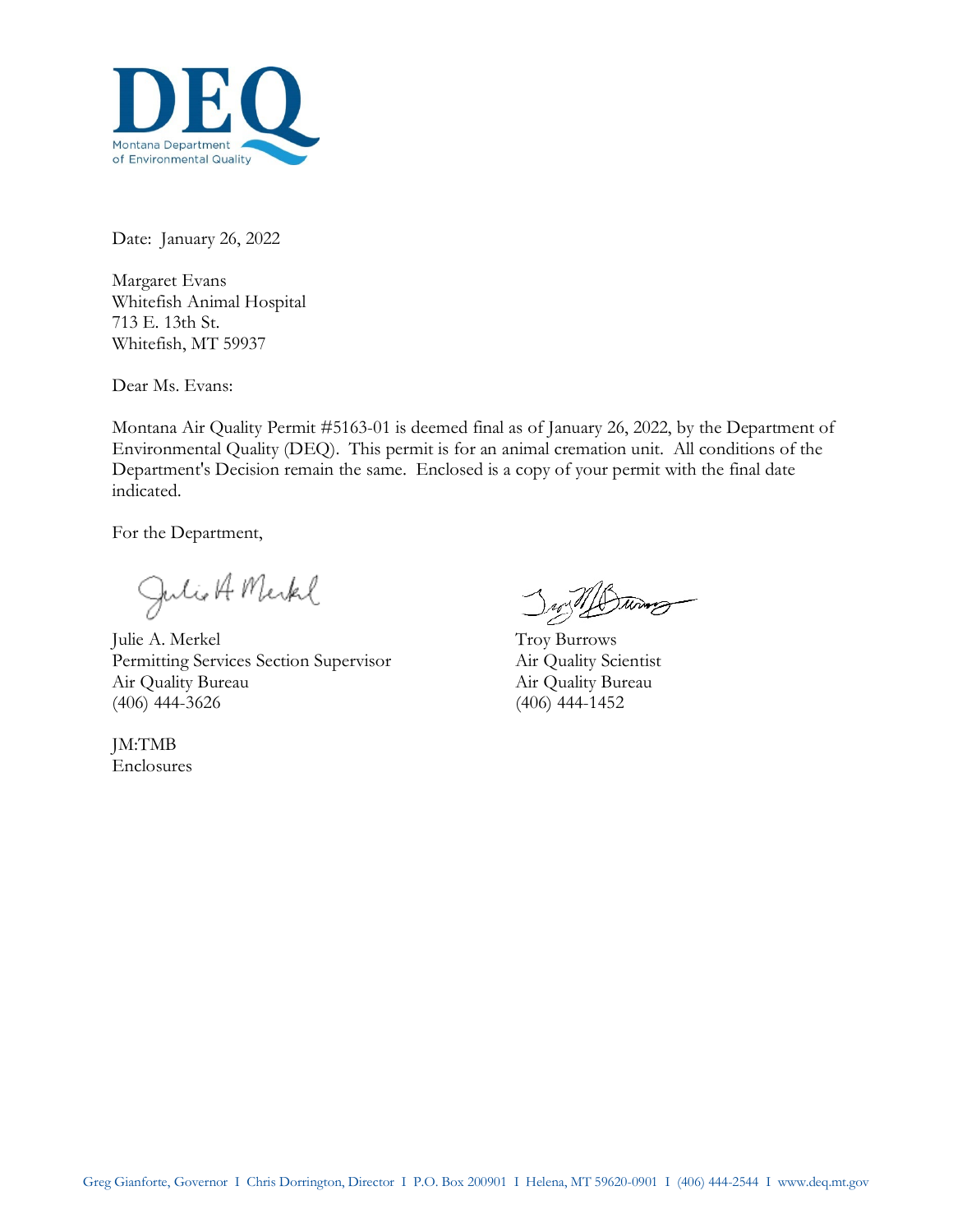Montana Department of Environmental Quality Air, Energy, and Mining Division

Montana Air Quality Permit #5163-01

Whitefish Animal Hospital 713 East 13th St. Whitefish, MT 59937

January 26, 2022

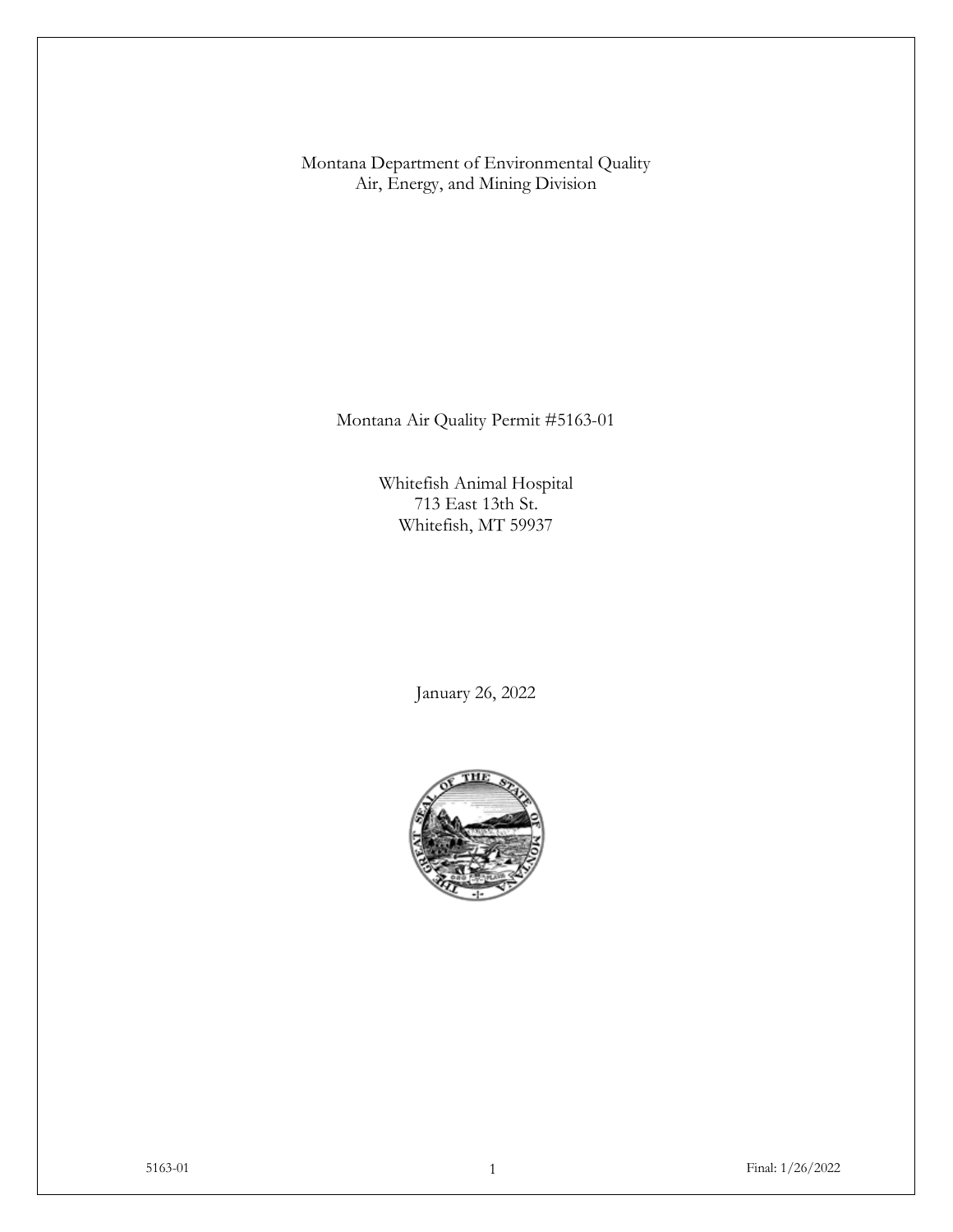### MONTANA AIR QUALITY PERMIT

Issued To: Whitefish Animal Hospital MAQP: #5163-01

713 East 13th St. Application Complete: 11/03/2021 Whitefish, MT 59937 Preliminary Determination Issued: 12/01/2021 Department's Decision Issued: 1/10/2022 Permit Final: 01/26/2022

A Montana Air Quality Permit (MAQP), with conditions, is hereby granted to Whitefish Animal Hospital, pursuant to Sections 75-2-204, 211 and 215 of the Montana Code Annotated (MCA), as amended, and Administrative Rules of Montana (ARM) 17.8.740, *et seq*., as amended, for the following:

Section I: Permitted Facilities

- A. Permitted Equipment
	- One Therm-Tec, Inc. S27-T natural gas-fired multiple chamber cremation unit for cremating animal remains with a maximum design process rate of 75 pounds per hour (lbs/hr) and a loading capacity of 400 pounds (lbs) [EU 1]
	- One Therm-Tec, Inc. S27-T natural gas-fired multiple chamber cremation unit for cremating animal remains with a maximum design process rate of 50 lbs/hr and a loading capacity of 350 lbs [EU 2]
- B. Plant Location

Whitefish Animal Hospital is located at 713 East 13<sup>th</sup> St., in Whitefish, MT 59937. The legal description of the facility is Section 1, Township 30 North, Range 22 West in Flathead County, Montana.

Whitefish Animal Hospital provided a complete MAQP modification application on November 3, 2021, to install and operate one Therm-Tec, Inc. S27-T natural gasfired multiple chamber cremation unit for cremating animal remains with a maximum design process rate of 50 lbs/hr and a loading capacity of 350 lbs [EU 2].

## Section II: Conditions and Limitations

- A. Emission Limitations
	- 1. Whitefish Animal Hospital shall not emit particulate matter in excess of 0.10 grains per dry standard cubic foot adjusted to  $12\%$  carbon dioxide (CO<sub>2</sub>) into the outdoor atmosphere from EU 1 or EU 2 (ARM 17.8.752).
	- 2. Whitefish Animal Hospital shall not emit an opacity of 10% or greater averaged over six consecutive minutes into the atmosphere from EU 1 or EU 2 (ARM 17.8.752).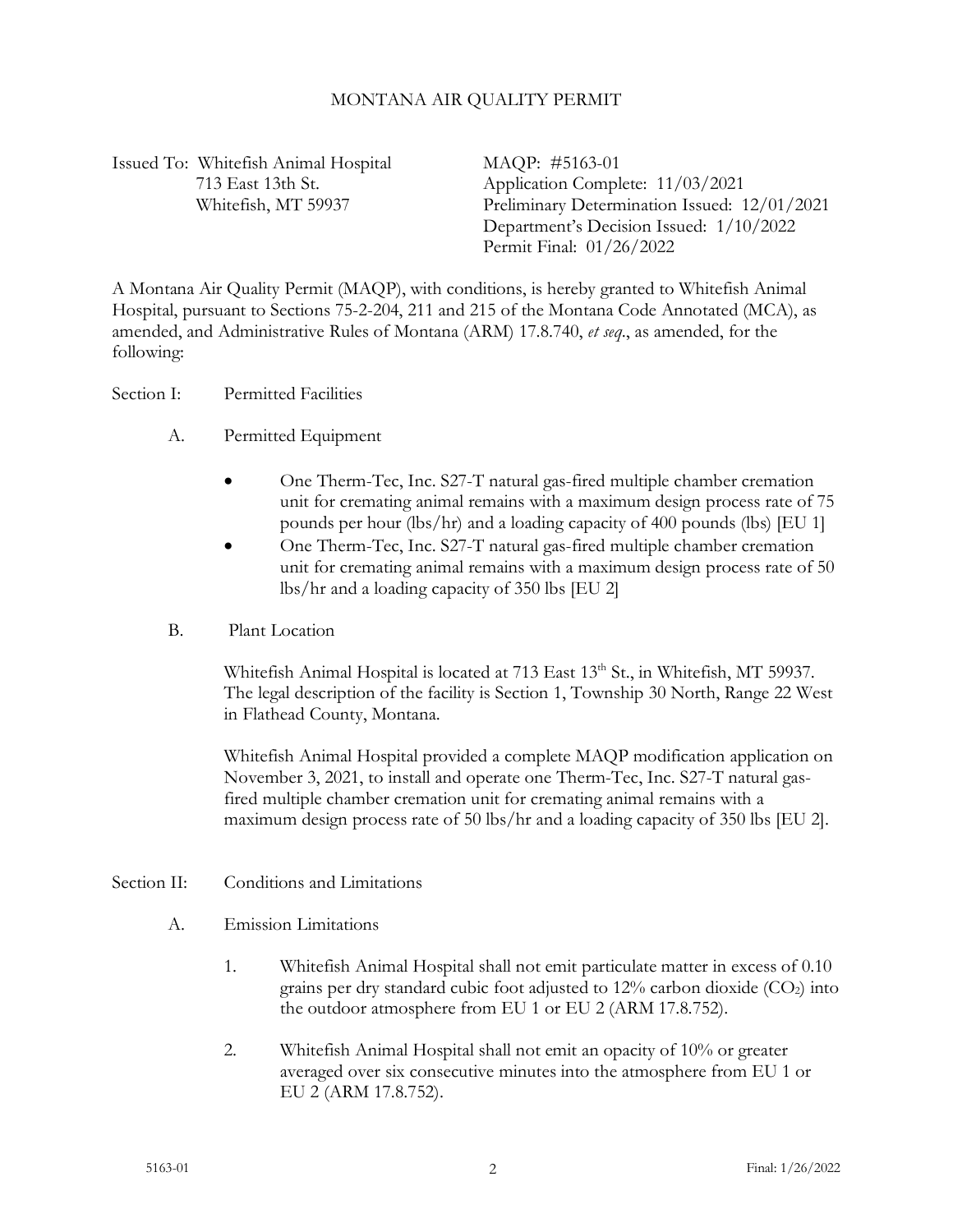- B. Operational Limitations
	- 1. Whitefish Animal Hospital shall not incinerate/cremate any material other than animal remains and/or corresponding container unless otherwise approved by the Montana Department of Environmental Quality (Department) in writing (ARM 17.8.749).
	- 2. Whitefish Animal Hospital shall provide written notice to the Department and obtain approval from the Department if material other than what would normally be termed animal remains, or its container, is to be incinerated (ARM 17.8.749).
	- 3. Whitefish Animal Hospital shall utilize only pipeline quality natural gas or propane as supplementary fuel for crematory operations (ARM 17.8.749).
	- 4. The cremation units shall be equipped with auxiliary fuel burners designed to preheat a secondary chamber to the minimum required operating temperature prior to igniting the primary chamber burner. Whitefish Animal Hospital shall maintain an average temperature of at least 1500 degrees Fahrenheit and a minimum temperature of 1450 degrees Fahrenheit in the secondary chamber during cremation (ARM 17.8.752).
	- 5. Whitefish Animal Hospital shall develop operation procedures for the crematoriums, print those procedures in a crematorium operation procedures manual or have them readily accessible via electronic device, and require all personnel who operate the units to familiarize themselves with the operating procedures. The operating procedures manual shall be readily available to all personnel who operated the units. Whitefish Animal Hospital shall keep training records and supply training records and a copy of the operations manual to the Department upon request (ARM 17.8.752).
- C. Testing Requirements
	- 1. All compliance source tests shall conform to the requirements of the Montana Source Test Protocol and Procedures Manual (ARM 17.8.106).
	- 2. The Department of Environmental Quality (Department) may require further testing (ARM 17.8.105).
- D. Operational Reporting Requirements
	- 1. Whitefish Animal Hospital shall supply the Department with annual production information for all emission units and emission points, as required by the Department in the annual emission inventory request. The request will include, but is not limited to, all sources of emissions identified in the emission inventory contained in the permit analysis.

Production information shall be gathered on a calendar-year basis and submitted to the Department by the date required in the emission inventory request. Information shall be in the units required by the Department. This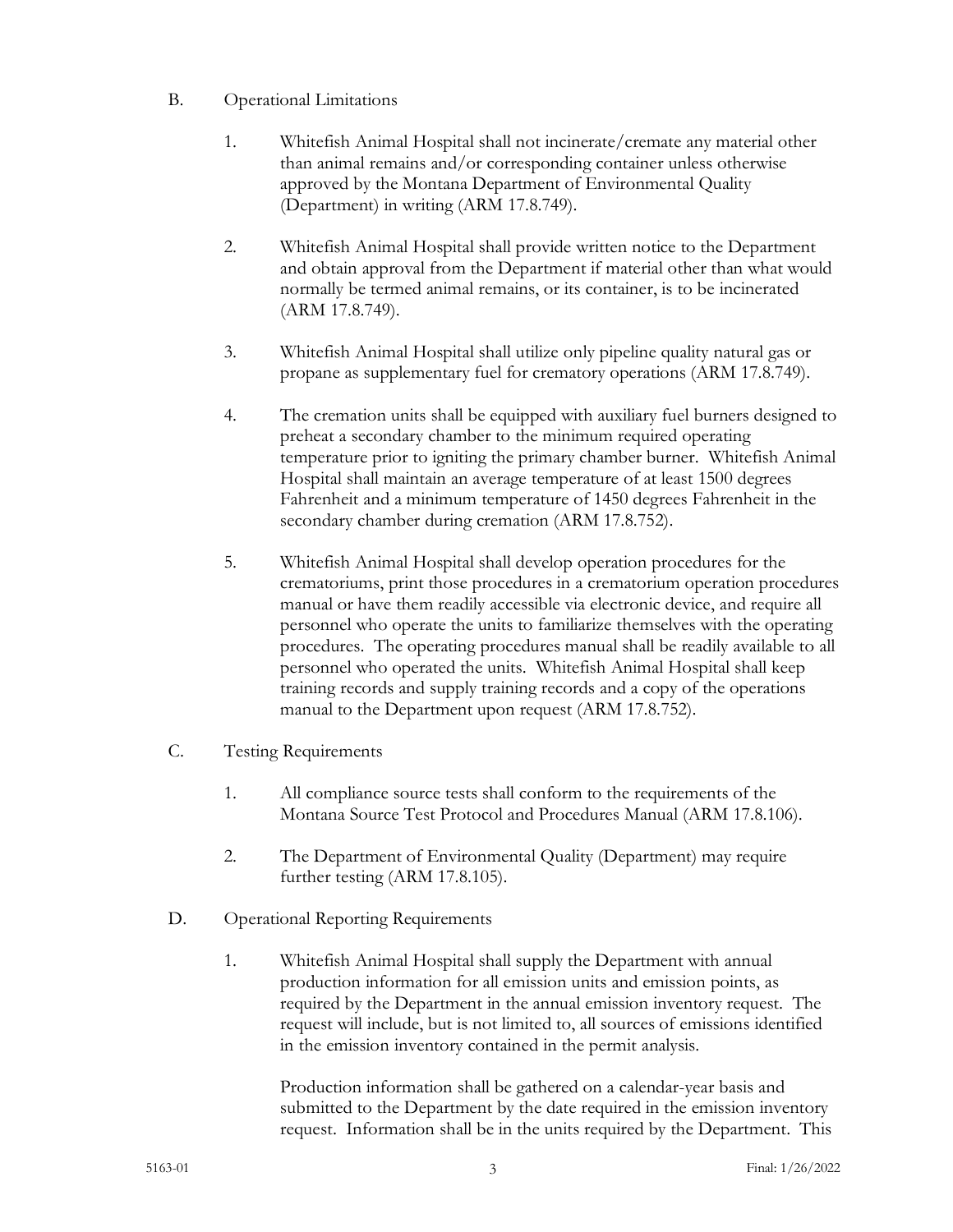information may be used to calculate operating fees, based on actual emissions from the facility, and/or to verify compliance with permit limitations (ARM 17.8.505).

- 2. Whitefish Animal Hospital shall notify the Department of any construction or improvement project conducted, pursuant to ARM 17.8.745, that would include the addition of a new emissions unit*,* change in control equipment, stack height, stack diameter, stack flow, stack gas temperature, source location, or fuel specifications, or would result in an increase in source capacity above its permitted operation. The notice must be submitted to the Department, in writing, 10 days prior to startup or use of the proposed de minimis change, or as soon as reasonably practicable in the event of an unanticipated circumstance causing the de minimis change and must include the information requested in ARM 17.8.745(l)(d) (ARM 17.8.745).
- 3. All records compiled in accordance with this permit must be maintained by Whitefish Animal Hospital as a permanent business record for at least 5 years following the date of the measurement, must be available at the plant site for inspection by the Department, and must be submitted to the Department upon request. These records may be stored at a location other than the plant site upon approval by the Department (ARM 17.8.749).
- E. Continuous Emissions Monitoring Systems
	- 1. Whitefish Animal Hospital shall install, calibrate, maintain and operate continuous monitoring and recording equipment on the permitted cremation units to measure the secondary chamber exit gas temperature (ARM 17.8.749).
	- 2. Whitefish Animal Hospital shall record the daily quantity (mass) of material incinerated/cremated in each emitting unit, and the daily hours of operation of the crematorium (date, start time and end time) (ARM 17.8.749).
- F. Notification
	- 1. Whitefish Animal Hospital shall provide the Department with written notification of the commencement of construction of the incinerator within 30 days after commencement of constructions (ARM 17.8.749).
	- 2. Whitefish Animal Hospital shall provide the Department with written notification of the actual start-up date of the incinerator within 15 days after the actual start-up date (ARM 17.8.749).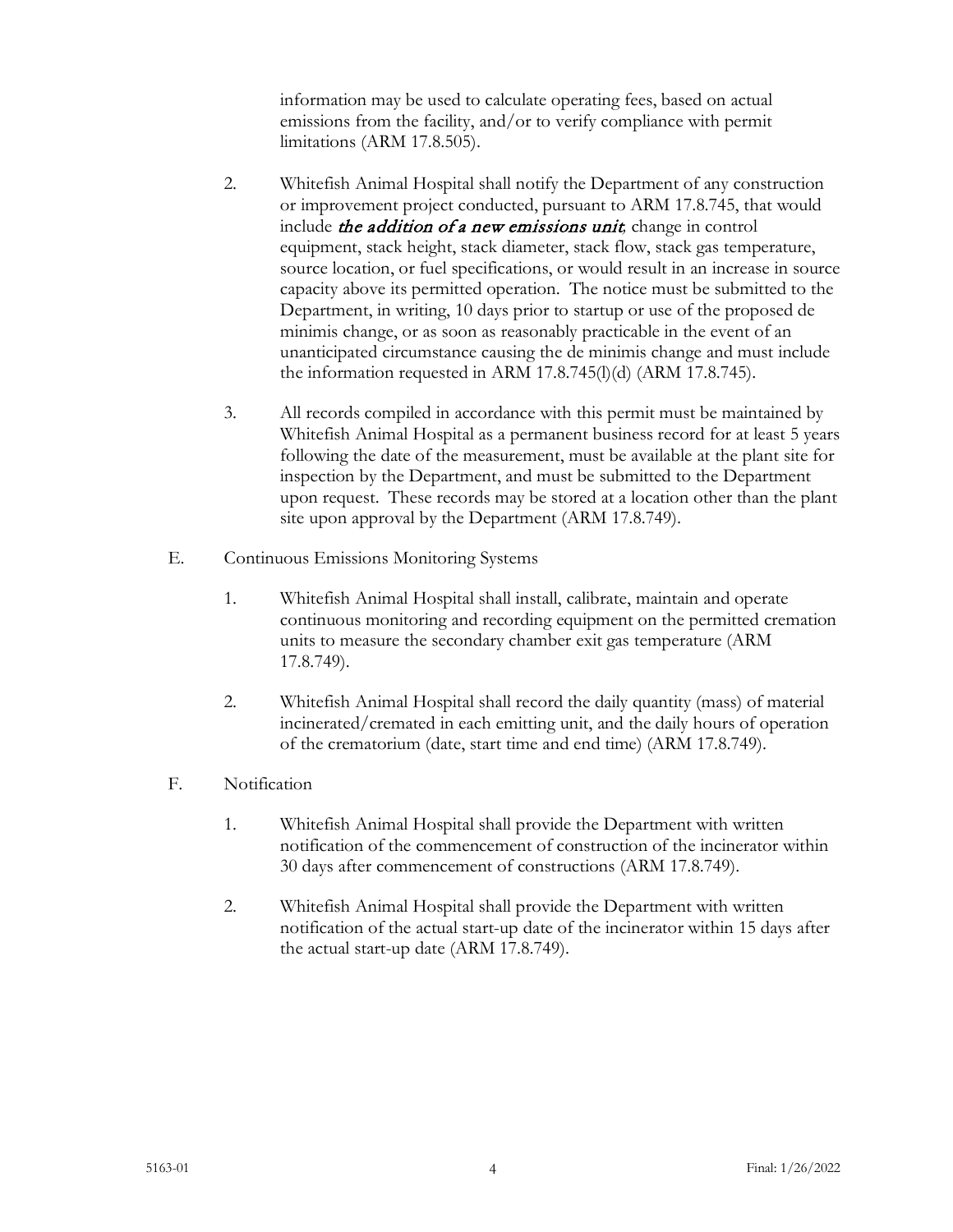### Section III: General Conditions

- A. Inspection Whitefish Animal Hospital shall allow the Department's representatives access to the source at all reasonable times for the purpose of making inspections or surveys, collecting samples, obtaining data, auditing any monitoring equipment such as Continuous Emission Monitoring Systems (CEMS) or Continuous Emission Rate Monitoring Systems (CERMS), or observing any monitoring or testing, and otherwise conducting all necessary functions related to this permit.
- B. Waiver The permit and the terms, conditions, and matters stated herein shall be deemed accepted if Whitefish Animal Hospital fails to appeal as indicated below.
- C. Compliance with Statutes and Regulations Nothing in this permit shall be construed as relieving Whitefish Animal Hospital of the responsibility for complying with any applicable federal or Montana statute, rule, or standard, except as specifically provided in ARM 17.8.740, *et seq*. (ARM 17.8.756).
- D. Enforcement Violations of limitations, conditions and requirements contained herein may constitute grounds for permit revocation, penalties, or other enforcement action as specified in Section 75-2-401, *et seq*., MCA.
- E. Appeals Any person or persons jointly or severally adversely affected by the Department's decision may request, within 15 days after the Department renders its decision, upon affidavit setting forth the grounds therefor, a hearing before the Board of Environmental Review (Board). A hearing shall be held under the provisions of the Montana Administrative Procedures Act. The filing of a request for a hearing does not stay the Department's decision, unless the Board issues a stay upon receipt of a petition and a finding that a stay is appropriate under Section 75-2- 211(11)(b), MCA. The issuance of a stay on a permit by the Board postpones the effective date of the Department's decision until conclusion of the hearing and issuance of a final decision by the Board. If a stay is not issued by the Board, the Department's decision on the application is final 16 days after the Department's decision is made.
- F. Permit Inspection As required by ARM 17.8.755, Inspection of Permit, a copy of the air quality permit shall be made available for inspection by the Department at the location of the source.
- G. Permit Fee Pursuant to Section 75-2-220, MCA, failure to pay the annual operation fee by Whitefish Animal Hospital may be grounds for revocation of this permit, as required by that section and rules adopted thereunder by the Board.
- H. Duration of Permit Construction or installation must begin or contractual obligations entered into that would constitute substantial loss within 3 years of permit issuance and proceed with due diligence until the project is complete or the permit shall expire (ARM 17.8.762).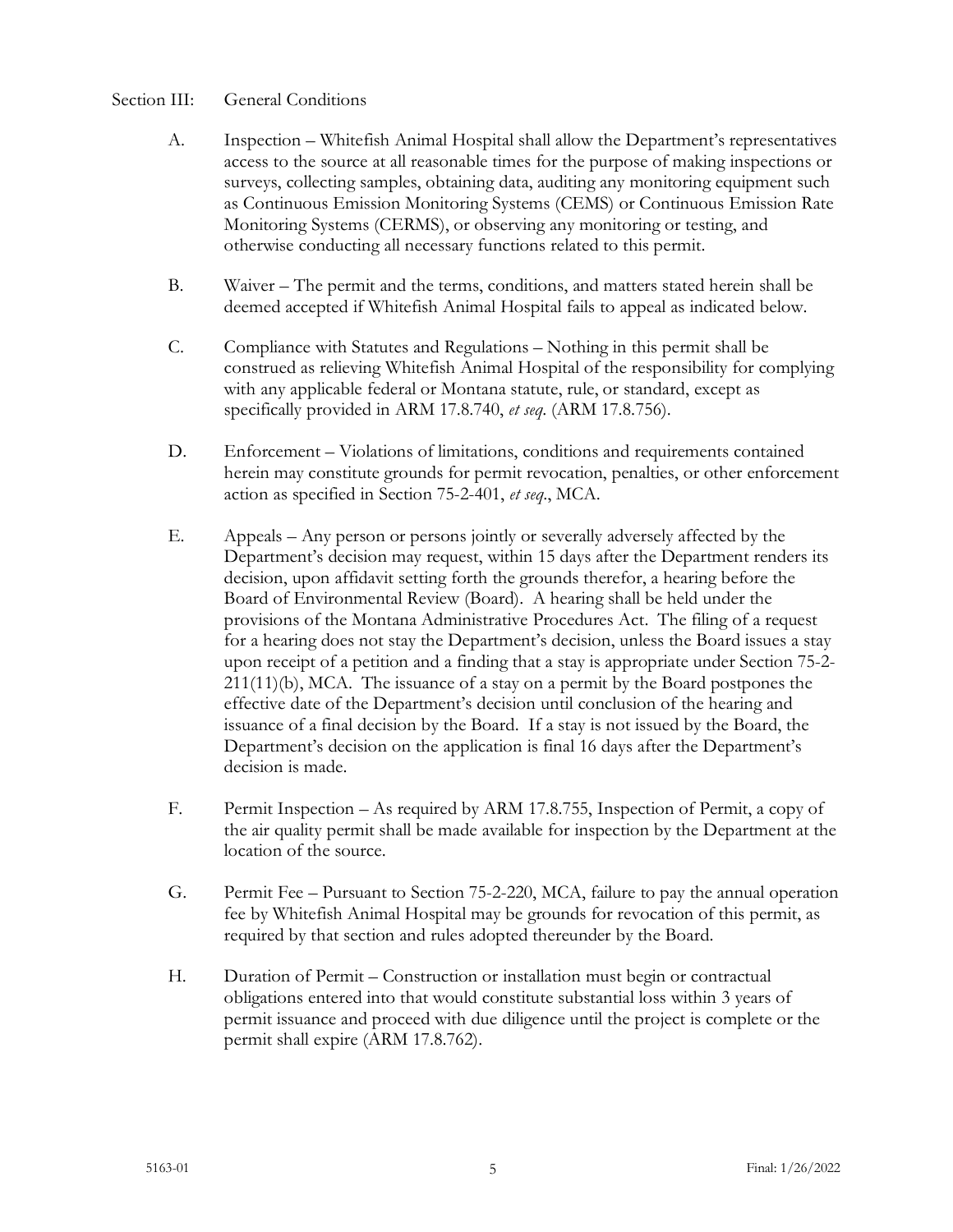# Montana Air Quality Permit (MAQP) Analysis Whitefish Animal Hospital MAQP #5163-01

### I. Introduction/Process Description

Whitefish Animal Hospital is located at 713 East 13th St., Whitefish, MT 59937.

- A. Permitted Equipment
	- One Therm-Tec, Inc. S27-T natural gas-fired multiple chamber cremation unit for cremating animal remains with a maximum design process rate of 75 pounds per hour (lbs/hr) and a loading capacity of 400 pounds (lbs) [EU 1]
	- One Therm-Tec, Inc. S27-T natural gas-fired multiple chamber cremation unit for cremating animal remains with a maximum design process rate of 50 lbs/hr and a loading capacity of 350 lbs [EU 2]
- B. Source Description

The animal crematorium EU 1 has a maximum incineration design capacity of 75 lbs/hr of animal remains with a loading capacity of 400 lbs. The crematorium will utilize natural gas for combustion in the primary and secondary auxiliary burner with a rating of 1.6 million British thermal units per hour (MMBTU/hr).

The animal crematorium EU 2 has a maximum incineration design capacity of 50 lbs/hr of animal remains with a loading capacity of 350 lbs. The crematorium will utilize natural gas for combustion in the primary and secondary auxiliary burner with a rating of 1.6 million British thermal units per hour (MMBTU/hr).

C. Permit History

On October 18, 2016, the Department issued **MAQP #5163-00** to Whitefish Animal Hospital for the operation of a cremation unit. The permit authorized the operation of a Therm-Tec, Inc. S27-T natural gas-fired multiple chamber cremation unit for cremating animal remains with a maximum design process rate of 75 lbs/hr and a loading capacity of 400 lbs.

D. Current Permit Action

Whitefish Animal Hospital provided a complete MAQP modification application on November 3, 2021, to install and operate one Therm-Tec, Inc. S27-T natural gasfired multiple chamber cremation unit for cremating animal remains with a maximum design process rate of 50 lbs/hr and a loading capacity of 350 lbs. **MAQP #5163-01** replaces MAQP #5163-00.

E. Response to Public Comment

| Person/Group<br>Commenting | Permit<br>  Reference | Comment | <b>Department Response</b> |
|----------------------------|-----------------------|---------|----------------------------|
|                            |                       |         |                            |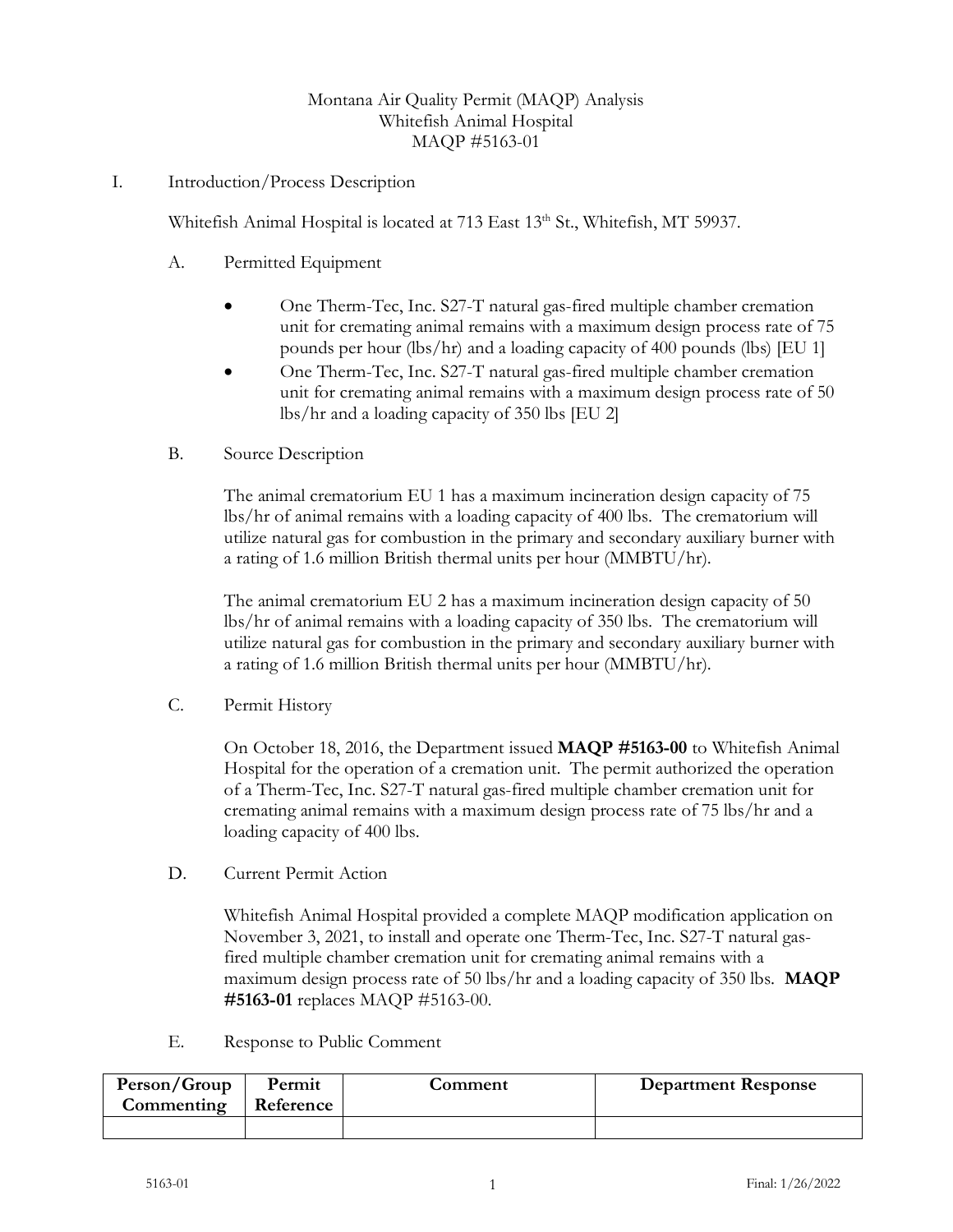F. Additional Information

Additional information, such as applicable rules and regulations, Best Available Control Technology (BACT)/Reasonably Available Control Technology (RACT) determinations, air quality impacts, and environmental assessments, is included in the analysis associated with each change to the permit.

II. Applicable Rules and Regulations

The following are partial explanations of some applicable rules and regulations that apply to the facility. The complete rules are stated in the Administrative Rules of Montana (ARM) and are available, upon request, from the Department of Environmental Quality (Department). Upon request, the Department will provide references for location of complete copies of all applicable rules and regulations or copies where appropriate.

- A. ARM 17.8, Subchapter 1 General Provisions, including but not limited to:
	- 1. ARM 17.8.101 Definitions. This rule includes a list of applicable definitions used in this chapter, unless indicated otherwise in a specific subchapter.
	- 2. ARM 17.8.105 Testing Requirements. Any person or persons responsible for the emission of any air contaminant into the outdoor atmosphere shall, upon written request of the Department, provide the facilities and necessary equipment (including instruments and sensing devices) and shall conduct tests, emission or ambient, for such periods of time as may be necessary using methods approved by the Department.
	- 3. ARM 17.8.106 Source Testing Protocol. The requirements of this rule apply to any emission source testing conducted by the Department, any source or other entity as required by any rule in this chapter, or any permit or order issued pursuant to this chapter, or the provisions of the Clean Air Act of Montana, 75-2-101, *et seq*., Montana Code Annotated (MCA).

Whitefish Animal Hospital shall comply with the requirements contained in the Montana Source Test Protocol and Procedures Manual, including, but not limited to, using the proper test methods and supplying the required reports. A copy of the Montana Source Test Protocol and Procedures Manual is available from the Department upon request.

- 4. ARM 17.8.110 Malfunctions. (2) The Department must be notified promptly by telephone whenever a malfunction occurs that can be expected to create emissions in excess of any applicable emission limitation or to continue for a period greater than 4 hours.
- 5. ARM 17.8.111 Circumvention. (1) No person shall cause or permit the installation or use of any device or any means that, without resulting in reduction of the total amount of air contaminant emitted, conceals or dilutes an emission of air contaminant that would otherwise violate an air pollution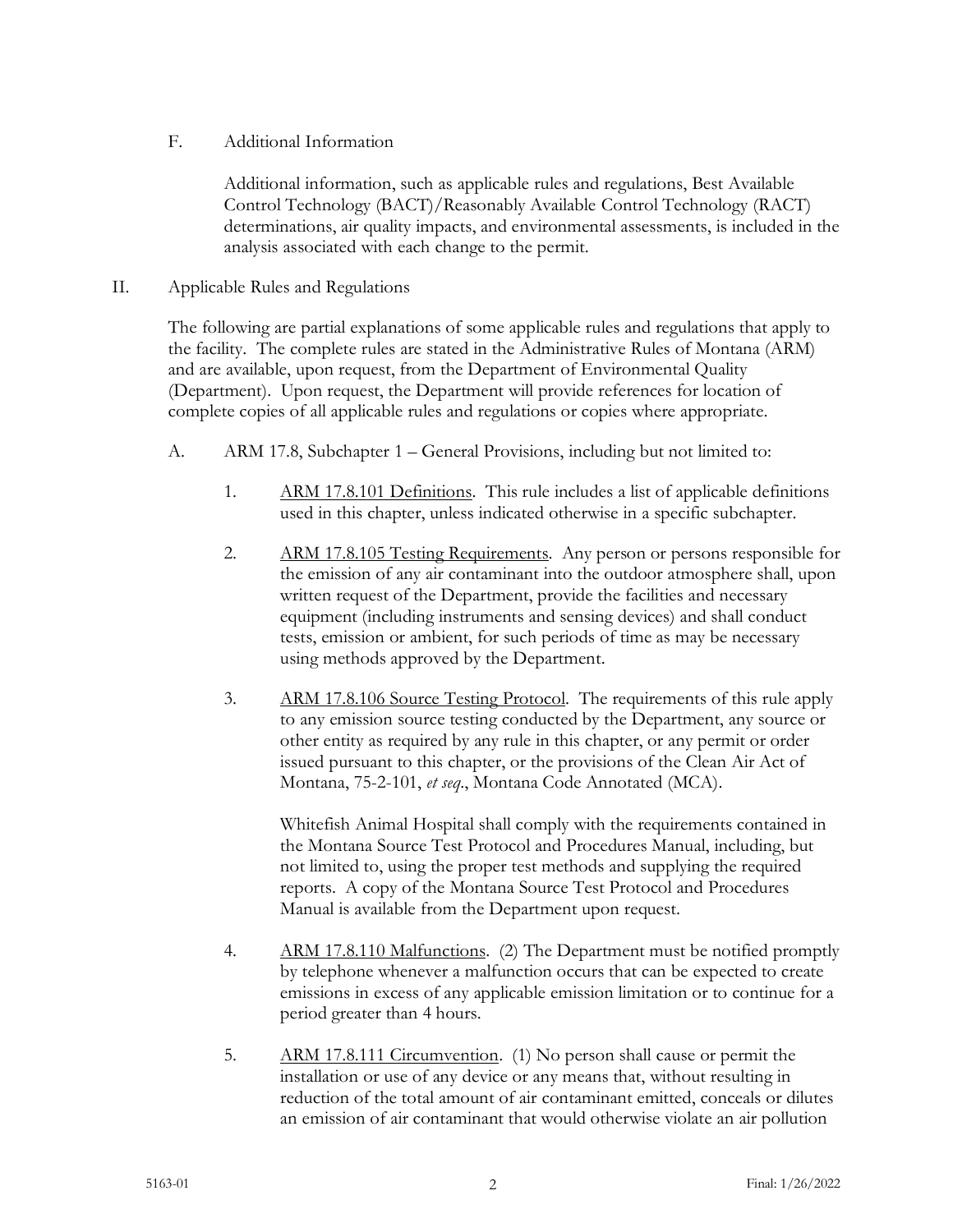control regulation. (2) No equipment that may produce emissions shall be operated or maintained in such a manner as to create a public nuisance.

- B. ARM 17.8, Subchapter 2 Ambient Air Quality, including, but not limited to the following:
	- 1. ARM 17.8.204 Ambient Air Monitoring
	- 2. ARM 17.8.210 Ambient Air Quality Standards for Sulfur Dioxide
	- 3. ARM 17.8.211 Ambient Air Quality Standards for Nitrogen Dioxide
	- 4. ARM 17.8.212 Ambient Air Quality Standards for Carbon Monoxide
	- 5. ARM 17.8.213 Ambient Air Quality Standard for Ozone
	- 6. ARM 17.8.214 Ambient Air Quality Standard for Hydrogen Sulfide
	- 7. ARM 17.8.220 Ambient Air Quality Standard for Settled Particulate Matter
	- 8. ARM 17.8.221 Ambient Air Quality Standard for Visibility
	- 9. ARM 17.8.222 Ambient Air Quality Standard for Lead
	- 10. ARM 17.8.223 Ambient Air Quality Standard for PM<sub>10</sub>
	- 11. ARM 17.8.230 Fluoride in Forage

Whitefish Animal Hospital must maintain compliance with the applicable ambient air quality standards. As part of the air toxics risk assessment required for issuance of the initial MAQP, the Department conducted SCREENVIEW modeling, an Environmental Protection Agency (EPA)-approved air dispersion model. Based on permit screening analysis demonstration the Whitefish Animal Hospital would present negligible risk to human health from potential hazardous air pollutants (HAP).

- C. ARM 17.8, Subchapter 3 Emission Standards, including, but not limited to:
	- 1. ARM 17.8.304 Visible Air Contaminants. This rule requires that no person may cause or authorize emissions to be discharged into the outdoor atmosphere from any source installed after November 23, 1968, that exhibit an opacity of 20% or greater averaged over 6 consecutive minutes.
	- 2. ARM 17.8.308 Particulate Matter, Airborne. (1) This rule requires an opacity limitation of less than 20% for all fugitive emission sources and that reasonable precautions be taken to control emissions of airborne particulate matter. (2) Under this rule, Whitefish Animal Hospital shall not cause or authorize the use of any street, road, or parking lot without taking reasonable precautions to control emissions of airborne particulate matter.
	- 3. ARM 17.8.309 Particulate Matter, Fuel Burning Equipment. This rule requires that no person shall cause, allow, or permit to be discharged into the atmosphere particulate matter caused by the combustion of fuel in excess of the amount determined by this rule.
	- 4. ARM 17.8.310 Particulate Matter, Industrial Process. This rule requires that no person shall cause, allow, or permit to be discharged into the atmosphere particulate matter in excess of the amount set forth in this rule.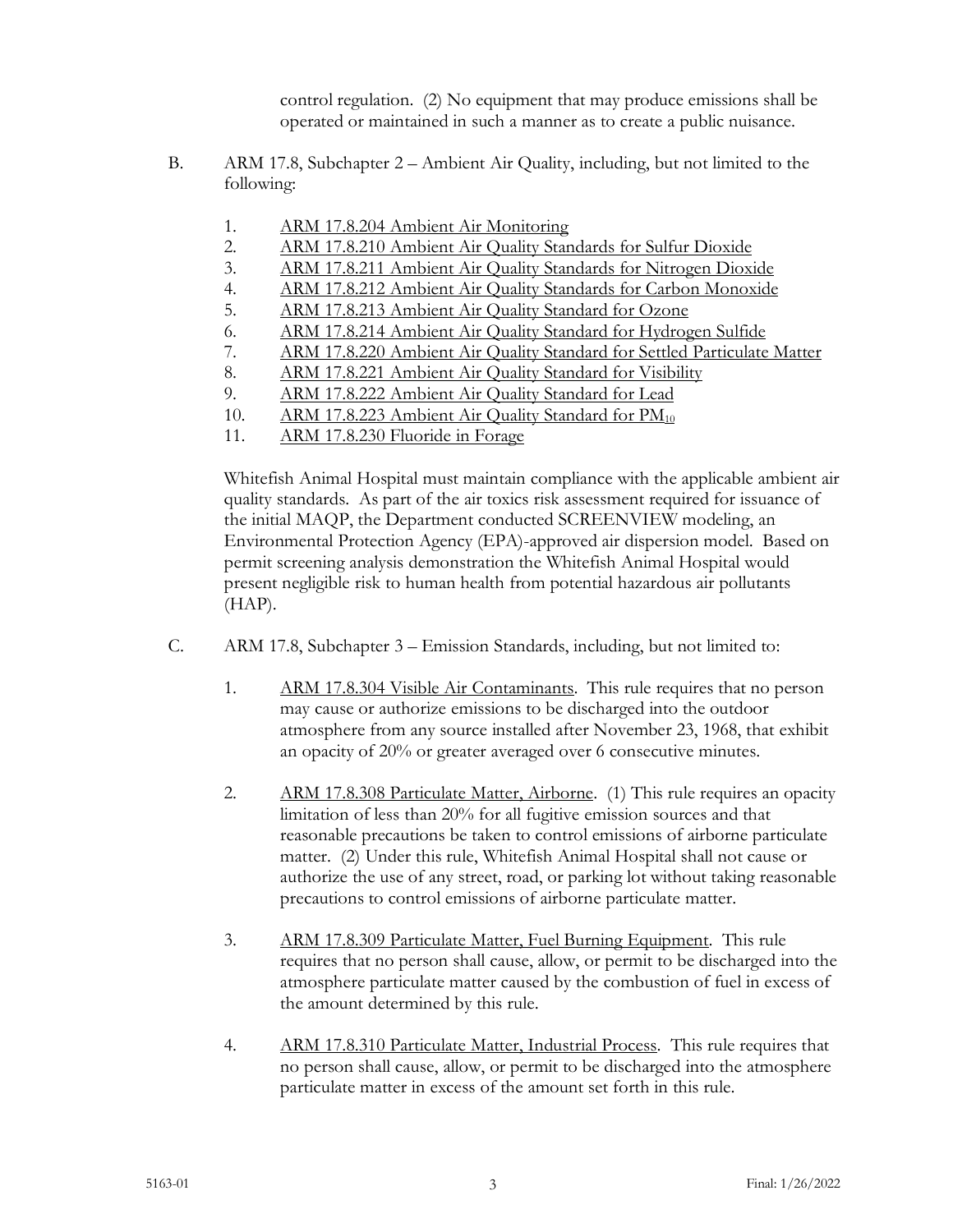5. ARM 17.8.316 Incinerators. This rule requires that no person may cause or authorize emissions to be discharged into the outdoor atmosphere from any incinerator, particulate matter in excess of 0.10 grains per standard cubic foot of dry flue gas, adjusted to 12% carbon dioxide and calculated as if no auxiliary fuel had been used. Further, no person shall cause or authorize to be discharged into the outdoor atmosphere from any incinerator emissions that exhibit an opacity of 10% or greater averaged over 6 consecutive minutes.

While Whitefish Animal Hospital is required to comply with the emission limitation specified in Section II.B of MAQP #5163-01, this particular rule does not apply to the incinerator because Whitefish Animal Hospital has applied for and will operate under an MAQP in accordance with ARM 17.8.770 and MCA 75-2-215 for this unit.

- 6. ARM 17.8.322 Sulfur Oxide Emissions--Sulfur in Fuel. This rule requires that no person shall burn liquid, solid, or gaseous fuel in excess of the amount set forth in this rule.
- 7. ARM 17.8.324 Hydrocarbon Emissions--Petroleum Products. (3) No person shall load or permit the loading of gasoline into any stationary tank with a capacity of 250 gallons or more from any tank truck or trailer, except through a permanent submerged fill pipe, unless such tank is equipped with a vapor loss control device as described in (1) of this rule.
- 8. ARM 17.8.340 Standard of Performance for New Stationary Sources and Emission Guidelines for Existing Sources. This rule incorporates, by reference, 40 CFR Part 60, Standards of Performance for New Stationary Sources (NSPS). This facility is not an NSPS affected source because it does not meet the definition of any NSPS subpart defined in 40 CFR Part 60.
- D. ARM 17.8, Subchapter 4 Stack Height and Dispersion Techniques, including, but not limited to:
	- 1. ARM 17.8.401 Definitions. This rule includes a list of definitions used in this chapter, unless indicated otherwise in a specific subchapter.
	- 2. ARM 17.8.402 Requirements. Whitefish Animal Hospital must demonstrate compliance with the ambient air quality standards with a stack height that does not exceed Good Engineering Practices (GEP). The proposed height of the new or modified stack for Whitefish Animal Hospital is below the allowable 65-meter GEP stack height.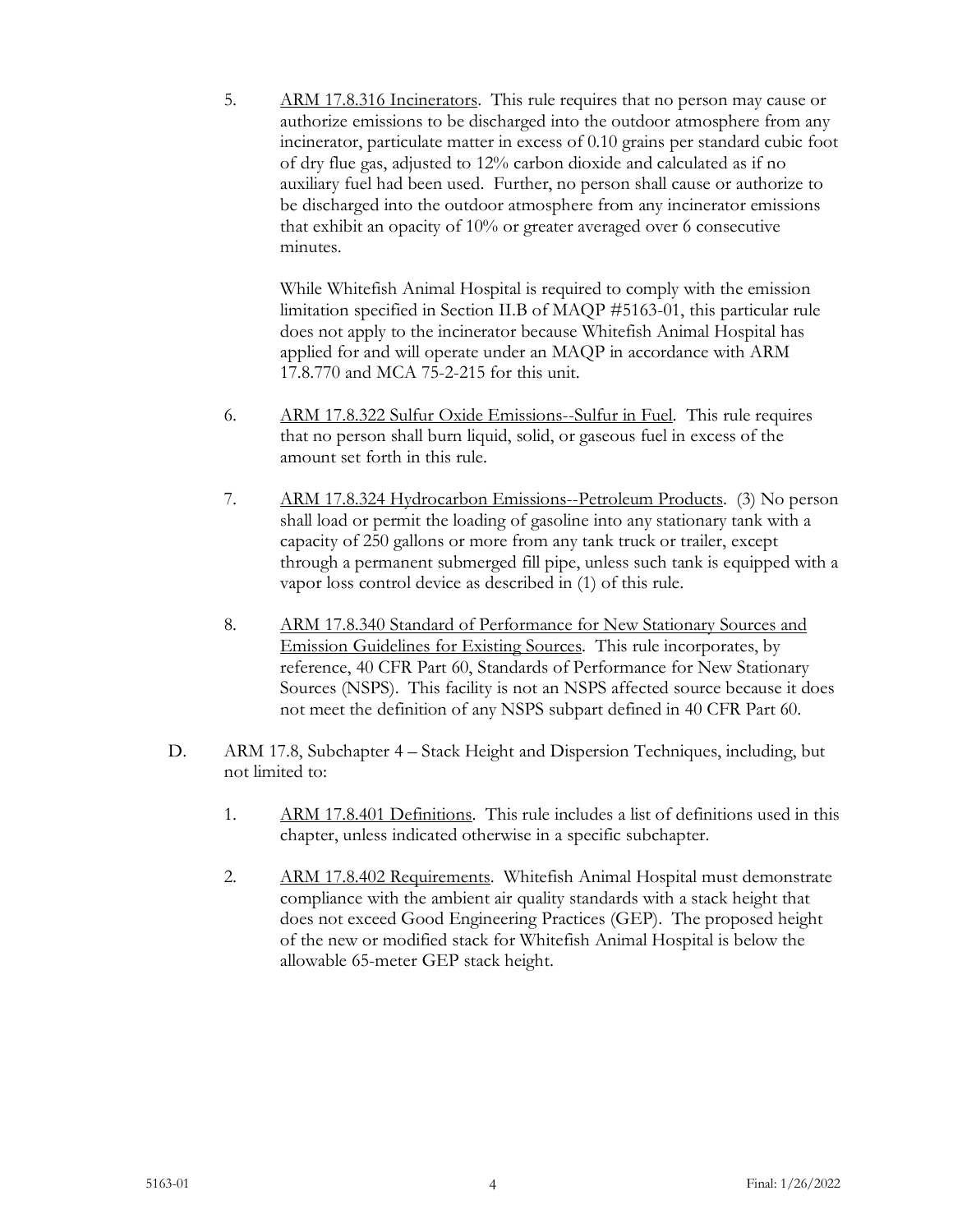- E. ARM 17.8, Subchapter 5 Air Quality Permit Application, Operation, and Open Burning Fees, including, but not limited to:
	- 1. ARM 17.8.504 Air Quality Permit Application Fees. This rule requires that an applicant submit an air quality permit application fee concurrent with the submittal of an air quality permit application. A permit application is incomplete until the proper application fee is paid to the Department. Whitefish Animal Hospital submitted the appropriate permit application fee for the current permit action.
	- 2. ARM 17.8.505 Air Quality Operation Fees. An annual air quality operation fee must, as a condition of continued operation, be submitted to the Department by each source of air contaminants holding an air quality permit (excluding an open burning permit) issued by the Department. The air quality operation fee is based on the actual or estimated actual amount of air pollutants emitted during the previous calendar year.

An air quality operation fee is separate and distinct from an air quality permit application fee. The annual assessment and collection of the air quality operation fee, described above, shall take place on a calendar-year basis. The Department may insert into any final permit issued after the effective date of these rules, such conditions as may be necessary to require the payment of an air quality operation fee on a calendar-year basis, including provisions that prorate the required fee amount.

- F. ARM 17.8, Subchapter 7 Permit, Construction, and Operation of Air Contaminant Sources, including, but not limited to:
	- 1. ARM 17.8.740 Definitions. This rule is a list of applicable definitions used in this chapter, unless indicated otherwise in a specific subchapter.
	- 2. ARM 17.8.743 Montana Air Quality Permits--When Required. This rule requires a person to obtain an air quality permit or permit modification to construct, modify, or use any air contaminant sources that have the potential to emit (PTE) greater than 25 tons per year of any pollutant. Whitefish Animal Hospital does not have a PTE greater than 25 tons per year of any pollutant; however, in accordance with the MCA 75-2-215, an air permit must be obtained prior to the construction and operation of any incinerator, regardless of potential incinerator emissions. Because Whitefish Animal Hospital must obtain an air quality permit, all normally applicable requirements apply in this case.
	- 3. ARM 17.8.744 Montana Air Quality Permits--General Exclusions. This rule identifies the activities that are not subject to the Montana Air Quality Permit program.
	- 4. ARM 17.8.745 Montana Air Quality Permits--Exclusion for De Minimis Changes. This rule identifies the de minimis changes at permitted facilities that do not require a permit under the Montana Air Quality Permit Program.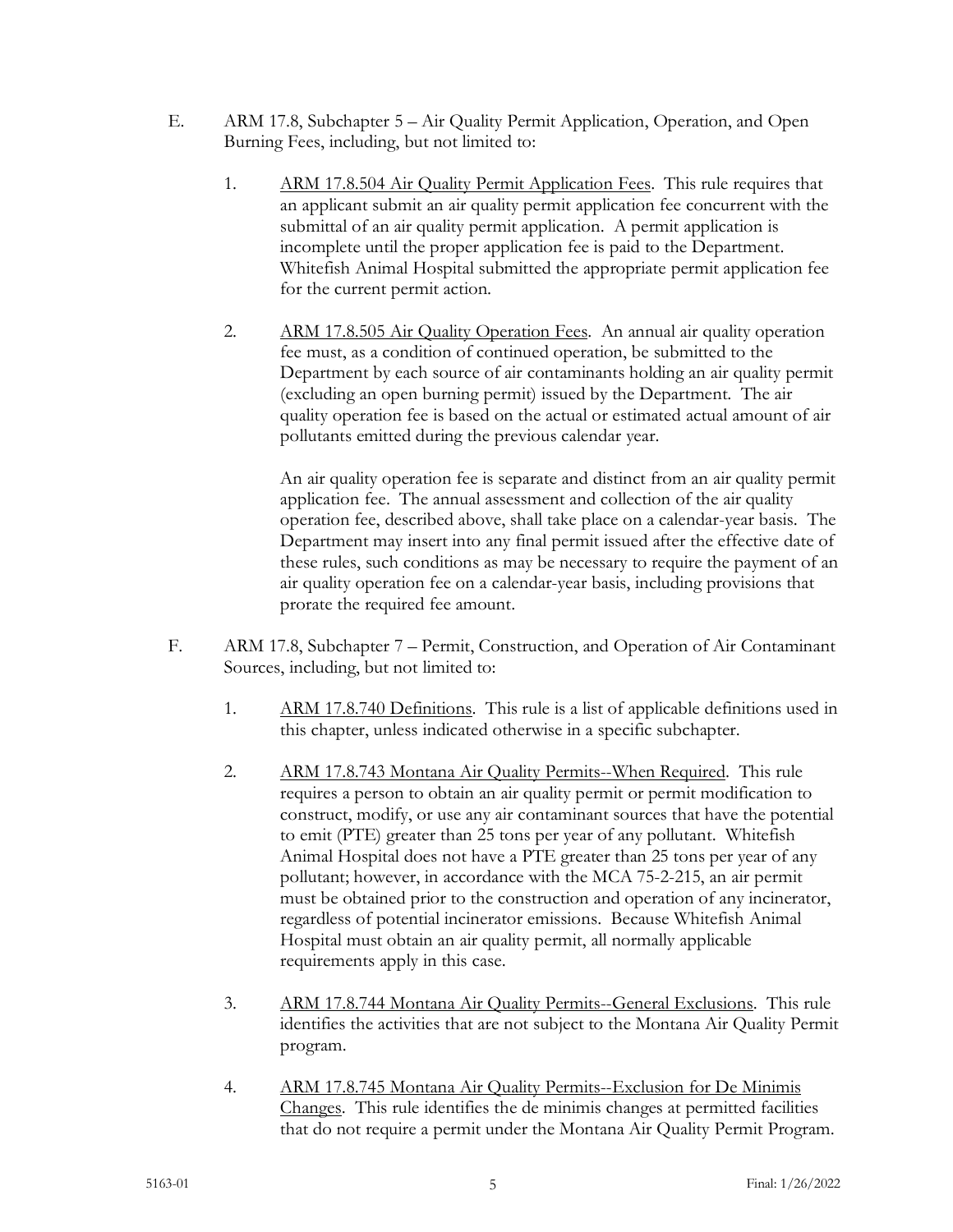- 5. ARM 17.8.748 New or Modified Emitting Units--Permit Application Requirements. (1) This rule requires that a permit application be submitted prior to installation, modification, or use of a source. Whitefish Animal Hospital submitted the required permit application for the current permit action. (7) This rule requires that the applicant notify the public by means of legal publication in a newspaper of general circulation in the area affected by the application for a permit. Whitefish Animal Hospital submitted an affidavit of publication of public notice for the November 4, 2021 issue of *Daily Inter Lake* a newspaper of general circulation in the City of Kalispell in Flathead County, as proof of compliance with the public notice requirements.
- 6. ARM 17.8.749 Conditions for Issuance or Denial of Permit. This rule requires that the permits issued by the Department must authorize the construction and operation of the facility or emitting unit subject to the conditions in the permit and the requirements of this subchapter. This rule also requires that the permit must contain any conditions necessary to assure compliance with the Federal Clean Air Act (FCAA), the Clean Air Act of Montana, and rules adopted under those acts.
- 7. ARM 17.8.752 Emission Control Requirements. This rule requires a source to install the maximum air pollution control capability that is technically practicable and economically feasible, except that BACT shall be utilized. The required BACT analysis is included in Section III of this permit analysis.
- 8. ARM 17.8.755 Inspection of Permit. This rule requires that air quality permits shall be made available for inspection by the Department at the location of the source.
- 9. ARM 17.8.756 Compliance with Other Requirements. This rule states that nothing in the permit shall be construed as relieving Whitefish Animal Hospital of the responsibility for complying with any applicable federal or Montana statute, rule, or standard, except as specifically provided in ARM 17.8.740, *et seq*.
- 10. ARM 17.8.759 Review of Permit Applications. This rule describes the Department's responsibilities for processing permit applications and making permit decisions on those permit applications that do not require the preparation of an environmental impact statement.
- 11. 11. ARM 17.8.760 Additional Review of Permit Applications. This rule describes the Department's responsibilities for processing permit applications and making permit decisions on those applications that require an environmental impact statement.
- 12. ARM 17.8.762 Duration of Permit. An air quality permit shall be valid until revoked or modified, as provided in this subchapter, except that a permit issued prior to construction of a new or modified source may contain a condition providing that the permit will expire unless construction is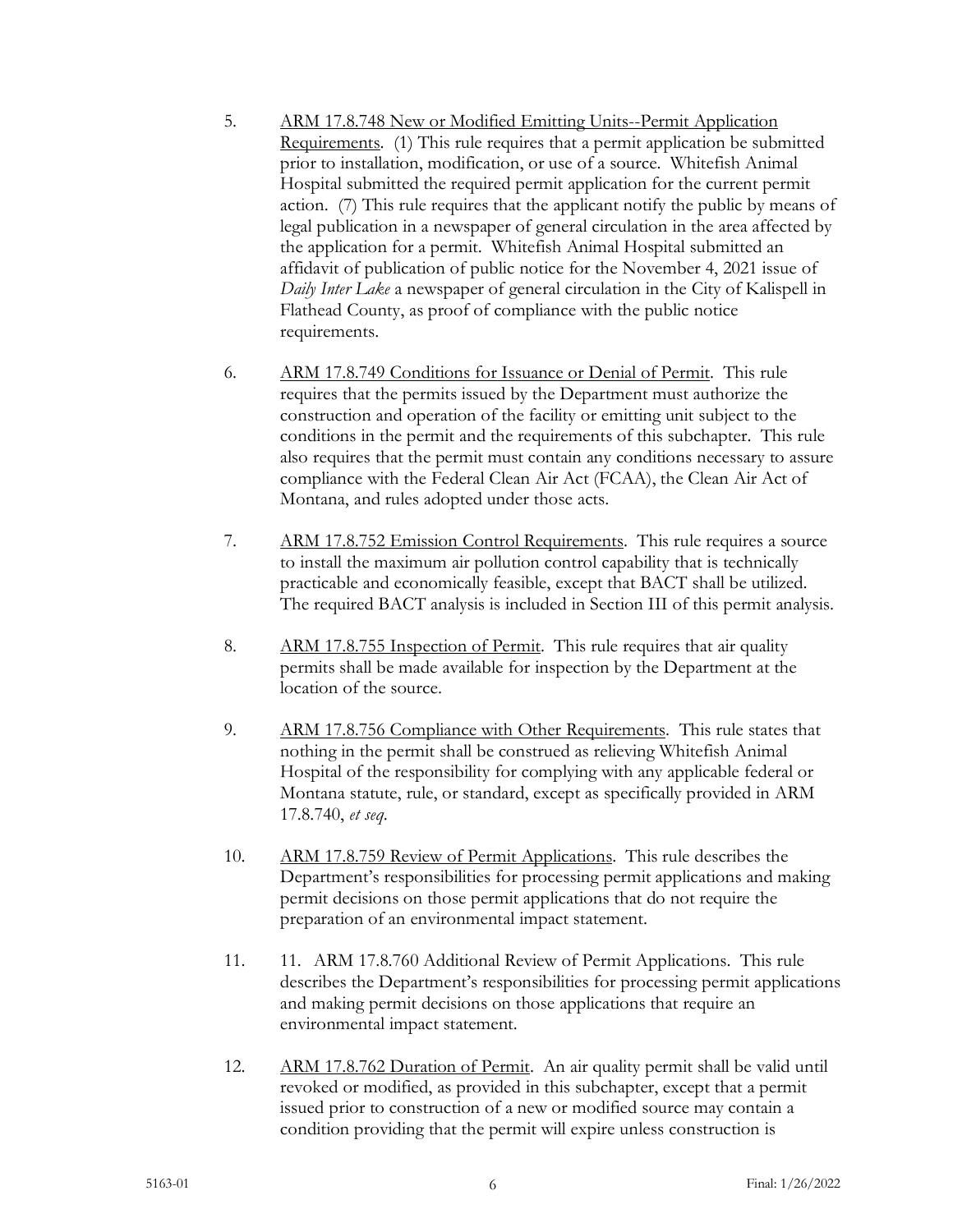commenced within the time specified in the permit, which in no event may be less than 1 year after the permit is issued.

- 13. ARM 17.8.763 Revocation of Permit. An air quality permit may be revoked upon written request of the permittee, or for violations of any requirement of the Clean Air Act of Montana, rules adopted under the Clean Air Act of Montana, the FCAA, rules adopted under the FCAA, or any applicable requirement contained in the Montana State Implementation Plan (SIP).
- 14. ARM 17.8.764 Administrative Amendment to Permit. An air quality permit may be amended for changes in any applicable rules and standards adopted by the Board of Environmental Review (Board) or changed conditions of operation at a source or stack that do not result in an increase of emissions as a result of those changed conditions. The owner or operator of a facility may not increase the facility's emissions beyond permit limits unless the increase meets the criteria in ARM 17.8.745 for a de minimis change not requiring a permit, or unless the owner or operator applies for and receives another permit in accordance with ARM 17.8.748, ARM 17.8.749, ARM 17.8.752, ARM 17.8.755, and ARM 17.8.756, and with all applicable requirements in ARM Title 17, Chapter 8, Subchapters 8, 9, and 10.
- 15. ARM 17.8.765 Transfer of Permit. This rule states that an air quality permit may be transferred from one person to another if written notice of intent to transfer, including the names of the transferor and the transferee, is sent to the Department.
- 16. ARM 17.8.770 Additional Requirements for Incinerators. This rule specifies the additional information that must be submitted to the Department for incineration facilities subject to 75-2-215, Montana Code Annotated (MCA).
- 17. ARM 17.8.771 Mercury Emission Standards for Mercury-Emitting Generating Units. This rule identifies mercury emission limitation requirements, mercury control strategy requirements, and application requirements for mercury-emitting generating units.
- G. ARM 17.8, Subchapter 8 Prevention of Significant Deterioration of Air Quality, including, but not limited to:
	- 1. ARM 17.8.801 Definitions. This rule is a list of applicable definitions used in this subchapter.
	- 2. ARM 17.8.818 Review of Major Stationary Sources and Major Modifications- -Source Applicability and Exemptions. The requirements contained in ARM 17.8.819 through ARM 17.8.827 shall apply to any major stationary source and any major modification, with respect to each pollutant subject to regulation under the FCAA that it would emit, except as this subchapter would otherwise allow.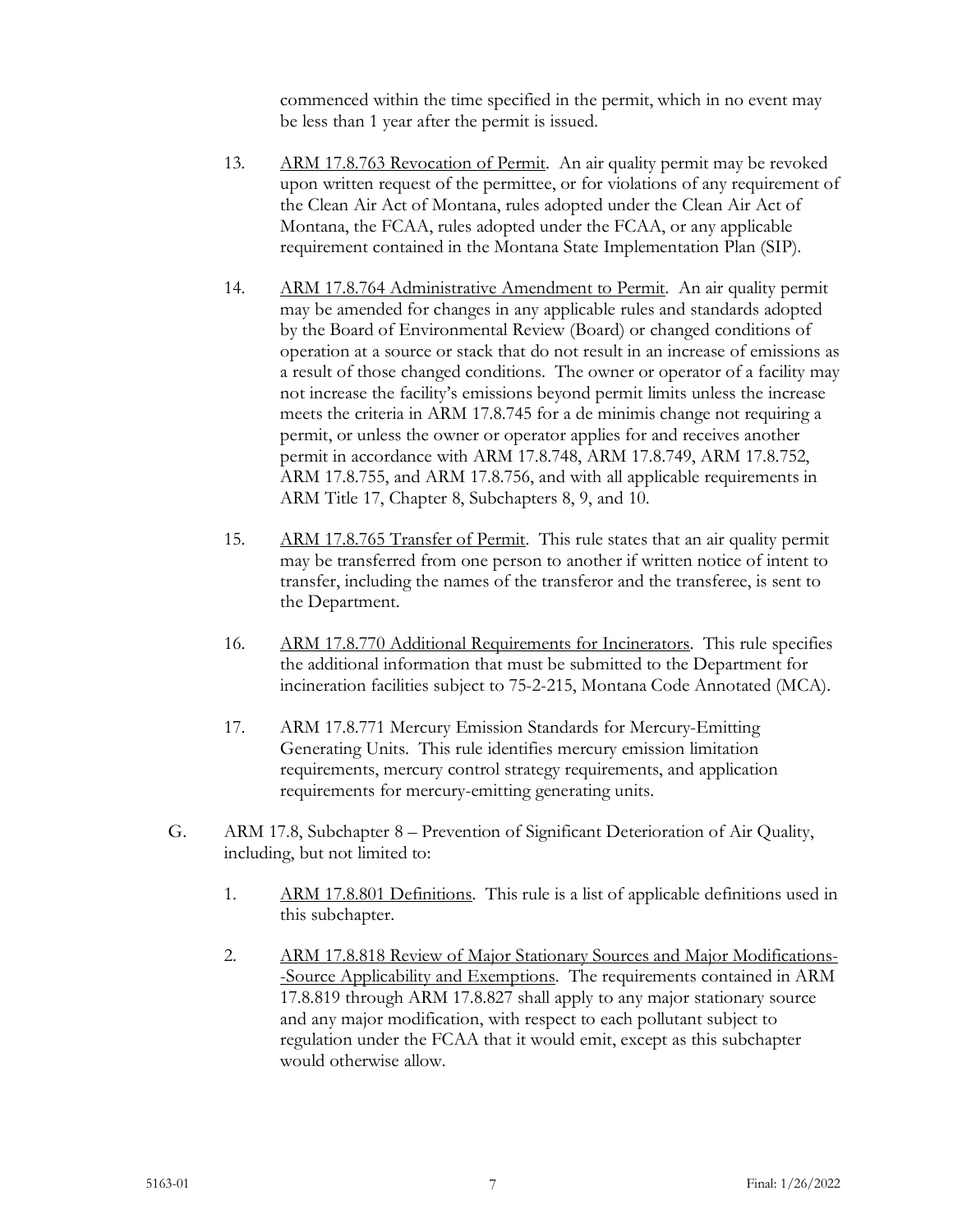This facility is not a major stationary source because this facility is not a listed source and the facility's PTE is below 250 tons per year of any pollutant (excluding fugitive emissions).

- H. ARM 17.8, Subchapter 12 Operating Permit Program Applicability, including, but not limited to:
	- 1. ARM 17.8.1201 Definitions. (23) Major Source under Section 7412 of the FCAA is defined as any source having:
		- a.  $PTE > 100 \text{ tons/year}$  of any pollutant;
		- b. PTE > 10 tons/year of any one hazardous air pollutant (HAP), PTE > 25 tons/year of a combination of all HAPs, or lesser quantity as the Department may establish by rule; or
		- c.  $PTE > 70$  tons/year of particulate matter with an aerodynamic diameter of 10 microns or less ( $PM_{10}$ ) in a serious  $PM_{10}$ nonattainment area.
		- a. The facility's PTE is less than 100 tons/year for any pollutant.
		- b. The facility's PTE is less than 10 tons/year for any one HAP and less than 25 tons/year for all HAPs.
		- c. This source is not located in a serious  $PM_{10}$  nonattainment area.
		- d. This facility is not subject to any current NSPS.
		- e. This facility is not subject to any current NESHAP.
		- f. This source is not a Title IV affected source, or a solid waste combustion unit.
		- g. This source is not an EPA designated Title V source.

Based on these facts, the Department determined that Whitefish Animal Hospital will be a minor source of emissions as defined under Title V.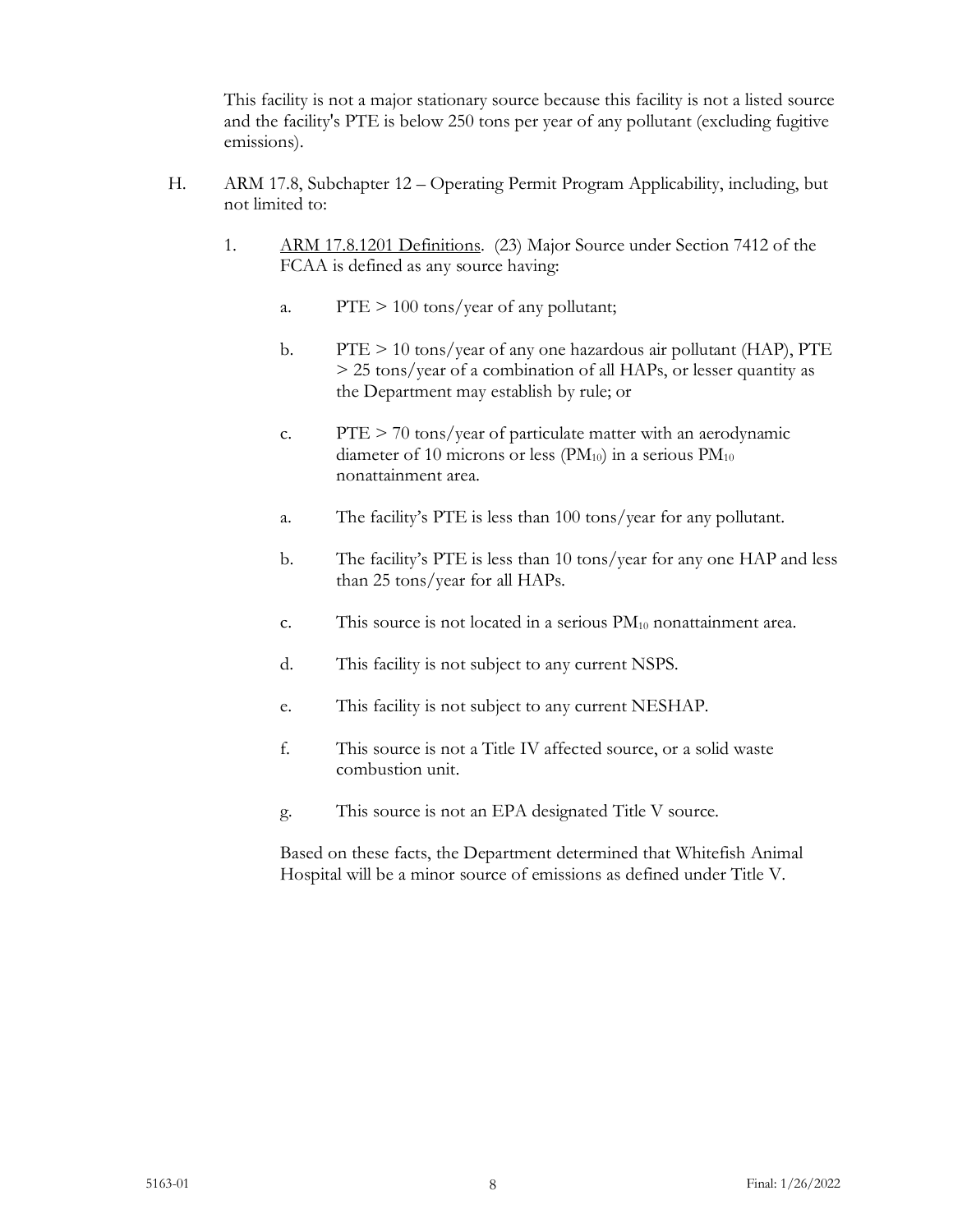- I. MCA 75-2-103, Definitions provided, in part, as follows:
	- 1. "Incinerator" means any single or multiple chamber combustion device that burns combustible material, alone or with a supplemental fuel or catalytic combustion assistance, primarily for the purpose of removal, destructions, disposal, or volume reduction of all or any portion of the input material.
	- 2. "Solid waste" means all putrescible and not putrescible solid, semisolid, liquid or gaseous waste, including but not limited to air pollution control facilities...
- J. MCA 75-2-215, Solid or Hazardous Waste Incineration-Additional Permit Requirements
	- 1. MCA 75-2-215 requires air quality permits for all new solid waste incinerators; therefore, Whitefish Animal Hospital must obtain an air quality permit.
	- 2. MCA 75-2-215 requires the applicant to provide, to the Department's satisfaction, a characterization and estimate of emissions and ambient concentrations of air pollutants, including hazardous air pollutants, from the incineration of solid waste. The information in the initial permit application fulfilled this requirement.
	- 3. MCA 75-2-215 requires that the Department reach a determination that the projected emissions and ambient concentrations constitute a negligible risk to public health, safety, and welfare. The Department completed a health risk assessment, based on an emissions inventory and ambient air quality modeling, for this MAQP application. Based on the results of the emission inventory, modeling, and health risk assessment, the Department determined that Whitefish Animal Hospital complies with this requirement.
	- 4. MCA 75-2-215 requires the application of pollution control equipment or procedures that meet or exceed BACT. The Department determined that operating the incinerator (crematorium) according to the manufacturerrecommended operation procedures constitutes BACT.

# III. BACT Determination

A BACT determination is required for each new or modified source. Whitefish Animal Hospital shall install on the new or modified source the maximum air pollution control capability which is technically practicable and economically feasible, except that BACT shall be utilized. In addition, MCA 75-2-215 requires a BACT determination for all pollutants resulting from the crematory operations, not only criteria pollutants.

Whitefish Animal Hospital proposes to install and operate a crematorium equipped with a secondary chamber designed specifically to reduce the amount of pollutants, including HAPs, emitted from the incinerator. Previous research conducted by the Department indicates crematoriums of this size have not been required to install additional air pollution control equipment beyond that provided by the controlled air design of the incinerator,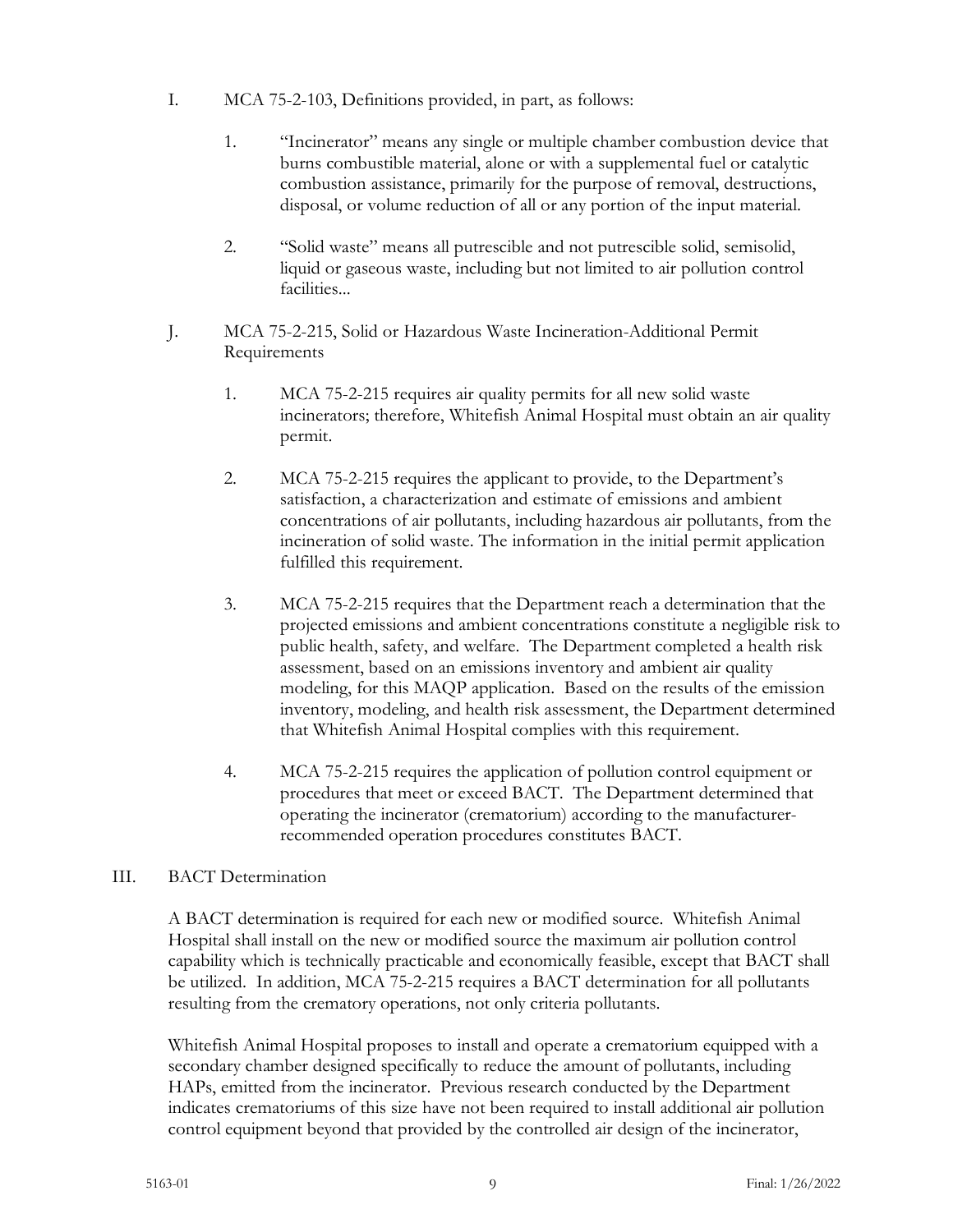which maintains an appropriate and stable unit temperature and retention of combustion gases within the secondary chamber to maximize pollutant destruction. With the estimated particulate matter emissions being less than 2 tpy, the incremental cost per ton of additional control would be very high and not in line with control costs of other similar sources. In addition, the incinerator is limited by its MAQP to 0.10 grains per dry standard cubic foot for particulate matter and to 10% opacity (visible emissions). Furthermore, the health risk assessment shows negligible risks from the small amount of HAP emissions from this incinerator as proposed.

BACT for products of combustion/incineration (carbon monoxide (CO), oxides of nitrogen  $(NO<sub>x</sub>)$ , volatile organic compounds  $(VOC)$ , and sulfur dioxide  $(SO<sub>2</sub>)$  and HAPs) resulting from crematorium operations is proper crematorium design and operation. Proper design includes relying on good turbulence, high temperature and the residence time within the secondary chamber. Turbulence is achieved with proper introduction of air into the combustion chambers. Temperature is achieved by including the requirement that the secondary chamber must be maintained at an operating temperature of 1,500 ºF with no single reading less than 1,450 °F. Residence time is achieved by sizing the secondary chamber large enough to support final combustion within the secondary combustion chamber. This design incorporates no heat recovery from the secondary combustion chamber and therefore, the stack volume operates effectively as an extension of the secondary combustion chamber volume. When the volume of the secondary combustion chamber and stack are combined the average residence time is over 1 second. Furthermore, natural gas or propane combustion inherently results in low emissions of air pollutants due to characteristics of the fuel fired. Potential  $PM_{10}$ ,  $PM_{2.5}$ , NO<sub>x</sub>, CO, VOC, and SO<sub>2</sub> emissions from the combustion of natural gas or propane to operate the crematorium are less than 2 tpy. Because potential emissions of all regulated pollutants resulting from natural gas or propane combustion are low, incorporation of available pollutant-specific control technologies would result in high cost per ton removed values thereby making pollutantspecific add-on controls for  $PM_{10}$ ,  $PM_{2.5}$ ,  $NO_x$ ,  $CO$ ,  $VOC$ , and  $SO_2$  economically infeasible in this case.

Based on these conclusions, the Department determined that proper unit design, along with the combustion of natural gas or propane as fuel, and proper operation and maintenance of the crematorium with no additional control constitutes BACT. The BACT conclusions prescribed under MAQP #5163-01 provide comparable controls and control cost to other recently permitted similar sources and are capable of achieving the appropriate emission standards.

#### IV. Emission Inventory

| The tront compared of material gas for each mo.<br>Pollutant | Emission Factor (lb/MMft <sup>3</sup> ) | 1b/yr   | Ton/yr |
|--------------------------------------------------------------|-----------------------------------------|---------|--------|
| $PM_{10}$ & $PM_{2.5}$ (including condensable)               | 7.6                                     | 106.52  | 0.05   |
| NOx                                                          | 100                                     | 1401.60 | 0.70   |
| CO                                                           | 84                                      | 1177.34 | 0.59   |
| SO <sub>2</sub>                                              | 0.6                                     | 8.41    | 0.00   |
| VOC.                                                         | 5.5                                     | 77.09   | 0.04   |

PTE from combustion of natural gas for each EU.

Notes: Emission factors from AP-42 for uncontrolled natural gas combustion in boilers < 100 MMBTU/hr. AP-42 Chapter 1.4 (Tables 1.4-1 and 1.4-2)

PTE from Cremation of Body (including case wrappings) EU 1: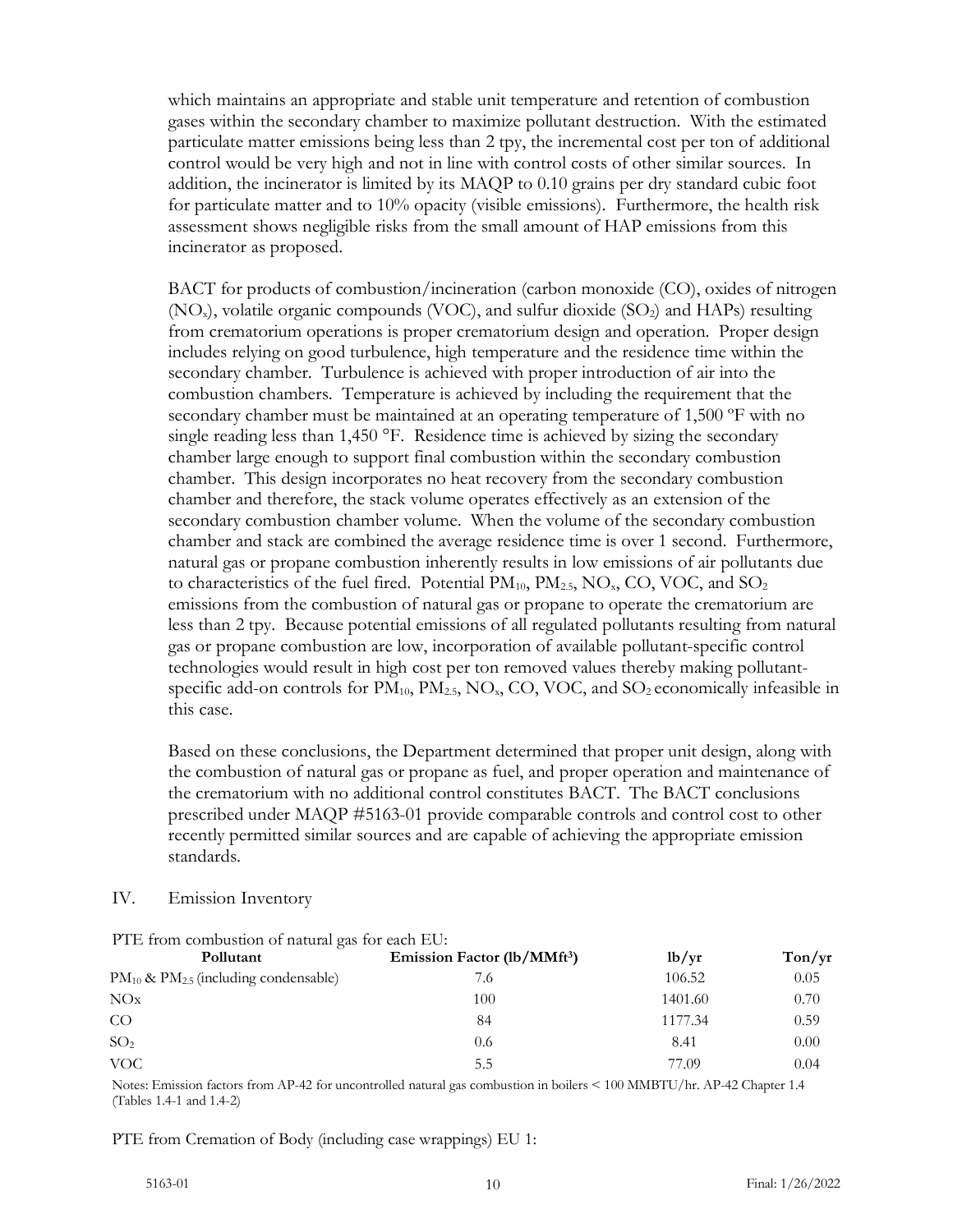| Pollutant                                      | Emission Factor (lb/ton) | 1 <sub>b</sub> /yr | Ton/yr |
|------------------------------------------------|--------------------------|--------------------|--------|
| $PM_{10}$ & $PM_{2.5}$ (including condensable) | 8.50E-02                 | 372.30             | 0.19   |
| NOx                                            | $3.56E + 00$             | 1169.46            | 0.58   |
| CO                                             | $2.95E+00$               | 969.08             | 0.48   |
| SO <sub>2</sub>                                | $2.17E + 00$             | 712.85             | 0.36   |
| <b>VOC</b>                                     | $3.00E + 00$             | 985.50             | 0.49   |

Notes: 1) PM10 emission factor from EPA's FIRE program.

2) Emission factors from other pollutants are from AP-42 for uncontrolled medical waste incineration. AP-42 Chapter 2.3 (Tables 2.3-1 and 2.3-2)

PTE from Cremation of Body (including case wrappings) EU 2:

| Pollutant                                      | Emission Factor (lb/ton) | lb/yr   | Ton/vr |
|------------------------------------------------|--------------------------|---------|--------|
| $PM_{10}$ & $PM_{2.5}$ (including condensable) | 8.50E-02                 | 437.299 | 0.2186 |
| NOx                                            | $3.56E + 00$             | 333.216 | 0.1666 |
| $\rm CO$                                       | $2.95E+00$               | 276.31  | 0.1381 |
| SO <sub>2</sub>                                | $2.17E + 00$             | 202.18  | 0.1016 |
| <b>VOC</b>                                     | $3.00E + 00$             | 28.08   | 0.014  |

Notes: 1) PM10 emission factor from EPA's FIRE program.

2) Emission factors from other pollutants are from AP-42 for uncontrolled medical waste incineration. AP-42 Chapter 2.3 (Tables 2.3-1 and 2.3-2)

| Total Criteria Pollutant Emissions <sup>a</sup> |       |        |        |  |  |  |  |
|-------------------------------------------------|-------|--------|--------|--|--|--|--|
| Nat. Gas<br>Cremation<br>Annual                 |       |        |        |  |  |  |  |
| Pollutant                                       | (tpy) | (tpy)  | (tpy)  |  |  |  |  |
| $PM_{10}$ & $PM_{2.5}$                          | 0.05  | 0.4086 | 0.4586 |  |  |  |  |
| $NO_{x}$                                        | 0.70  | 0.7466 | 1.4466 |  |  |  |  |
| CO                                              | 0.59  | 0.6181 | 1.2081 |  |  |  |  |
| SO <sub>2</sub>                                 | 0.00  | 0.4616 | 0.4616 |  |  |  |  |
| VOC                                             | 0.04  | 0.504  | 0.544  |  |  |  |  |

**Footnotes** CO = carbon monoxide

HAPs = hazardous air pollutants

 $NO<sub>X</sub> =$  oxides of nitrogen

PM = particulate matter

 $PM_{10}$  = particulate matter with an aerodynamic diameter of 10 microns or less

 $PM_{2.5}$  = particulate matter with an aerodynamic diameter of 2.5 microns or

less

 $SO<sub>2</sub> =$  sulfur dioxide

VOC = volatile organic compounds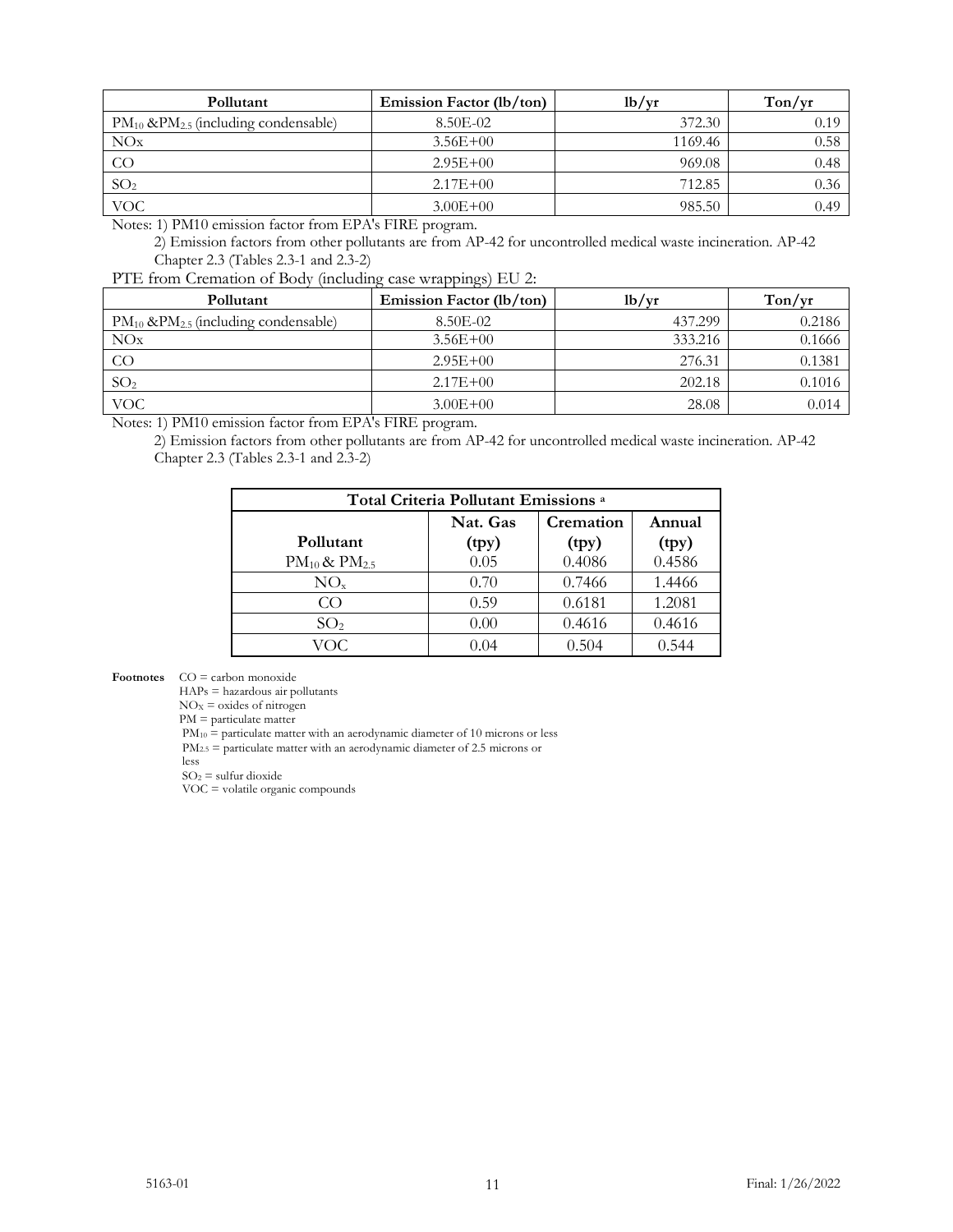a. Inventory reflects maximum allowable emissions for all pollutants based on maximum production and year-round operation (8,760 hours). The facility did not take limits on production or hours of operation.

| Toxic Emissions from Each Crematory Retort (including fuel and case wrappings) |                                                                                                                                                                |          |              |                                   |
|--------------------------------------------------------------------------------|----------------------------------------------------------------------------------------------------------------------------------------------------------------|----------|--------------|-----------------------------------|
| HAP Category / Pollutant Name                                                  | <b>Emission Factor</b><br>(lb/150 lb<br>$body) - or -$<br>(lb/MMscf<br>natural gas from<br>AP-42 where<br>not<br>tested/reported<br>in crematory<br>emissions) | $CAS \#$ | lb/yr        | Fraction<br>of all<br><b>HAPS</b> |
| <b>Heavy Metals</b>                                                            |                                                                                                                                                                |          |              |                                   |
|                                                                                |                                                                                                                                                                |          |              |                                   |
| Antimony (less than)                                                           | 1.51E-05                                                                                                                                                       | 7440360  | $6.61E - 02$ | 1.91E-04                          |
| Arsenic (less than)                                                            | 1.50E-05                                                                                                                                                       | 7440382  | 6.57E-02     | 1.89E-04                          |
| Beryllium                                                                      | 1.37E-06                                                                                                                                                       | 7440417  | 6.00E-03     | 1.73E-05                          |
| Cadmium                                                                        | 1.10E-05                                                                                                                                                       | 7440439  | 4.82E-02     | 1.39E-04                          |
| Chromium                                                                       | 2.99E-05                                                                                                                                                       | 7440473  | 1.31E-01     | 3.77E-04                          |
| Chromium, hx                                                                   | 1.35E-05                                                                                                                                                       | 18540299 | 5.91E-02     | 1.70E-04                          |
| Cobalt (less than)                                                             | 8.75E-07                                                                                                                                                       | 7440484  | 3.83E-03     | 1.10E-05                          |
| Lead                                                                           | $6.62E - 05$                                                                                                                                                   | 7439921  | 2.90E-01     | 8.36E-04                          |
| Nickel                                                                         | 3.82E-05                                                                                                                                                       | 7440020  | 1.67E-01     | 4.82E-04                          |
| Selenium                                                                       | 4.36E-05                                                                                                                                                       | 7782492  | 1.91E-01     | 5.50E-04                          |
| Zinc                                                                           | 3.53E-04                                                                                                                                                       | 7440666  | $1.55E + 00$ | 4.46E-03                          |
|                                                                                |                                                                                                                                                                |          |              |                                   |
| Polycyclic Organic Matter (POM)                                                |                                                                                                                                                                |          |              |                                   |
| 2-methylnaphthalene                                                            | 2.40E-05                                                                                                                                                       | 91576    | 3.36E-04     | 9.70E-07                          |
| 3-methylchloranthrene (less than)                                              | 9.00E-07                                                                                                                                                       | 56495    | 1.26E-05     | 3.64E-08                          |
| 7,12 Dibenz(a)anthracene (less than)                                           | 8.00E-06                                                                                                                                                       |          | 1.10E-04     | 3.08E-07                          |
| Anthracene (less than)                                                         | 1.62E-05                                                                                                                                                       | 120127   | 7.10E-02     | 2.05E-04                          |
| Benzene                                                                        | 2.10E-03                                                                                                                                                       | 71432    | 2.94E-02     | 8.48E-05                          |
| Dichlorobenzene                                                                | 1.20E-03                                                                                                                                                       | 25321226 | 1.68E-02     | 4.85E-05                          |
| Hexane                                                                         | $1.80E + 00$                                                                                                                                                   | 110543   | $2.52E + 01$ | 7.27E-02                          |
| Napthalene                                                                     | $6.10E-04$                                                                                                                                                     | 91203    | 8.55E-03     | 2.46E-05                          |
| Phenanathrene                                                                  | 1.70E-05                                                                                                                                                       | 85018    | 2.38E-04     | 6.87E-07                          |
| Toluene                                                                        | 3.40E-03                                                                                                                                                       | 108883   | 4.77E-02     | 1.37E-04                          |
| Acenaphthene                                                                   | $1.11E - 07$                                                                                                                                                   | 83329    | 4.86E-04     | 1.40E-06                          |
| Acenaphthylene                                                                 | 1.22E-07                                                                                                                                                       | 208968   | 5.34E-04     | 1.54E-06                          |
| Polycyclic Organic Matter (POM)                                                |                                                                                                                                                                |          |              |                                   |
| Benzo(a)anthracene (less than)                                                 | 4.88E-09                                                                                                                                                       | 56553    | 2.14E-05     | 6.16E-08                          |
| Benzo(a) pyrene (less than)                                                    | 1.46E-08                                                                                                                                                       | 50328    | 6.37E-05     | 1.84E-07                          |
| Benzo(b)fluoranthene (less than)                                               | 7.95E-09                                                                                                                                                       | 205992   | 3.48E-05     | 1.00E-07                          |
| $Benzo(g,h,i)$ perylene (less than)                                            | 1.46E-08                                                                                                                                                       | 191242   | 6.37E-05     | 1.84E-07                          |
| Benzo(k)fluoranthene (less than)                                               | 7.10E-09                                                                                                                                                       | 207089   | 3.11E-05     | 8.96E-08                          |
| Chrysene (less than)                                                           | 2.70E-08                                                                                                                                                       | 218019   | 1.18E-04     | 3.41E-07                          |
| Dibenzo(a,h)anthracene (less than)                                             | 6.35E-09                                                                                                                                                       | 53703    | 2.78E-05     | 8.02E-08                          |
| Fluorene                                                                       | 4.17E-07                                                                                                                                                       | 86737    | 1.83E-03     | 5.26E-06                          |
| Fluoranthene                                                                   | 2.05E-07                                                                                                                                                       | 206440   | 8.98E-04     | 2.59E-06                          |
| Indeno $(1,2,3$ -cd) pyrene (less than)                                        | 7.70E-09                                                                                                                                                       | 193395   | 3.37E-05     | 9.72E-08                          |
| Phenanthrene                                                                   | 2.29E-06                                                                                                                                                       | 85018    | 1.00E-02     | 2.89E-05                          |
| Pyrene                                                                         | 1.62E-07                                                                                                                                                       | 129000   | 7.10E-04     | 2.05E-06                          |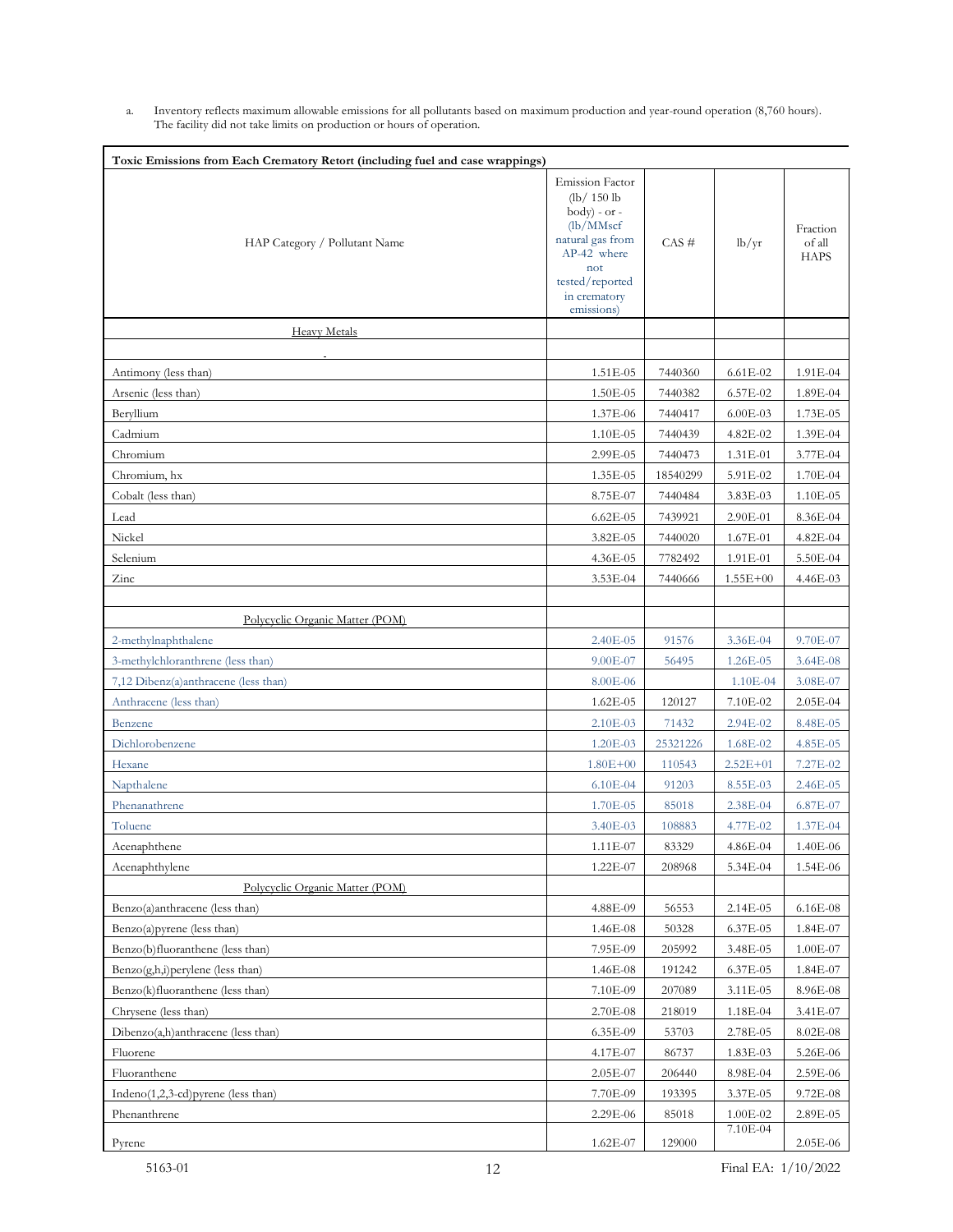| Dibenzofurans                                     |              |          |              |              |
|---------------------------------------------------|--------------|----------|--------------|--------------|
| 1,2,3,4,6,7,8-Heptachlorodebenzofuran (less than) | 2.29E-09     | 67562394 | $1.00E - 05$ | 2.88E-08     |
| 1,2,3,4,7,8,9-Heptachlofodibenzofuran (less than) | 1.39E-10     | 55673897 | $6.09E - 07$ | 1.75E-09     |
| 1,2,3,4,7,8-Hexachlorodibenzofuran                | $9.53E-10$   | 70648269 | 4.17E-06     | $1.20E - 08$ |
| 1,2,3,6,7,8-Hexachlorodibenzofuran                | $8.52E - 10$ | 57117449 | $3.73E - 06$ | $1.08E - 08$ |
| 1,2,3,7,8,9-Hexachlorodibenzofuran                | 1.67E-09     | 72918219 | 7.31E-06     | $2.11E - 08$ |
| 2,3,4,6,7,8-Hexachlorodibenzofuran                | $3.44E-10$   | 60851345 | $1.51E - 06$ | 4.34E-09     |
| 1,2,3,7,8-Pentachlorodibenzofuran (less than)     | 1.47E-10     | 57117416 | $6.44E - 07$ | 1.86E-09     |
| 2,3,4,7,8-Pentachlorodibenzofuran (less than)     | $4.43E - 10$ | 57117314 | 1.94E-06     | 5.59E-09     |
| 2,3,7,8-Tetrachlorodibenzofuran                   | 5.19E-10     | 51207319 | 2.27E-06     | 6.55E-09     |
|                                                   |              |          |              |              |
| Listed Non-POM Organic HAPs                       |              |          |              |              |
| Acetaldehyde                                      | 1.30E-04     | 75070    | 5.69E-01     | $1.64E-03$   |
| Formaldehyde                                      | $3.40E - 05$ | 50000    | 1.49E-01     | 4.29E-04     |

| Listed Acids                              |              |          |                   |              |
|-------------------------------------------|--------------|----------|-------------------|--------------|
| Hydrogen chloride                         | 7.20E-02     | 7647010  | $3.15E + 02$      | 9.09E-01     |
| Hydrogen fluoride                         | $6.60E - 04$ | 7664393  | $2.89E + 00$      | 8.33E-03     |
|                                           |              |          |                   |              |
| Dioxins                                   |              |          |                   |              |
| 2,3,7,8-tetrachlorodibenzo-p-dioxin       | 7.94E-11     | 1746016  | 3.48E-07          | 1.00E-09     |
|                                           |              |          |                   |              |
| 1,2,3,4,6,7,8-Heptachlorodibenzo-p-dioxin | 3.79E-09     | 35822469 | 1.66E-05          | 4.78E-08     |
| 1,2,3,4,7,8-Hexachlorodibenzo-p-dioxin    | $2.75E-10$   | 39227286 | 1.20E-06          | 3.47E-09     |
| 1,2,3,6,7,8-Hexachlorodibenzo-p-dioxin    | 3.97E-10     | 57653857 | 1.74E-06          | 5.01E-09     |
| 1,2,3,7,8,9-Hexachlorodibenzo-p-dioxin    | 4.92E-10     | 19408743 | 2.15E-06          | 6.21E-09     |
| 1,2,3,7,8-Pentachlorodibenzo-p-dioxin     | $2.33E-10$   | 40321764 | $1.02E - 06$      | 2.94E-09     |
|                                           |              |          | $3.43E + 02$      | $1.00E + 00$ |
| TOTAL TOXIC EMISSIONS                     |              |          | 3.91E-02<br>lb/hr |              |

\*Formaldehyde and Acetaldehyde emissions factors are from CARB's Test Report No. C-90-004, October, 1992. Mercury assumed negligible

\*\* All other pollutants determined from Webfire, using SCC 31502101 for Crematoriums. Factors derived from Emissions Testing of a Crematorium, October 29, 1992

\*\*\* Pursuant to ARM 17.8.770(1)(a) and (c), only pollutants regulated as a Hazardous Air Pollutant, and which have a chronic inhalation health risk, are calculated.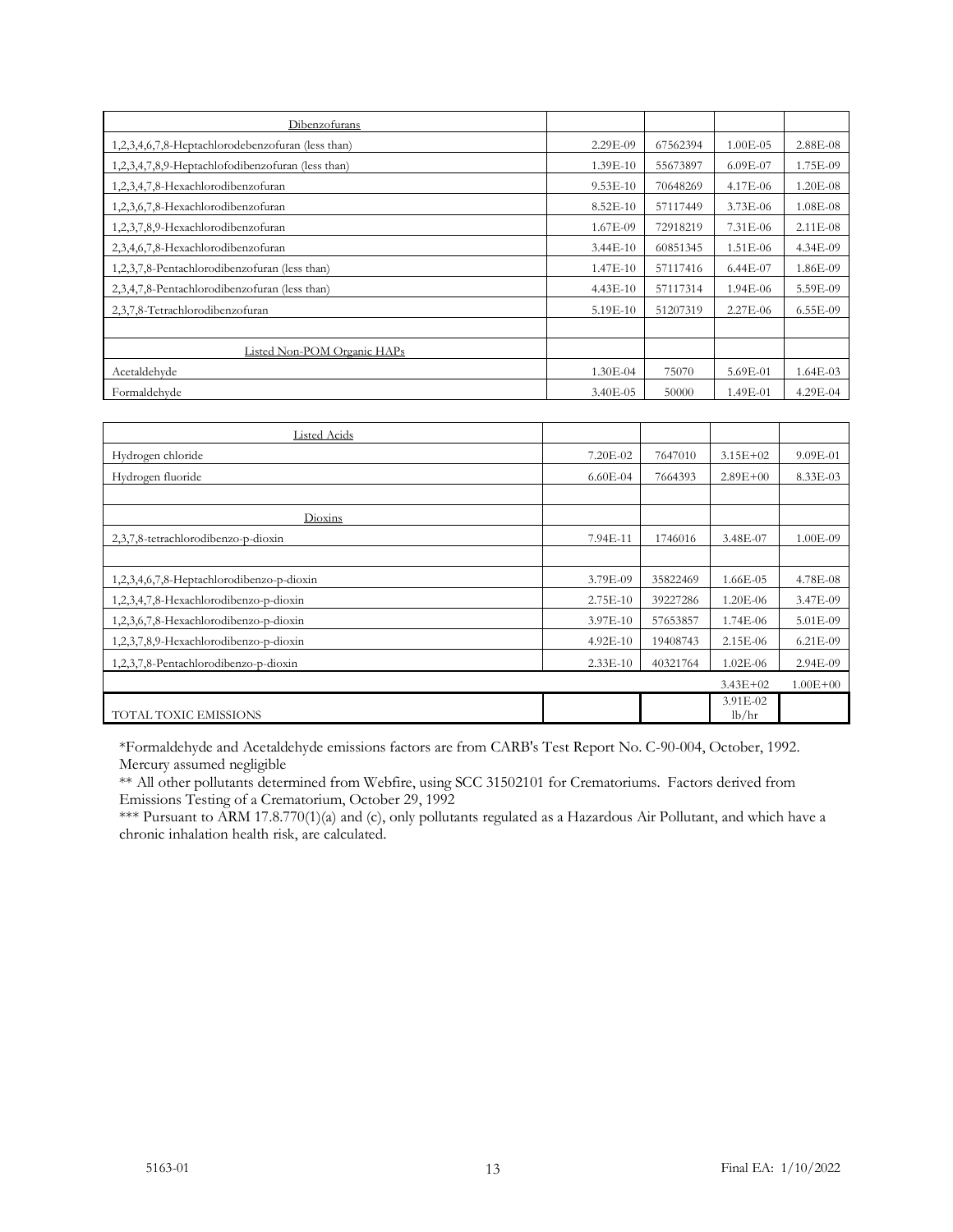### V. Existing Air Quality

Whitefish Animal Hospital is located at 713 East 13<sup>th</sup> St., Flathead County, Montana. The immediate area in which the proposed facility is planned is designated nonattainment area for  $PM_{10}$ .

Whitefish was designated nonattainment for  $PM_{10}$  by the U.S. Environmental Protection Agency (EPA) in a Federal Register (FR) notice (58 FR 53886) on November 18, 1993. The National Ambient Air Quality Standard (NAAQS) for  $PM_{10}$  is 150 micrograms per cubic meter  $(\mu g/m^3)$  for a 24-hour concentration, not to be exceeded more than once per calendar year on an average of 3 years. The  $PM_{10}$  violation was attributed primarily to entrained road dust and residential wood combustion. Control plans were developed to bring Whitefish back into compliance following the nonattainment designation. Whitefish is currently in compliance with the  $PM_{10}$  ambient air quality standard and Montana is in the process of requesting redesignation as attainment/maintenance.

The maximum potential emissions of any pollutant, including  $PM_{10}$ , are relatively low and not expected to have any impact on existing air quality. The screening analysis and human health risk assessment performed during the MAQP process demonstrated that the maximum potential HAP emissions pose a negligible risk to human health as required for permit issuance. Additionally, MAQP #5163-01 contains operating and monitoring requirements to ensure that proper operation of the facility would not result in air emissions that violate any ambient air quality standards.

### VI. Ambient Air Impact Analysis

Potential emissions from the proposed facility are significantly less than the Department's regulatory permitting threshold; therefore a comprehensive impact analysis is not required to ensure associated emissions do not negatively affect or impede conformance to the Nonattainment or Maintenance Area compliance plans. Whitefish Animal Hospital applied for this MAQP in accordance with ARM 17.8.770 and MCA 75-2-215 for this unit.

The Department conducted SCREEN3 Modeling, an EPA-approved screening model, using the indicated inputs obtained from the emission inventory and a HAP emission rate of 0.00378 grams per second  $(g/s)$ , which is the sum of all toxic pollutant and/or HAP emissions from the proposed crematorium. The maximum 1-hour modeled concentration was then converted to an annual average and used in the risk assessment. The individual one-hour results for each pollutant were calculated by multiplying the maximum modeled annual concentration of toxic and/or HAP's in micrograms per cubic meter  $(\mu g/m^3)$ , by the percentage of each individual pollutant identified within the emission inventory. The emission factors employed in development of the emission inventory were derived from stack test data which includes pollutant contributions of fuel utilized in firing the crematory.

As shown by the Health Risk Assessment of the following Section VII, the Department determined that there is a negligible human health risk associated with the proposed project. With consideration of the modeling accomplished for the Health Risk Assessment, and the small potential to emit of criteria pollutants, the Department determined that the impacts from this permitting action will be minor. Further, that the proposed action will not cause or contribute to a violation of any ambient air quality standard.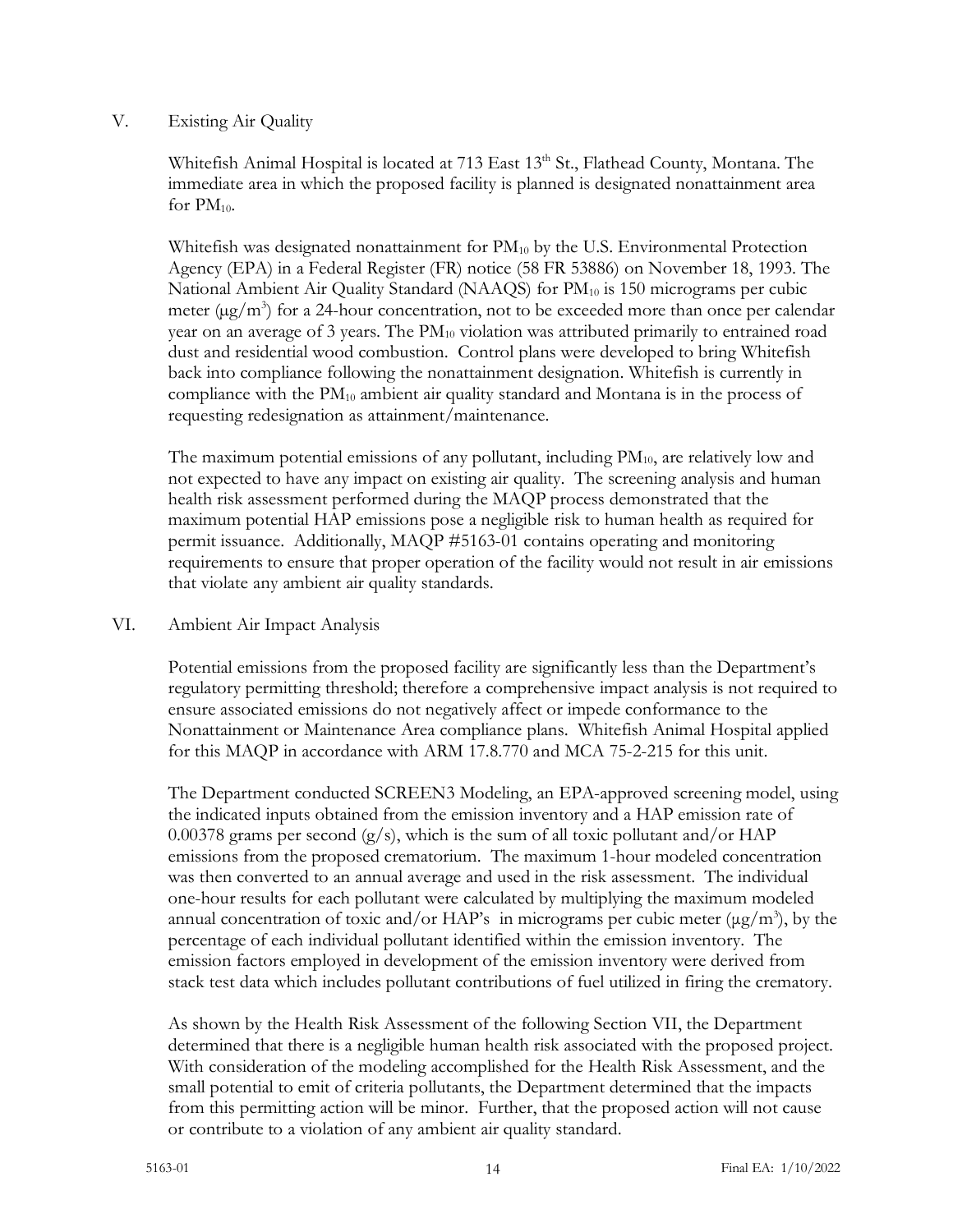#### VII. Human Health Risk Assessment

A health risk assessment was conducted to determine if the proposed crematorium complies with the negligible risk requirement of MCA 75-2-215. The environmental effects unrelated to human health were not considered in determining compliance with the negligible risk standard, but were evaluated as required by the Montana Environmental Policy Act, in determining compliance with all applicable rules or other requirements requiring protection of public health, safety, and welfare and the environment.

Pursuant to ARM 17.8.770(1)(c), pollutants may be excluded from the human health risk assessment if the Department determines that exposure from inhalation is the only appropriate pathway to consider in the human health risk assessment and if the ambient concentrations of the pollutants (calculated using the potential to emit; enforceable limits or controls may be considered) are less than the levels specified in Table 1 or Table 2 of ARM 17.8.770.

The current incinerator at Whitefish Animal Hospital has a stack height of 5.7302 meters (m) with vertical discharge, a stack exit temperature of  $\sim$ 1450 °F, and a velocity of 7.0104 meters per second  $(m/s)$  with a 0.4572 m diameter stack. Ambient air modeling was accomplished using SCREEN3 software; an EPA approved ambient air dispersion. The SCREEN3 Modeling results, extrapolation of individual pollutant concentrations, and comparisons of Table 1 and Table 2 of ARM 17.8.770 are provided below:

The Proposed incinerator at Whitefish Animal Hospital has a stack height of 5.7912 meters (m) with vertical discharge, a stack exit temperature of  $>1100$  °F, and a velocity of  $>0.9911$ meters per second  $(m/s)$  with a 0.3566 m inside diameter stack. Ambient air modeling was accomplished using SCREENView software; an EPA approved ambient air dispersion. The SCREENView Modeling results, extrapolation of individual pollutant concentrations, and comparisons of Table 1 and Table 2 of ARM 17.8.770 are provided below:

Hazardous & Toxic Air Pollutant Dispersion Screen Model Run Summary Stack Parameters

| Stack Height:                               | 5.7912 | m            |                        |
|---------------------------------------------|--------|--------------|------------------------|
| Inside Diameter:                            | 0.3566 | m            |                        |
| Exit Velocity:<br>Gas Exit                  | 0.9911 | m/s          |                        |
| Temperature:                                | >1100  | $\mathrm{P}$ |                        |
| <b>Emission Rate</b>                        | 0.030  | lbs/hr       |                        |
|                                             | .00378 | g/sec        |                        |
| Screen Model Run Results                    |        |              |                        |
| Maximum 1-hour Concentration:               |        | 0.6456       | $\mu$ g/m <sup>3</sup> |
| Distance from Maximum 1-hour Concentration: |        | 83           | m                      |

| Fraction of all<br>CAS #<br>HAP Category / Pollutant Name<br><b>HAPS</b> | Calculated<br>HAP<br>oncentration | ARM<br>17.8.770<br>De |  |  |
|--------------------------------------------------------------------------|-----------------------------------|-----------------------|--|--|
|--------------------------------------------------------------------------|-----------------------------------|-----------------------|--|--|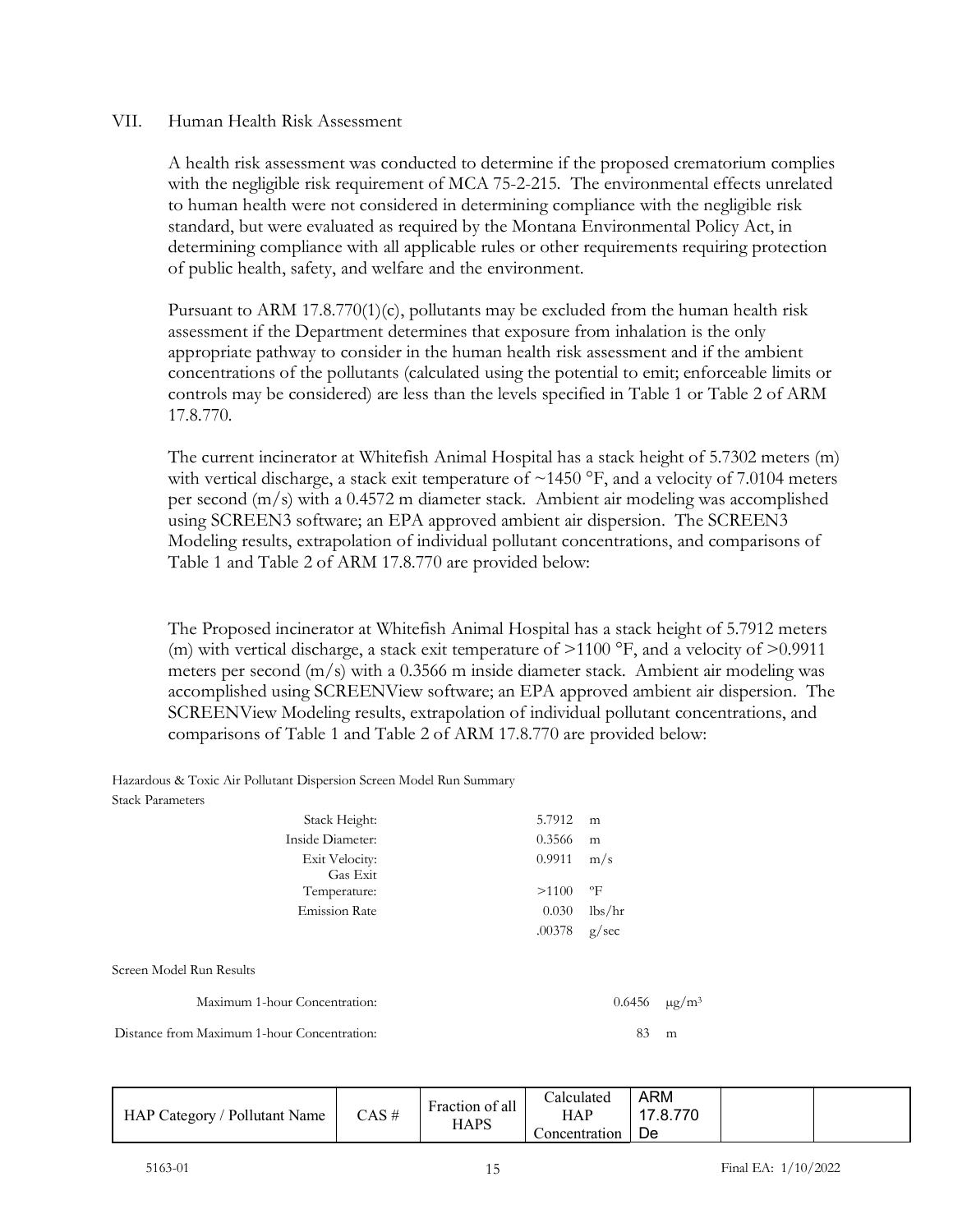|                                         |          |            |          | Minimis                     |                                           |                                         |
|-----------------------------------------|----------|------------|----------|-----------------------------|-------------------------------------------|-----------------------------------------|
|                                         |          |            |          | Levels                      |                                           |                                         |
|                                         |          |            |          | Table 1<br>Cancer<br>Annual | Table 2<br>Noncancer<br>Chronic<br>Annual | Table 2<br>Noncancer<br>Acute<br>Annual |
|                                         |          |            |          |                             |                                           |                                         |
| <b>Heavy Metals</b>                     |          |            |          |                             |                                           |                                         |
| Antimony (less than)                    | 7440360  | 1.84E-04   | 1.19E-04 | N/A                         | 2.00E-03                                  | N/A                                     |
| Arsenic (less than)                     | 7440382  | 1.83E-04   | 1.18E-04 | 2.33E-05                    | 5.00E-03                                  | N/A                                     |
| Beryllium                               | 7440417  | 1.67E-05   | 1.08E-05 | 4.17E-05                    | N/A                                       | N/A                                     |
| Cadmium                                 | 7440439  | 1.34E-04   | 8.65E-05 | 5.56E-05                    | N/A                                       | N/A                                     |
| Chromium                                | 7440473  | 3.64E-04   | 2.35E-04 | 8.33E-06                    | N/A                                       | N/A                                     |
| Chromium, hx                            | 18540299 | 1.64E-04   | 1.06E-04 | N/A                         | N/A                                       | N/A                                     |
| Cobalt (less than)                      | 7440484  | 1.07E-05   | 6.88E-06 | N/A                         | N/A                                       | N/A                                     |
| Lead                                    | 7439921  | 8.06E-04   | 5.21E-04 | N/A                         | 1.50E-02                                  | N/A                                     |
| Nickel                                  | 7440020  | 4.65E-04   | 3.00E-04 | 3.85E-04                    | 2.40E-03                                  | 1.00E-02                                |
| Selenium                                | 7782492  | 5.31E-04   | 3.43E-04 | N/A                         | 5.00E-03                                  | 2.00E-02                                |
| Zinc                                    | 7440666  | 4.30E-03   | 2.78E-03 | N/A                         | N/A                                       | N/A                                     |
|                                         |          |            |          |                             |                                           |                                         |
| Polycyclic Organic Matter<br>(POM)      |          |            |          |                             |                                           |                                         |
| 2-methylnaphthalene                     | 91576    | 1.40E-06   | 9.06E-07 | N/A                         | N/A                                       | N/A                                     |
| 3-methylchloranthrene (less<br>than)    | 56495    | 5.26E-08   | 3.40E-08 | N/A                         | N/A                                       | N/A                                     |
| 7,12 Dibenz(a)anthracene (less<br>than) |          | 4.68E-07   | 3.02E-07 | N/A                         | N/A                                       | N/A                                     |
| Anthracene (less than)                  | 120127   | 7.02E-08   | 4.53E-08 | N/A                         | N/A                                       | N/A                                     |
| <b>Benzene</b>                          | 71432    | 1.23E-04   | 7.93E-05 | 1.20E-02                    | 7.10E-01                                  | N/A                                     |
| Dichlorobenzene                         | 25321226 | 7.02E-05   | 4.53E-05 | 9.09E-03                    | 8.00E+00                                  | N/A                                     |
| Hexane                                  | 110543   | 1.05E-01   | 6.79E-02 | N/A                         | $2.00E + 00$                              | N/A                                     |
| Napthalene                              | 91203    | 3.57E-05   | 2.30E-05 | N/A                         | 1.40E-01                                  | N/A                                     |
| Phenanathrene                           | 85018    | 9.94E-07   | 6.42E-07 | N/A                         | N/A                                       | N/A                                     |
| Toluene                                 | 108883   | 1.99E-04   | 1.28E-04 | N/A                         | 4.00E+00                                  | N/A                                     |
| Acenaphthene                            | 83329    | 1.35E-06   | 8.73E-07 | N/A                         | N/A                                       | N/A                                     |
| Acenaphthylene                          | 208968   | 1.49E-06   | 9.59E-07 | N/A                         | N/A                                       | N/A                                     |
| Benzo(a)anthracene (less than)          | 56553    | 5.94E-08   | 3.84E-08 | 5.88E-05                    | N/A                                       | N/A                                     |
| $Benzo(a)$ pyrene (less than)           | 50328    | 1.77E-07   | 1.14E-07 | 5.88E-05                    | N/A                                       | N/A                                     |
| Benzo(b)fluoranthene (less than)        | 205992   | 9.68E-08   | 6.25E-08 | 5.88E-05                    | N/A                                       | N/A                                     |
| $Benzo(g,h,i)$ perylene (less than)     | 191242   | 1.77E-07   | 1.14E-07 | N/A                         | N/A                                       | N/A                                     |
| Benzo(k)fluoranthene (less than)        | 207089   | 8.65E-08   | 5.58E-08 | 5.88E-05                    | N/A                                       | N/A                                     |
| Chrysene (less than)                    | 218019   | 3.29E-07   | 2.12E-07 | N/A                         | N/A                                       | N/A                                     |
| Dibenzo(a,h)anthracene (less            |          |            |          |                             |                                           |                                         |
| than)                                   | 53703    | 7.74E-08   | 4.99E-08 | 5.88E-05                    | N/A                                       | N/A                                     |
| Fluorene                                | 86737    | 5.08E-06   | 3.28E-06 | N/A                         | N/A                                       | N/A                                     |
| Fluoranthene                            | 206440   | $2.50E-06$ | 1.61E-06 | N/A                         | N/A                                       | N/A                                     |
| Indeno $(1,2,3$ -cd)pyrene (less        |          |            |          |                             |                                           |                                         |
| than)                                   | 193395   | 9.38E-08   | 6.06E-08 | 5.88E-05                    | N/A                                       | N/A                                     |
| Phenanthrene                            | 85018    | 2.79E-05   | 1.80E-05 | N/A                         | N/A                                       | N/A                                     |
| Pyrene                                  | 129000   | 1.97E-06   | 1.27E-06 | N/A                         | N/A                                       | N/A                                     |
|                                         |          |            |          |                             |                                           |                                         |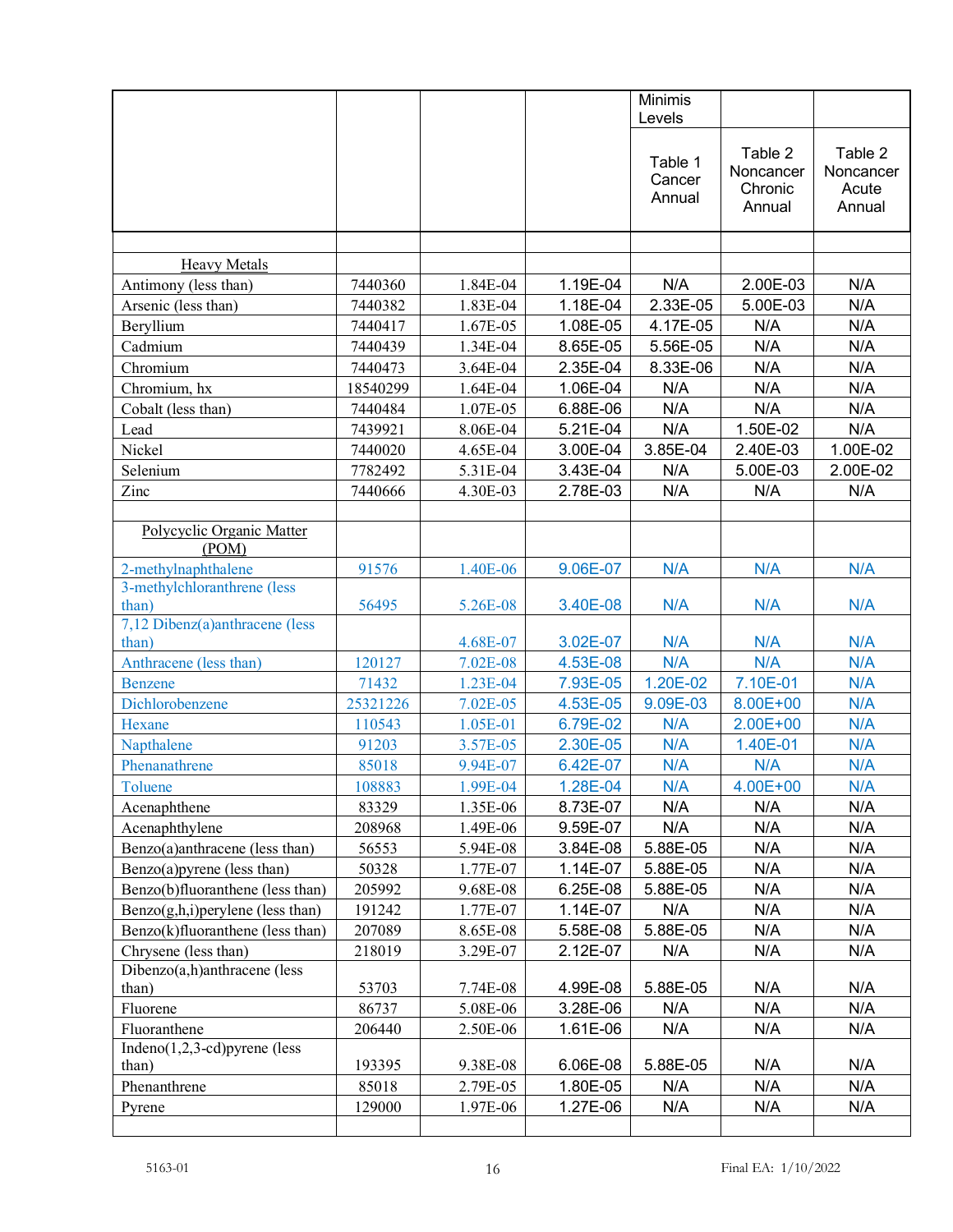| Dibenzofurans                   |          |          | 5.78E-08 | 2.63E-09 | 3.50E-08 | N/A      |
|---------------------------------|----------|----------|----------|----------|----------|----------|
| $1,2,3,4,6,7,8$ -               |          |          |          |          |          |          |
| Heptachlorodebenzofuran (less   |          |          |          |          |          |          |
| than)                           | 67562394 | 2.78E-08 | 1.80E-08 | N/A      | N/A      | N/A      |
| 1,2,3,4,7,8,9                   |          |          |          |          |          |          |
| Heptachlofodibenzofuran (less   |          |          |          |          |          |          |
| than)                           | 55673897 | 1.69E-09 | 1.09E-09 | N/A      | N/A      | N/A      |
| 1,2,3,4,7,8                     |          |          |          |          |          |          |
| Hexachlorodibenzofuran          | 70648269 | 1.16E-08 | 7.49E-09 | N/A      | N/A      | N/A      |
| $1,2,3,6,7,8$ -                 |          |          |          |          |          |          |
| Hexachlorodibenzofuran          | 57117449 | 1.04E-08 | 6.70E-09 | N/A      | N/A      | N/A      |
| $1,2,3,7,8,9-$                  |          |          |          |          |          |          |
| Hexachlorodibenzofuran          | 72918219 | 2.03E-08 | 1.31E-08 | N/A      | N/A      | N/A      |
| $2,3,4,\overline{6,7,8}$        |          |          |          |          |          |          |
| Hexachlorodibenzofuran          | 60851345 | 4.19E-09 | 2.71E-09 | N/A      | N/A      | N/A      |
| $1,2,3,7,8$ -                   |          |          |          |          |          |          |
| Pentachlorodibenzofuran (less   |          |          |          |          |          |          |
| than)                           | 57117416 | 1.79E-09 | 1.16E-09 | N/A      | N/A      | N/A      |
| $2,3,4,7,8$ -                   |          |          |          |          |          |          |
| Pentachlorodibenzofuran (less   |          |          |          |          |          |          |
| than)                           | 57117314 | 5.39E-09 | 3.48E-09 | N/A      | N/A      | N/A      |
| 2,3,7,8-Tetrachlorodibenzofuran | 51207319 | 6.32E-09 | 4.08E-09 | N/A      | N/A      | N/A      |
|                                 |          |          |          |          |          |          |
| Listed Non-POM Organic HAPs     |          |          |          |          |          |          |
| Acetaldehyde                    | 75070    | 1.58E-03 | 1.02E-03 | 4.55E-02 | 9.00E-02 | N/A      |
| Formaldehyde                    | 50000    | 4.14E-04 | 2.67E-04 | 7.69E-03 | 3.60E-02 | 3.70E+00 |
|                                 |          |          |          |          |          |          |
| Listed Acids                    |          |          |          |          |          |          |
| Hydrogen chloride (hydrochloric |          |          |          |          |          |          |
| acid)                           | 7647010  | 8.77E-01 | 5.66E-01 | N/A      | 2.00E-01 | 3.00E+01 |
| Hydrogen fluoride               | 7664393  | 8.04E-03 | 5.19E-03 | N/A      | 5.90E-02 | 5.80E+00 |
|                                 |          |          |          |          |          |          |
| Dioxins                         |          |          |          |          |          |          |
| 2,3,7,8-tetrachlorodibenzo-p-   |          |          |          |          |          |          |
| dioxin                          | 1746016  | 9.67E-10 | 6.24E-10 | N/A      | N/A      | N/A      |
|                                 |          |          |          |          |          |          |
| 1,2,3,4,6,7,8                   |          |          |          |          |          |          |
| Heptachlorodibenzo-p-dioxin     | 35822469 | 4.62E-08 | 2.98E-08 | N/A      | N/A      | N/A      |
|                                 |          |          |          |          |          |          |
| SUM of Hexachlorodibenzo-p-     |          |          |          |          |          |          |
| dioxin                          |          |          | 9.15E-09 | N/A      | N/A      | N/A      |
|                                 |          |          |          |          |          |          |
| 1,2,3,4,7,8-Hexachlorodibenzo-  |          |          |          |          |          |          |
| p-dioxin                        | 39227286 | 3.35E-09 | 2.16E-09 | N/A      | N/A      | N/A      |
| 1,2,3,6,7,8-Hexachlorodibenzo-  |          |          |          |          |          |          |
| p-dioxin                        | 57653857 | 4.84E-09 | 3.12E-09 | N/A      | N/A      | N/A      |
| 1,2,3,7,8,9-Hexachlorodibenzo-  |          |          |          |          |          |          |
| p-dioxin                        | 19408743 | 5.99E-09 | 3.87E-09 | N/A      | N/A      | N/A      |
|                                 |          |          |          |          |          |          |
| 1,2,3,7,8-Pentachlorodibenzo-p- |          |          |          |          |          |          |
| dioxin                          | 40321764 | 2.84E-09 | 1.83E-09 | N/A      | N/A      | N/A      |
|                                 |          |          |          |          |          |          |

Although not all pollutants exceeded the levels specified in Table 1 or Table 2 of ARM 17.8.770, the Department conducted a full risk assessment. The Department included those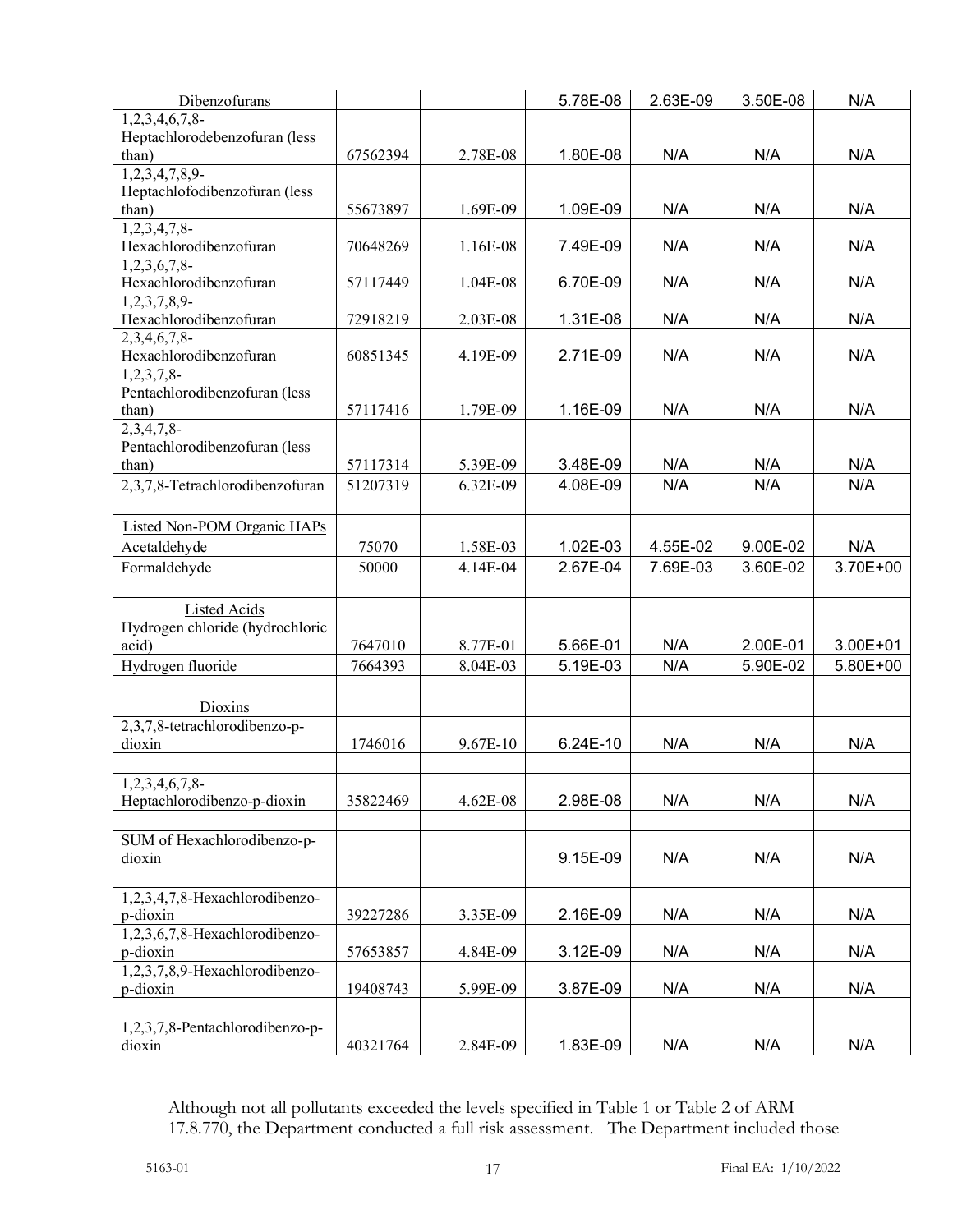pollutants for which emissions factors are available for crematory operations. Although additional species of pollutants have been identified in documented emission factors for the combustion of natural gas and/or propane, prior analyses indicate those pollutants would pass the human health risk assessment. Therefore, emission factors based on stack test data specific to crematory emissions were used. For those pollutants reviewed, the calculated cancer risks demonstrate there is not more than a negligible health, safety, and welfare risk to the public and to the environment, as defined in ARM 17.8.740(16). The health risk assessment is provided below: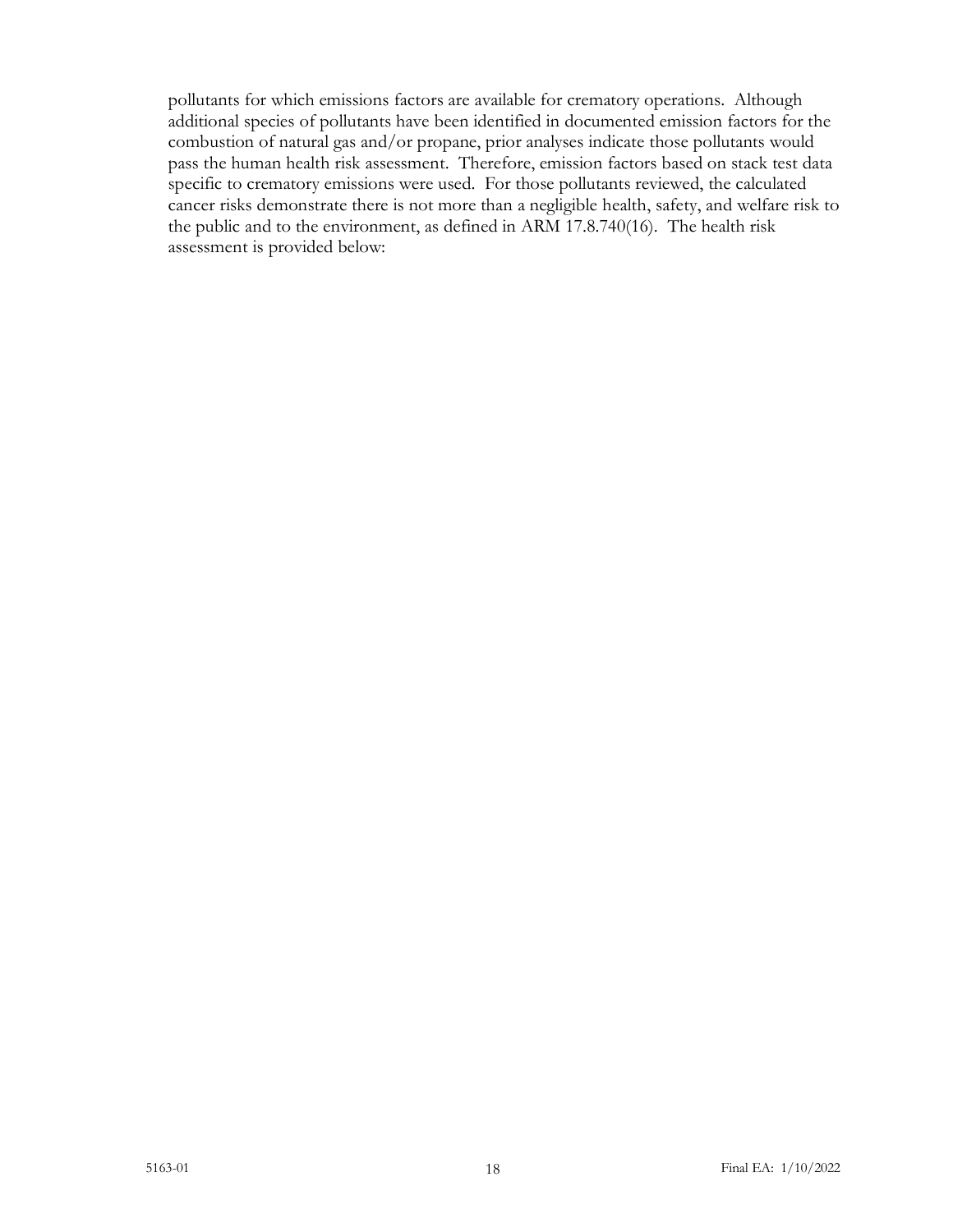|                                         |            |                                  |                                 | <b>Negligible Risk Assessment</b> |                |               |                       |
|-----------------------------------------|------------|----------------------------------|---------------------------------|-----------------------------------|----------------|---------------|-----------------------|
|                                         | Exceed     | Exceed<br><b>ARM</b><br>17.8.770 | Exceed<br><b>ARM</b><br>17.8.77 |                                   |                |               |                       |
|                                         | <b>ARM</b> | Table 2                          | 0 Table                         |                                   |                | <b>CNCREL</b> | <b>CNCREL</b>         |
|                                         | 17.8.770   | Chronic                          | 2                               | Cancer                            | Cancer         | (4)           | Quotient              |
|                                         | Table 1?   | ?                                | Acute?                          | <b>URF (2)</b>                    | Risk(3)        | (ug/m3)       | (5)                   |
| <b>Heavy Metals</b>                     | No         | No                               | No                              | N/A                               | N/A            | N/A           | N/A                   |
|                                         |            |                                  |                                 |                                   | $5.07E -$      |               |                       |
| Antimony (less than)                    | Yes        | No                               | No                              | 0.0043                            | 07<br>2.59E-   | 0.015         | 7.86E-03              |
| Arsenic (less than)                     | No         | No                               | No                              | 0.0024                            | 08<br>$1.56E-$ | 0.02          | 5.39E-04              |
| Beryllium                               | Yes        | No                               | No                              | 0.0018                            | 07             | 0.01          | 8.65E-03              |
| Cadmium                                 | Yes        | No                               | No                              | N/A                               | N/A            | N/A           | N/A                   |
|                                         |            |                                  |                                 |                                   | 1.27E-         |               |                       |
| Chromium                                | No         | No                               | No                              | 0.012                             | 06             | 0.1           | 1.06E-03              |
| Chromium, hx                            | No         | No                               | No                              | N/A                               | N/A            | 0.1           | 6.88E-05              |
| Cobalt (less than)                      | No         | No                               | No                              | N/A                               | N/A            | 0.15          | 3.47E-03              |
| Lead                                    | No         | No                               | No                              | N/A                               | N/A            | 0.09          | 3.34E-03              |
| Nickel                                  | No         | No                               | No                              | N/A                               | N/A            | 20            | 1.71E-05              |
| Selenium                                | No         | No                               | No                              | N/A                               | N/A            | N/A           | N/A                   |
| Zinc                                    |            |                                  |                                 |                                   |                |               |                       |
| Polycyclic Organic                      |            |                                  |                                 |                                   |                |               |                       |
| Matter (POM)                            | No         | No                               | No                              | N/A                               | N/A<br>2.14E-  | N/A           | N/A                   |
| 2-methylnaphthalene                     | No         | No                               | No                              | 0.0063                            | 10             | N/A           | N/A                   |
| 3-methylchloranthrene                   |            |                                  |                                 |                                   | 2.14E-         |               |                       |
| (less than)                             | No         | No                               | No                              | 0.071                             | 08             | N/A           | N/A                   |
| 7,12 Dibenz(a)anthracene<br>(less than) | No         | No                               | No                              | N/A                               | N/A            | N/A           | N/A                   |
|                                         |            |                                  |                                 |                                   | $6.18E -$      |               |                       |
| Anthracene (less than)                  | No         | No                               | No                              | 7.8E-06                           | 10             | 30            | 2.64E-06              |
|                                         |            |                                  |                                 |                                   | 4.98E-         |               |                       |
| Benzene                                 | No         | No                               | No                              | 0.000011                          | 10             | 800           | 5.66E-08              |
| Dichlorobenzene                         | No         | No                               | No                              | N/A                               | N/A            | 700           | 9.71E-05              |
| Hexane                                  | No         | No                               | No                              | 0.000034                          | N/A            | 3             | 7.68E-06              |
| Napthalene                              | No         | No                               | No                              | N/A                               | N/A            | N/A           | N/A                   |
| Phenanathrene                           | No         | No                               | No                              | N/A                               | N/A            | 5000          | 2.57E-08              |
| Toluene                                 | No         | No                               | No                              | N/A                               | N/A            | N/A           | N/A                   |
| Acenaphthene                            | No         | No                               | No                              | N/A                               | N/A            | N/A           | N/A                   |
| Acenaphthylene                          | No         | No                               | No                              | N/A                               | N/A            | N/A           | N/A                   |
| Benzo(a)anthracene (less<br>than)       | No         | No                               | No                              | 0.0011                            | 1.26E-<br>10   | N/A           | N/A                   |
| Benzo(a)pyrene (less                    |            |                                  |                                 |                                   | 6.88E-         |               |                       |
| than)                                   | No         | No                               | No                              | 0.00011                           | 12             | N/A           | N/A                   |
| Benzo(b)fluoranthene                    |            |                                  |                                 |                                   |                |               |                       |
| (less than)                             | No         | No                               | No                              | N/A                               | N/A            | N/A           | N/A                   |
| Benzo(g,h,i)perylene (less<br>than)     | No         | No                               | No                              | 0.00011                           | 6.14E-<br>12   | N/A           | N/A                   |
| Benzo(k)fluoranthene                    |            |                                  |                                 |                                   | 2.34E-         |               |                       |
| (less than)                             | No         | No                               | No                              | 0.000011                          | 12<br>5.49E-   | N/A           | N/A                   |
| Chrysene (less than)                    | No         | No                               | No                              | 0.00011                           | 12             | N/A           | N/A                   |
| 5163-01                                 |            |                                  | 19                              |                                   |                |               | Final EA: $1/10/2022$ |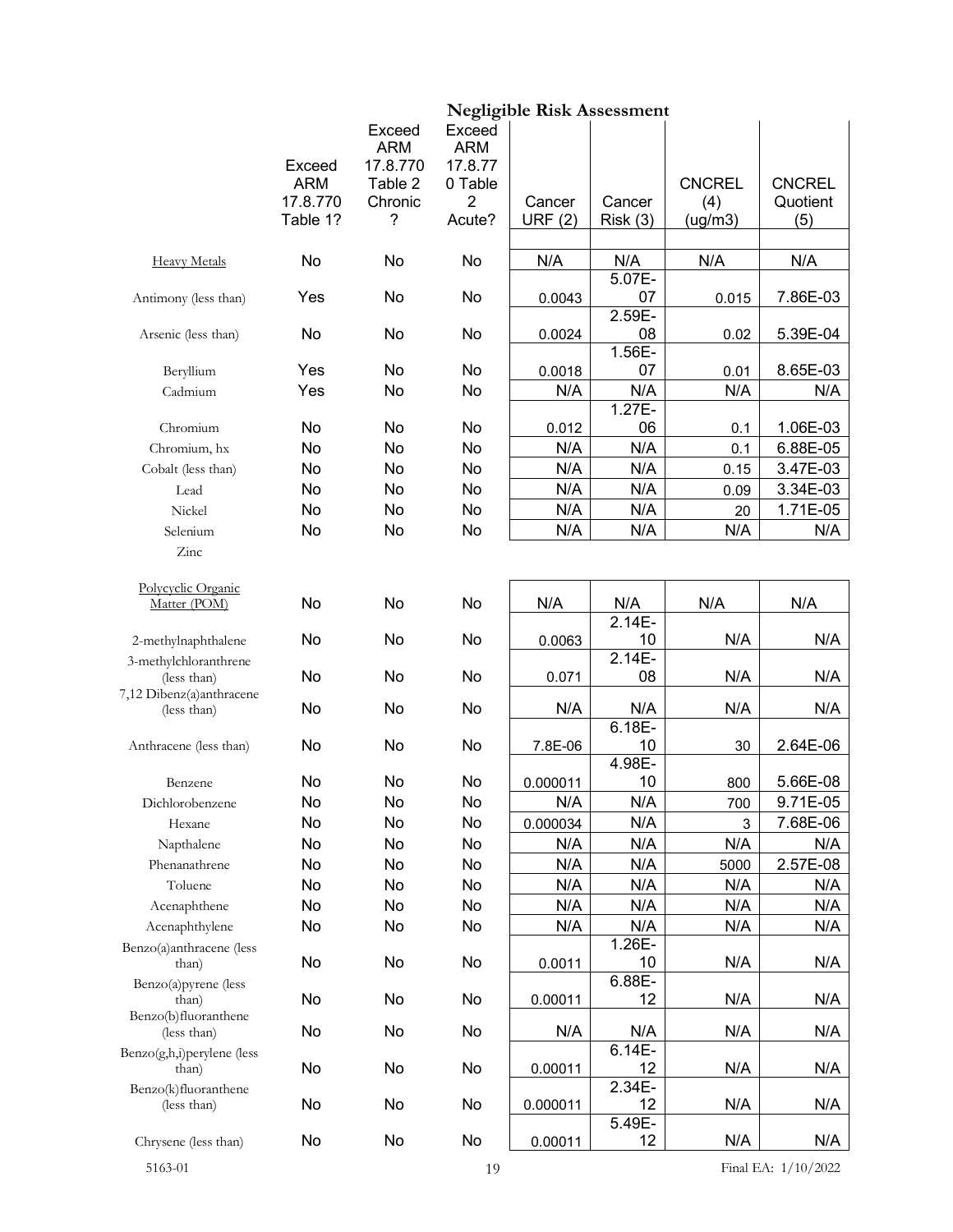|                                                                                                                                                                                                                                                                                                                                                                                                                                                                                |                      |                                             |                                            | <b>Negligible Risk Assessment</b> |               |               |               |
|--------------------------------------------------------------------------------------------------------------------------------------------------------------------------------------------------------------------------------------------------------------------------------------------------------------------------------------------------------------------------------------------------------------------------------------------------------------------------------|----------------------|---------------------------------------------|--------------------------------------------|-----------------------------------|---------------|---------------|---------------|
|                                                                                                                                                                                                                                                                                                                                                                                                                                                                                | Exceed<br><b>ARM</b> | Exceed<br><b>ARM</b><br>17.8.770<br>Table 2 | Exceed<br><b>ARM</b><br>17.8.77<br>0 Table |                                   |               | <b>CNCREL</b> | <b>CNCREL</b> |
|                                                                                                                                                                                                                                                                                                                                                                                                                                                                                | 17.8.770<br>Table 1? | Chronic<br>?                                | $\overline{2}$<br>Acute?                   | Cancer                            | Cancer        | (4)           | Quotient      |
| Dibenzo(a,h)anthracene                                                                                                                                                                                                                                                                                                                                                                                                                                                         |                      |                                             |                                            | <b>URF (2)</b>                    | Risk(3)       | (ug/m3)       | (5)           |
| (less than)                                                                                                                                                                                                                                                                                                                                                                                                                                                                    | No                   | No                                          | No                                         | N/A                               | N/A           | N/A           | N/A           |
| Fluorene                                                                                                                                                                                                                                                                                                                                                                                                                                                                       | No                   | No                                          | No                                         | N/A                               | N/A<br>6.66E- | N/A           | N/A           |
| Fluoranthene<br>Indeno(1,2,3-cd)pyrene                                                                                                                                                                                                                                                                                                                                                                                                                                         | No                   | No                                          | No                                         | 0.00011                           | 12            | N/A           | N/A           |
| (less than)                                                                                                                                                                                                                                                                                                                                                                                                                                                                    | No                   | No                                          | No                                         | N/A                               | N/A           | N/A           | N/A           |
| Phenanthrene                                                                                                                                                                                                                                                                                                                                                                                                                                                                   | No                   | No                                          | No                                         | N/A                               | N/A           | N/A           | N/A           |
| Pyrene                                                                                                                                                                                                                                                                                                                                                                                                                                                                         |                      |                                             |                                            |                                   |               |               |               |
|                                                                                                                                                                                                                                                                                                                                                                                                                                                                                | Yes                  | Yes                                         | No                                         |                                   |               |               |               |
| Dibenzofurans<br>1,2,3,4,6,7,8-<br>Heptachlorodebenzofura<br>n (less than)<br>1,2,3,4,7,8,9-<br>Heptachlofodibenzofura<br>n (less than)<br>$1,2,3,4,7,8$ -<br>Hexachlorodibenzofuran<br>1,2,3,6,7,8-<br>Hexachlorodibenzofuran<br>1,2,3,7,8,9-<br>Hexachlorodibenzofuran<br>2,3,4,6,7,8-<br>Hexachlorodibenzofuran<br>$1,2,3,7,8$ -<br>Pentachlorodibenzofuran<br>(less than)<br>$2,3,4,7,8$ -<br>Pentachlorodibenzofuran<br>(less than)<br>2,3,7,8<br>Tetrachlorodibenzofuran |                      |                                             |                                            |                                   |               |               |               |
| Listed Non-POM<br>Organic HAPs                                                                                                                                                                                                                                                                                                                                                                                                                                                 | No                   | No                                          | No                                         | N/A                               | N/A           | 9             | 1.14E-04      |
|                                                                                                                                                                                                                                                                                                                                                                                                                                                                                |                      |                                             |                                            | 0.00001                           | 3.48E-        |               |               |
| Acetaldehyde                                                                                                                                                                                                                                                                                                                                                                                                                                                                   | No                   | No                                          | No                                         | 3                                 | 09            | 9.8           | 2.73E-05      |
| Formaldehyde                                                                                                                                                                                                                                                                                                                                                                                                                                                                   |                      |                                             |                                            |                                   |               |               |               |
| <b>Listed Acids</b>                                                                                                                                                                                                                                                                                                                                                                                                                                                            | No                   | Yes                                         | No                                         | N/A                               | N/A           | 20            | 2.83E-02      |
| Hydrogen chloride<br>(hydrochloric acid)                                                                                                                                                                                                                                                                                                                                                                                                                                       | No                   | No                                          | No                                         | N/A                               | N/A           | 14            | 3.71E-04      |
| Hydrogen fluoride                                                                                                                                                                                                                                                                                                                                                                                                                                                              |                      |                                             |                                            |                                   |               |               |               |
|                                                                                                                                                                                                                                                                                                                                                                                                                                                                                |                      |                                             |                                            |                                   |               |               |               |
| Dioxins<br>$2,3,7,8-$                                                                                                                                                                                                                                                                                                                                                                                                                                                          | No                   | No                                          | No                                         | 33                                | 2.06E-<br>08  | 0.00004       | 1.56E-05      |
| tetrachlorodibenzo-p-<br>dioxin                                                                                                                                                                                                                                                                                                                                                                                                                                                |                      |                                             |                                            |                                   |               |               |               |
|                                                                                                                                                                                                                                                                                                                                                                                                                                                                                | No                   | No                                          | No                                         |                                   |               |               |               |
| 1,2,3,4,6,7,8-<br>Heptachlorodibenzo-p-                                                                                                                                                                                                                                                                                                                                                                                                                                        |                      |                                             |                                            |                                   |               |               |               |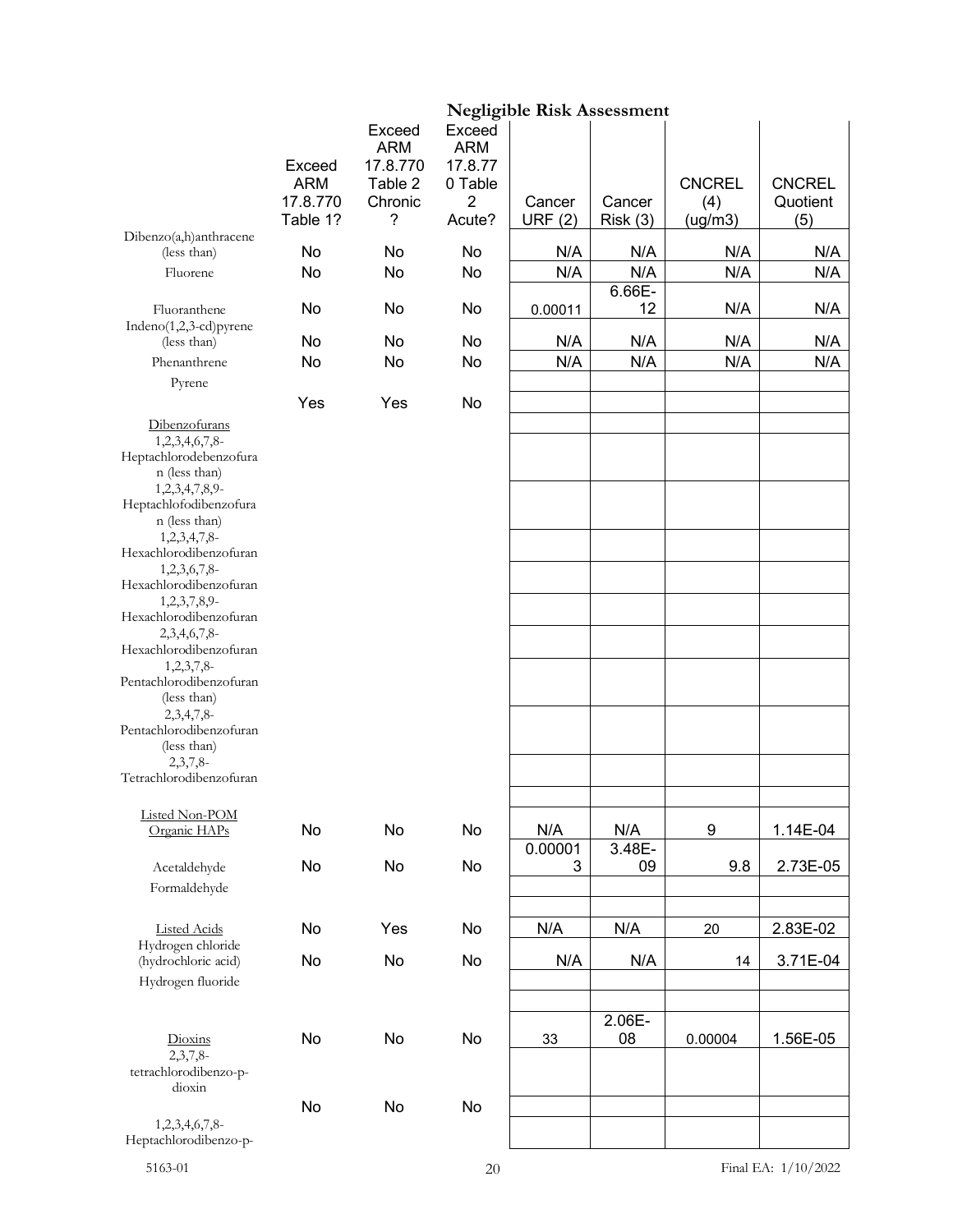|                                                   |                                              |                                                             |                                                           | <b>Negligible Risk Assessment</b> |                   |                                 |                                  |
|---------------------------------------------------|----------------------------------------------|-------------------------------------------------------------|-----------------------------------------------------------|-----------------------------------|-------------------|---------------------------------|----------------------------------|
|                                                   | Exceed<br><b>ARM</b><br>17.8.770<br>Table 1? | Exceed<br><b>ARM</b><br>17.8.770<br>Table 2<br>Chronic<br>? | Exceed<br><b>ARM</b><br>17.8.77<br>0 Table<br>2<br>Acute? | Cancer<br>URF $(2)$               | Cancer<br>Risk(3) | <b>CNCREL</b><br>(4)<br>(ug/m3) | <b>CNCREL</b><br>Quotient<br>(5) |
| dioxin                                            |                                              |                                                             |                                                           |                                   |                   |                                 |                                  |
| Sum of                                            | No                                           | No                                                          | No                                                        | 1.3                               | 1.19E-<br>08      | N/A                             | N/A                              |
| Hexachlorodibenzo-p-                              |                                              |                                                             |                                                           |                                   |                   |                                 |                                  |
| dioxin                                            | No                                           | No                                                          | No                                                        |                                   |                   |                                 |                                  |
| 1,2,3,4,7,8-<br>Hexachlorodibenzo-p-<br>dioxin    | No                                           | No                                                          | No                                                        |                                   |                   |                                 |                                  |
| 1,2,3,6,7,8-<br>Hexachlorodibenzo-p-<br>dioxin    | No                                           | No                                                          | No                                                        |                                   |                   |                                 |                                  |
| $1,2,3,7,8,9$ -<br>Hexachlorodibenzo-p-<br>dioxin |                                              |                                                             |                                                           |                                   |                   |                                 |                                  |
|                                                   | No                                           | No                                                          | No                                                        |                                   |                   |                                 |                                  |
| 1,2,3,7,8-<br>Pentachlorodibenzo-p-<br>dioxin     | <b>SUM ---&gt;</b>                           |                                                             |                                                           |                                   | 2.02E-<br>06      |                                 | 0.053958                         |
|                                                   |                                              |                                                             |                                                           |                                   |                   |                                 |                                  |

(1) Source of chronic dose-response values is from USEPA Table 1: Prioritized Chronic Dose-Response Values for Screening Risk Assessments

(2) Cancer Chronic Inhalation Unit Risk Factor, units 1/μg/m3

(3) Cancer Risk is unit less and is calculated by multiplying the predicted concentration by the URF.

(4) Chronic Noncancer Reference Exposure Level

(5) CNCREL Quotient Value is calculated by dividing the modeled HAP concentration by the CNCREL.

If no individual pollutant concentration exceeds the Cancer Risk threshold of 1.00E-06 and the sum of all Cancer Risks concentrations do not exceed 1.00E-05, and further, the sum of the Chronic Non-cancer Reference Exposure Level (CNCREL) hazard quotients is less than 1.0, compliance with the negligible risk requirement is demonstrated.

As documented in the Negligible Risk Assessment table and in accordance with the Department's negligible risk requirement, as defined in ARM 17.8.740(16), no individual pollutant concentration exceeds the Cancer Risk threshold of 1.00E-06 and the sum of all Cancer Risks concentrations do not exceed 1.00E-05. Further, the sum of the Chronic Noncancer Reference Exposure Level (CNCREL) hazard quotients is less than 1.0 as required to demonstrate compliance with the negligible risk requirement.

#### VIII. Environmental Assessment

An environmental assessment, required by the Montana Environmental Policy Act, was completed for this project. A copy is attached.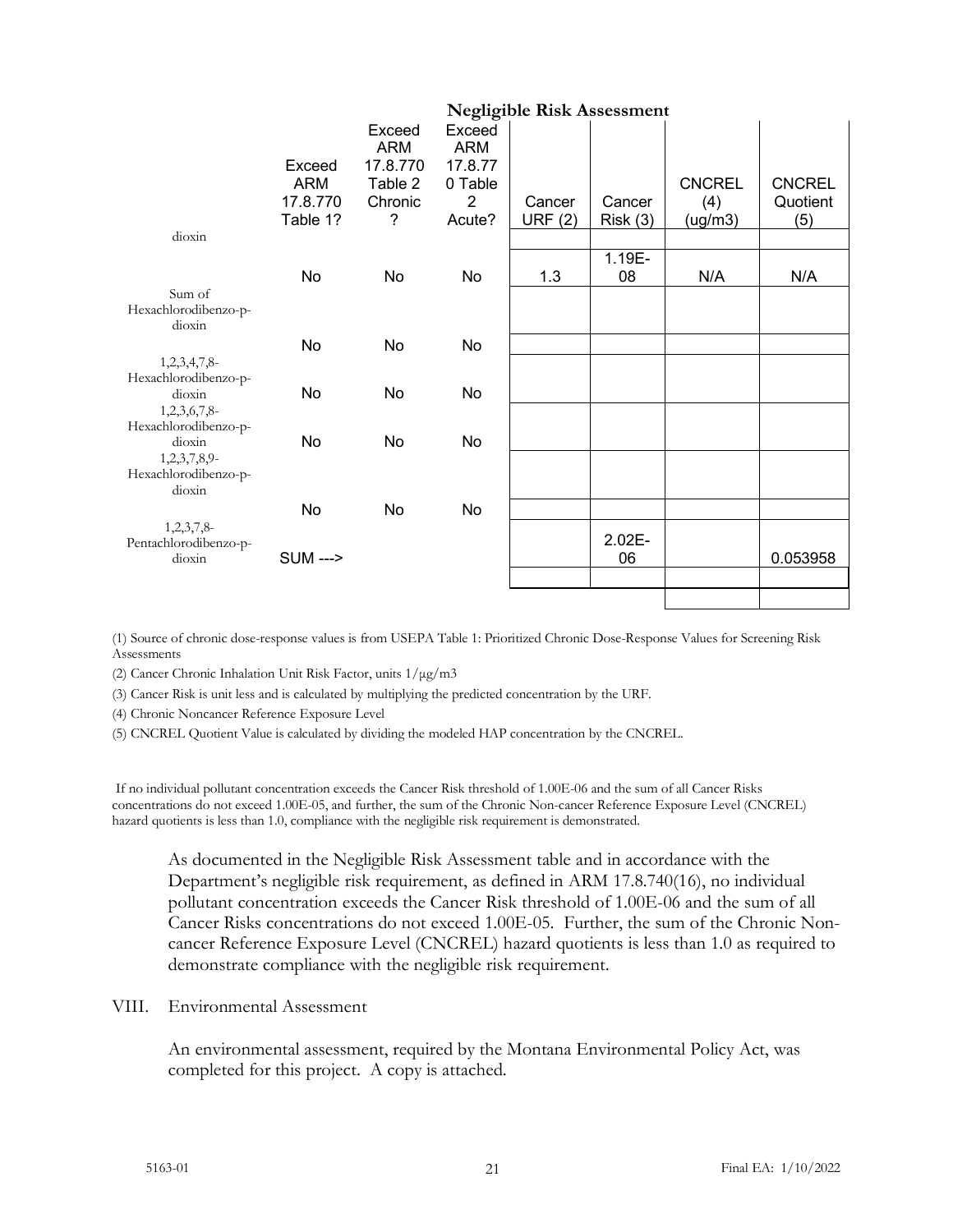

# **Whitefish Animal Hospital**

# **Environmental Assessment for**

# **Montana Air Quality Permit #5163-01**

**Air Quality Bureau**

| <b>APPLICANT: Whitefish Animal Hospital</b>                   |                                                                    |                          |  |  |
|---------------------------------------------------------------|--------------------------------------------------------------------|--------------------------|--|--|
| SITE NAME: Whitefish Animal Hospital                          |                                                                    |                          |  |  |
|                                                               | PROPOSED PERMIT NUMBER: Montana Air Quality Permit (MAQP) #5163-01 |                          |  |  |
| <b>APPLICATION RECEIVED: 11/3/2021</b>                        |                                                                    |                          |  |  |
| APPLICATION DEEMED COMPLETE: 11/3/2021                        |                                                                    |                          |  |  |
| LOCATION: Lat/Long 48.4, -114.3333<br><b>COUNTY: Flathead</b> |                                                                    |                          |  |  |
| <b>PROPERTY</b>                                               | FEDERAL STATE PRIVATE X                                            |                          |  |  |
| <b>OWNERSHIP:</b>                                             |                                                                    |                          |  |  |
| <b>EA PREPARER:</b><br>T. Burrows                             |                                                                    |                          |  |  |
| <b>EA Draft Date</b>                                          | <b>EA Final Date</b>                                               | <b>Permit Final Date</b> |  |  |
| 12/1/2021                                                     | 01/10/2022                                                         | 01/26/2022               |  |  |

## **COMPLIANCE WITH THE MONTANA ENVIRONMENTAL POLICY ACT**

The Montana Department of Environmental Quality (DEQ) prepared this Environmental Assessment (EA) in accordance with requirements of the Montana Environmental Policy Act (MEPA). An EA functions to determine the need to prepare an Environmental Impact Statement (EIS) through an initial evaluation and determination of the significance of impacts associated with the proposed action. However, an agency is required to prepare an EA whenever, as here, statutory requirements do not allow sufficient time for the agency to prepare an EIS (ARM 17.4.607(3)(c)). This document may disclose impacts over which DEQ has no regulatory authority.

# **INCORPORATION BY REFERENCE**

DEQ incorporates by reference the Final EA that has been prepared for Whitefish Animal Hospital for the pet crematorium permitted under Montana Air Quality Permit (MAQP) #5163-00 dated October 21, 2016. That permit and accompanying EA cover similar activities and equipment and is located on the same property. This current EA incorporates the analysis areas and impact analysis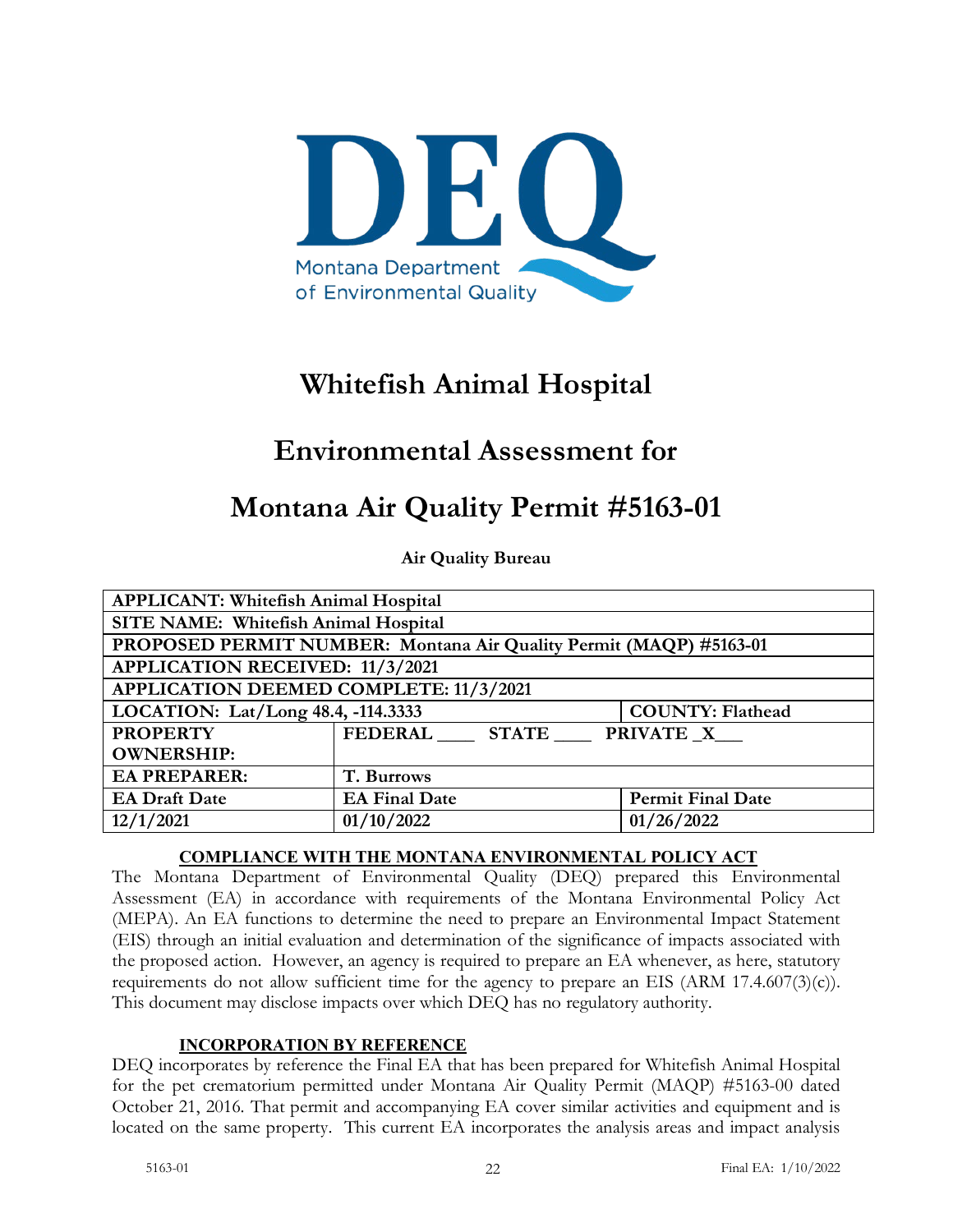of the EA for MAQP #5163-00 that are applicable to both. This current EA adds additional analysis and impact areas that are specific to this action, and therefore were not discussed in the EA for MAQP #5163-00.

## **COMPLIANCE WITH THE CLEAN AIR ACT OF MONTANA**

The state law that regulates air quality permitting in Montana is the Clean Air Act of Montana (CAA), §§ 75-2-101, *et seq*., Montana Code Annotated (MCA). DEQ may not approve a proposed action contained in an application for an air quality permit unless the project complies with the requirements set forth in the CAA and the administrative rules adopted thereunder, ARMs 17.8.101 *et. seq*. The project is subject to approval by the DEQ Air Quality Bureau (AQB) as the potential project emissions exceed the 5 tons per year threshold of regulated pollutants for modifications of permitted facilities (ARM 17.8.743). DEQ's approval of an air quality permit application does not relieve Calumet from complying with any other applicable federal, state, or county laws, regulations, or ordinances. Calumet is responsible for obtaining any other permits, licenses, or approvals (from DEQ or otherwise) that are required for any part of the proposed action. Any action DEQ takes at this time is limited to the pending air quality permit application currently before DEQ's AQB and the authority granted to DEQ under the Clean Air Act of Montana. This action is not indicative of any other action DEQ may take on any future (unsubmitted) applications made pursuant to any other authority (*e.g.* Montana's Water Protection Act). DEQ will decide whether to issue the pending air quality permit pursuant to the requirements of the CAA alone. DEQ may not withhold, deny, or impose conditions on the permit based on the information contained in this Environmental Assessment. § 75-1-201(4), MCA.

# **SUMMARY OF THE PROPOSED ACTION**

Whitefish Animal Hospital has applied for an MAQP modification under the CAA to install and operate an additional animal crematorium as follows:

The animal crematorium EU 2 has a maximum incineration design capacity of 50 pounds per hour (lbs/hr) of animal remains with a loading capacity of 350 pounds (lbs). The crematorium would utilize natural gas for combustion in the primary and secondary auxiliary burner with a rating of 1.6 million British thermal units per hour (MMBTU/hr).

This Whitefish Animal Hospital permit action has been assigned MAQP #5163-01 and would allow for the continued operation of the animal hospital as in permit version MAQP #5163-00 along with the proposed EU 2.

Whitefish Animal Hospital's estimated emissions increase from the new unit is less than 2 tons per year (tpy) for each regulated pollutant, which keeps this permit action as a minor permit modification. Whitefish Animal Hospital has conservatively estimated all project emission increases. Emissions associated with the new animal crematorium would be similar to EU 1 at the previously permitted animal hospital.

All information included in the EA is derived from the permit application, discussions with the applicant, analysis of aerial photography, topographic maps, and other research tools.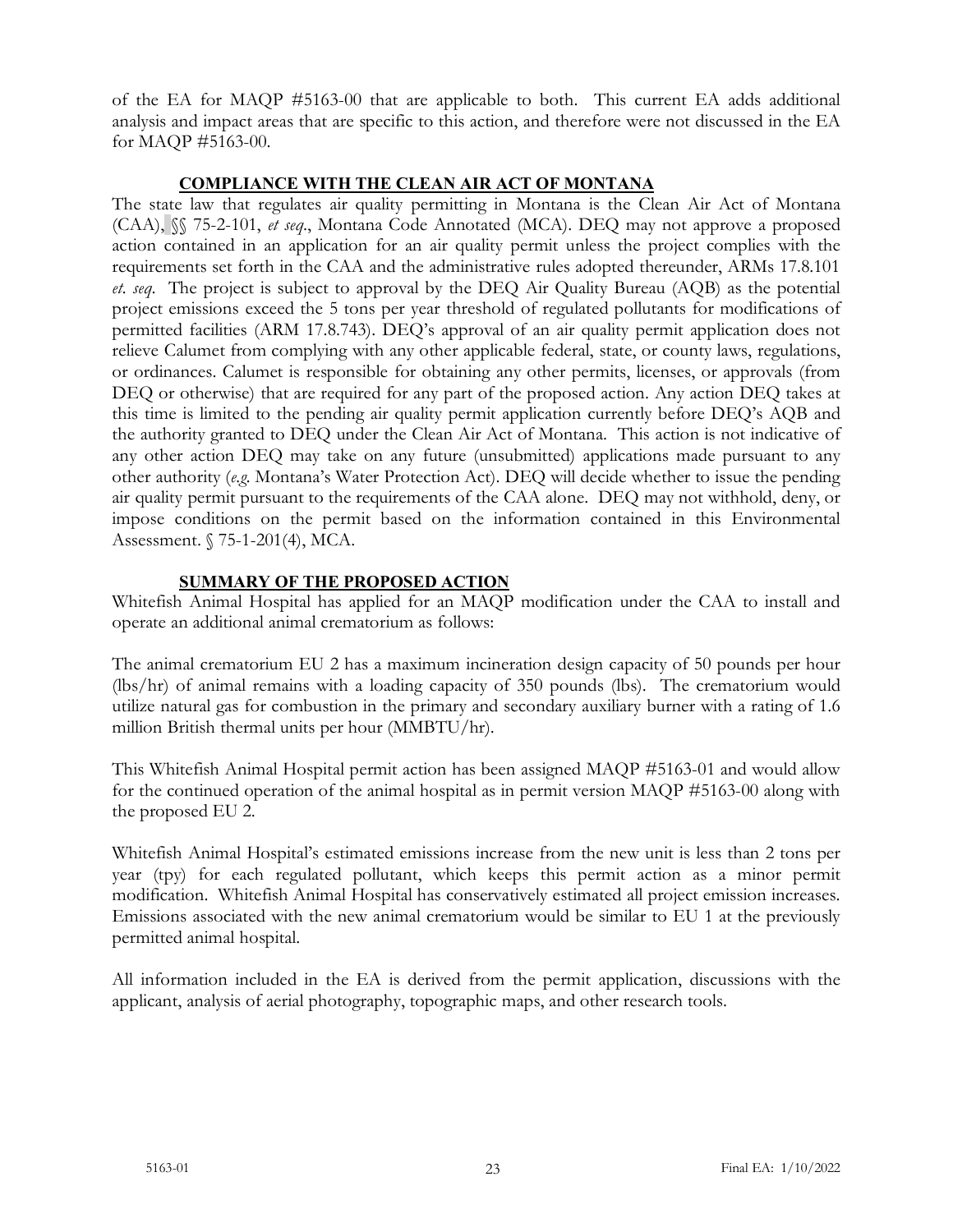## **Table 1: Proposed Action Details**

| <b>Summary of Proposed Action</b>                   |                                                                                                                                                                                                                                                                                                                                                                                                                                                                                                                                                                                                        |  |  |  |  |  |
|-----------------------------------------------------|--------------------------------------------------------------------------------------------------------------------------------------------------------------------------------------------------------------------------------------------------------------------------------------------------------------------------------------------------------------------------------------------------------------------------------------------------------------------------------------------------------------------------------------------------------------------------------------------------------|--|--|--|--|--|
| General Overview                                    | The animal hospital is proposing to install and operate an animal<br>crematorium (EU 2) with a maximum incineration design capacity of 50<br>lbs/hr of animal remains with a loading capacity of 350 lbs. The<br>crematorium would utilize natural gas for combustion in the primary and<br>secondary auxiliary burner with a rating of 1.6 million MMBTU/hr.                                                                                                                                                                                                                                          |  |  |  |  |  |
|                                                     | <b>Proposed Action Estimated Disturbance</b>                                                                                                                                                                                                                                                                                                                                                                                                                                                                                                                                                           |  |  |  |  |  |
| Disturbance                                         | This permit action takes place in an existing facility within an area zoned<br>commercial, so there is no additional disturbance.                                                                                                                                                                                                                                                                                                                                                                                                                                                                      |  |  |  |  |  |
|                                                     | <b>Proposed Action</b>                                                                                                                                                                                                                                                                                                                                                                                                                                                                                                                                                                                 |  |  |  |  |  |
| Duration                                            | <b>Construction:</b> Construction or commencement for the new or modified<br>sources must start within three years of issuance of the final air quality<br>permit, otherwise the authority to construct expires.<br><b>Operation Life:</b> Although equipment may have functional lives of 20 to<br>30 years depending on equipment maintenance efforts, the unit would be<br>expected to remain operational as long as economic conditions are<br>favorable.                                                                                                                                          |  |  |  |  |  |
| Personnel Onsite                                    | No change in staff is necessary to accommodate the new animal<br>crematorium.                                                                                                                                                                                                                                                                                                                                                                                                                                                                                                                          |  |  |  |  |  |
| Location and Analysis<br>Area                       | Location: The proposed action is located at the Whitefish Animal<br>Hospital property whose street address is 713 East 13 <sup>th</sup> Street, Whitefish,<br>MT 59937. This parcel is located within Section 1 of Township 30 North,<br>Range 22 West in Flathead County.<br>Analysis Area: The area being analyzed as part of this environmental<br>review includes the immediate project area, as well as neighboring lands<br>surrounding the analysis area, as reasonably appropriate for the impacts<br>being considered.<br>The Draft EA would be attached to the Preliminary Determination Air |  |  |  |  |  |
| Air Quality                                         | Quality Permit which would include all enforceable conditions for<br>operation of the emitting units. Any revisions to the EA would be<br>addressed and included in the Final EA attached to the Department's<br>Decision.                                                                                                                                                                                                                                                                                                                                                                             |  |  |  |  |  |
| Conditions Incorporated<br>into the Proposed Action | The conditions developed in the Preliminary Determination of the MAQP<br>dated December 1, 2021, set forth in Sections II.A-D.                                                                                                                                                                                                                                                                                                                                                                                                                                                                         |  |  |  |  |  |

# **PURPOSE AND BENEFIT FOR PROPOSED ACTION**

DEQ's purpose in conducting this environmental review is to act upon Whitefish Animal Hospital's air quality permit application #5163-01 to add an additional animal crematorium within the 0.8 acre existing facility.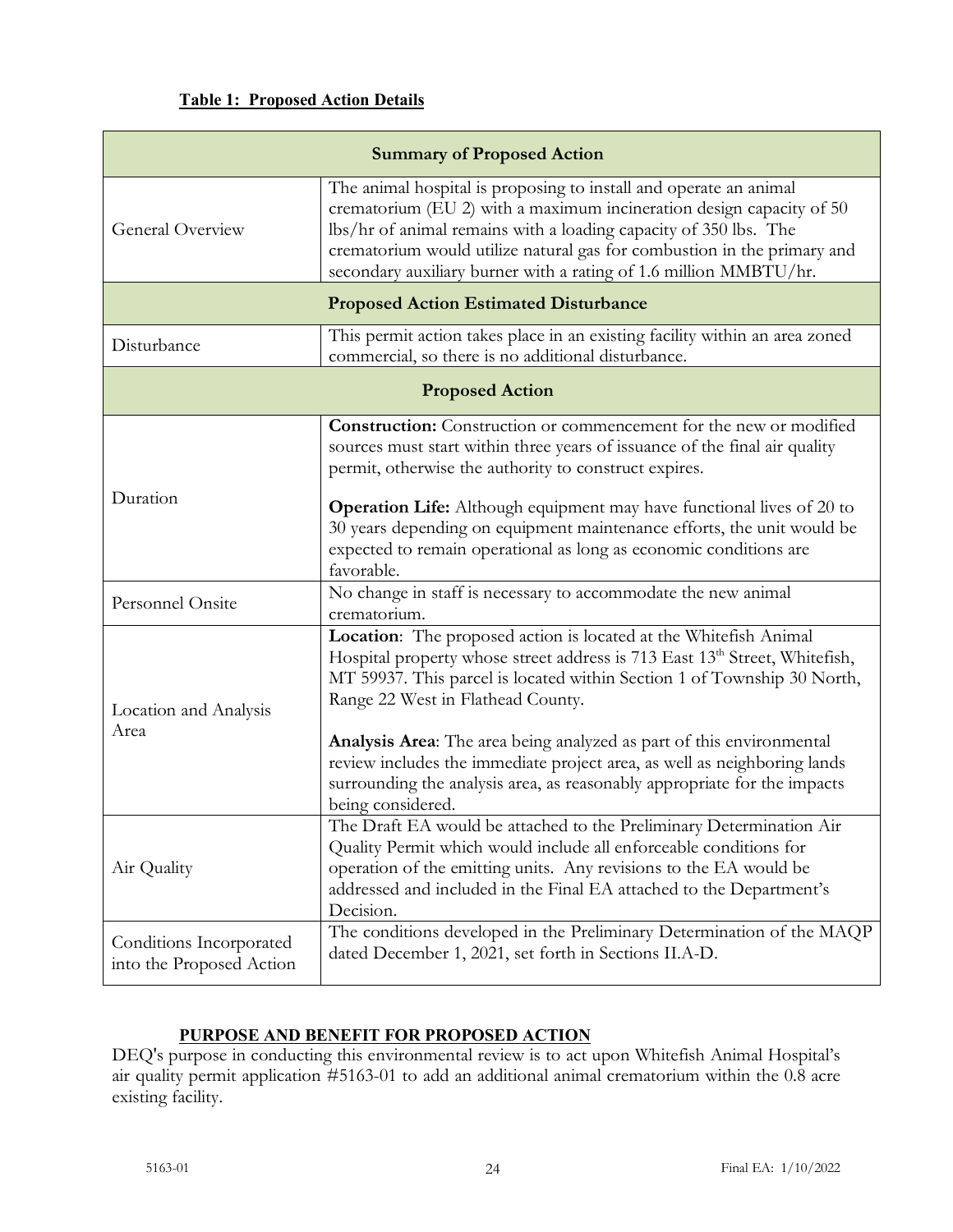The benefits of the proposed action, if approved, include allowing Whitefish Animal Hospital to continue current operations with its existing permitted crematorium while also authorizing the installation and operation of a new animal crematorium.

Authority to Whitefish Animal Hospital for operation of the animal crematorium would continue until the permit is revoked, either at the request of Whitefish Animal Hospital or by DEQ because of non-compliance with the conditions within the air quality permit.

## **REGULATORY RESPONSIBILITIES**

In accordance with ARM 17.4.609(3)(c), DEQ must list any federal, state, or local, authorities that have concurrent or additional jurisdiction or environmental review responsibility for the proposed action and the permits, licenses, and other authorizations required. Whitefish Animal Hospital must conduct its operations according to the terms of its permit, the CAA, §§ 75-2-101, *et seq*., MCA, and ARMs 17.8.101, *et seq*.

Whitefish Animal Hospital must cooperate fully with, and follow the directives of, any federal, state, or local entity that may have authority over the animal hospital. These permits, licenses, and other authorizations may include: City of Whitefish, Flathead County Sanitarian, Occupational Safety and Health Administration (worker safety), DEQ AQB (air quality) and Water Protection Bureau (groundwater and surface water discharge; stormwater), and Montana Department of Transportation and Flathead County (road access).

Whitefish Animal Hospital's new animal crematorium would be located within the 0.8-acre perimeter of the current Whitefish Animal Hospital property boundary.

# **EVALUATION AND SUMMARY OF POTENTIAL IMPACTS TO THE PHYSICAL AND HUMAN ENVIRONMENT IN THE AREA AFFECTED BY THE PROPOSED ACTION:**

The impact analysis will identify and evaluate direct and secondary impacts. Direct impacts are those that occur at the same time and place as the action that triggers the effect. Secondary impacts mean "a further impact to the human environment that may be stimulated or induced by or otherwise result from a direct impact of the action." ARM 17.4.603(18). Where impacts are expected to occur, the impacts analysis estimates the duration and intensity of the impact. The duration of an impact is quantified as follows:

- **Short-term**: Short-term impacts are defined as those impacts that would not last longer than the proposed operation of the site.
- **Long-term**: Long-term impacts are defined as impacts that would remain or occur following shutdown of the proposed facility.

The severity of an impact is measured using the following:

- **No Impact**: There would be no change from current conditions.
- **Negligible Impact**: An adverse or beneficial effect would occur but would be at the lowest levels of detection.
- **Minor Impact**: The effect would be noticeable but would be relatively small and would not affect the function or integrity of the resource.
- **Moderate Impact**: The effect would be easily identifiable and would change the function or integrity of the resource.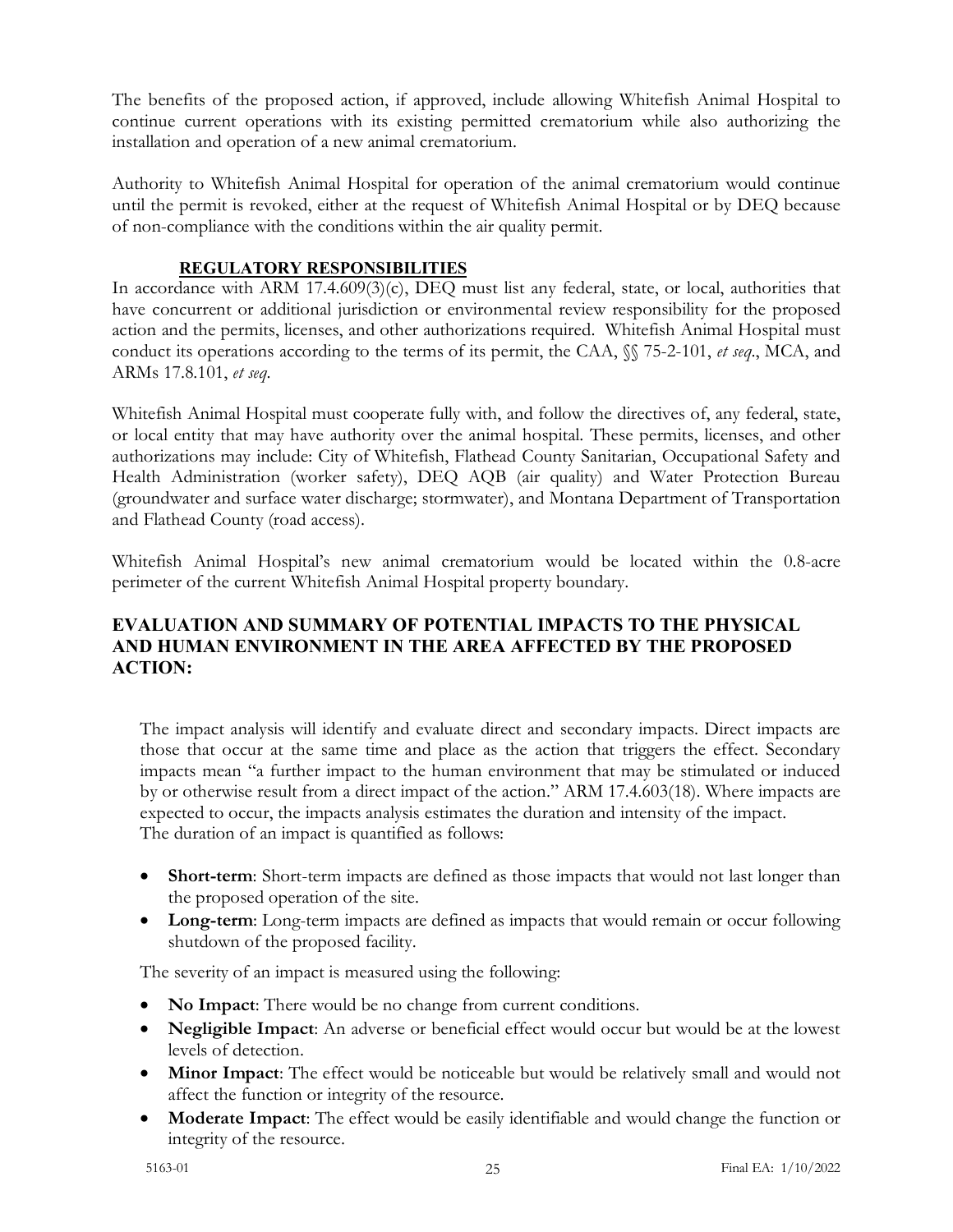• **Major Impact**: The effect would alter the resource.

# **1. TOPOGRAPHY, GEOLOGY AND SOIL QUALITY, STABILITY AND MOISTURE:**

The project would not be expected to affect the geology, stability, and moisture of the project area. The crematorium operates within a building located in an area zoned as commercial and no new construction or ground disturbance to the area is required.

**Direct Impacts:** Proper crematorium operation would result in minor air pollution emissions to the ambient environment. These pollutants would deposit on the soils in the surrounding area. However, any impact from deposition of these pollutants would likely be very minor due to dispersion characteristics and the low concentration of those pollutants emitted.

**Secondary Impacts:** No secondary impacts to topography, geology, stability, and moisture would be expected because the animal crematorium is located within the existing Whitefish Animal Hospital property.

# **2. WATER QUALITY, QUANTITY, AND DISTRIBUTION:**

The project would not be expected to affect water quantity or distribution in the project area. The crematorium operates within a building and does not discharge or use water during operation.

**Direct Impacts:** Emissions from the project may potentially affect water quality in the project area due to air pollutant deposition. However, any emissions and resulting deposition impacts from the project would likely be very minor due to the low concentration of those pollutants emitted.

**Secondary Impacts:** No secondary impacts to water quality, quantity and distribution would be expected, nor any impacts from stormwater runoff.

# **3. AIR QUALITY:**

The project would result in the emissions of various criteria pollutants and HAPs to the ambient air in the project area.

**Direct Impacts:** the maximum potential emission levels of criteria air pollutants is relatively low and not expected to have more than a minor impact on air quality. In addition, it has been demonstrated by air dispersion modeling that any air quality impacts from HAP emissions from the project would be minor and would constitute negligible risk to human health and the environment.

The Department conducted air dispersion modeling to determine the ambient air quality impacts from HAPs that would be generated by the crematorium. The SCREENView model was selected for the air dispersion modeling. The full meteorology option was selected to provide a conservative result. Receptors were placed from 1 to 1,000 meters in a simple terrain array.

Stack parameters and emission rates used in the SCREENView model are contained in Section VII of the permit analysis and are on file with the Department. Stack velocity and gas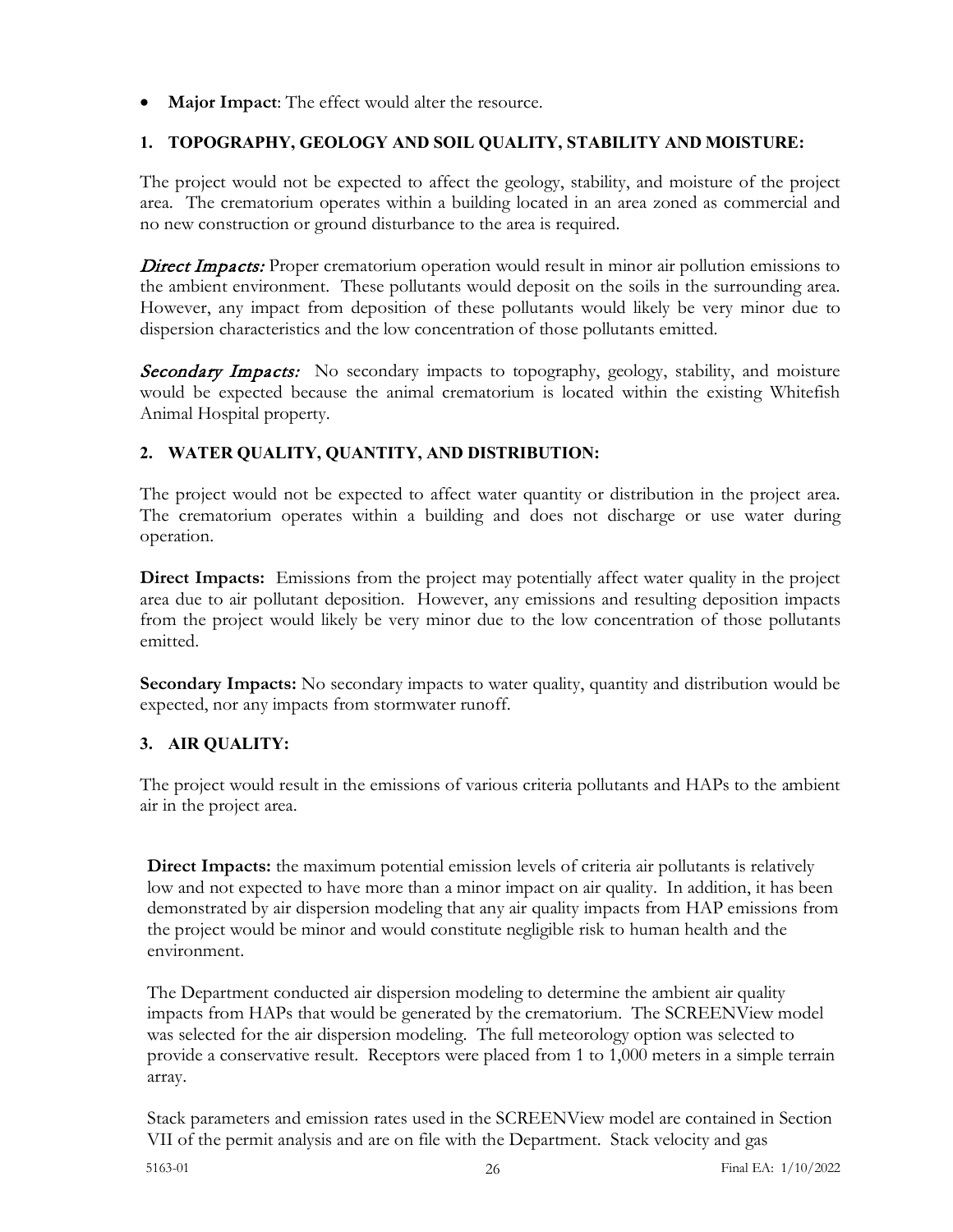temperature were taken from data provided by the manufacturer of the crematorium. Due to the dispersion characteristics and low levels of pollutants that would be emitted from the proposed project the Department determined that any impacts to air quality would be minor.

**Secondary Impacts:** There would be no secondary air quality impacts.

# **4. VEGETATION COVER, QUANTITY AND QUALITY:**

There are no known rare or sensitive plants or cover types present in the site area. No fragile or unique resources or values, or resources of statewide or societal importance, are present. The proposed action is located at the existing Whitefish Animal Hospital in an area that is zoned commercial and where the vegetation is limited.

**Direct Impacts:** Air emissions from the project may potentially affect vegetation cover, quantity, and quality in the project area. However, any emissions and resulting impacts from the project would be expected to be minor due to the dispersion characteristics and the low concentration of those pollutants emitted.

Further, the crematorium would operate an existing building located in an area zoned as commercial and no new construction or ground disturbance is required. Overall, any impact to the vegetation cover, quantity, and quality of the proposed project area would likely be minor.

**Secondary Impacts:** No secondary impacts are expected.

# **5. TERRESTRIAL, AVIAN AND AQUATIC LIFE AND HABITATS:**

The proposed action is located at the existing Whitefish Animal Hospital in an area that is zoned commercial and where there is limited wildlife habitat.

**Direct Impacts:** Emissions from the proposed project would potentially affect terrestrial and aquatic life and habitats in the proposed project area. However, as detailed in Section V and Section VI of the permit analysis, any emissions and resulting impacts from the project would be minor due to the low concentration of those pollutants emitted.

Further, the proposed crematorium would operate within an existing building located in an area zoned as commercial and no additional construction or ground disturbance to the area would be required. Overall, any impact to the terrestrial and aquatic life and habitats of the proposed project area would be expected to be minor.

**Secondary Impacts:** No secondary impacts to terrestrial, avian and aquatic life and habitats stimulated or induced by the direct impacts analyzed above would be expected.

# **6. UNIQUE, ENDANGERED, FRAGILE OR LIMITED ENVIRONMENTAL RESOURCES:**

The Department, in an effort to assess any potential impacts to any unique endangered, fragile, or limited environmental resources in the initial proposed area of operations, contacted the Montana Natural Heritage Program (MNHP) to identify any species of concern associated with the proposed site location. Search results concluded there are 12 species of special concern within the defined area; the Little Brown Myotis, the Hoary Bat, the Fisher, the Evening Grosbeak, the Pileated Woodpecker, the Common Loon, Cassin's Finch, Varied Thrush, the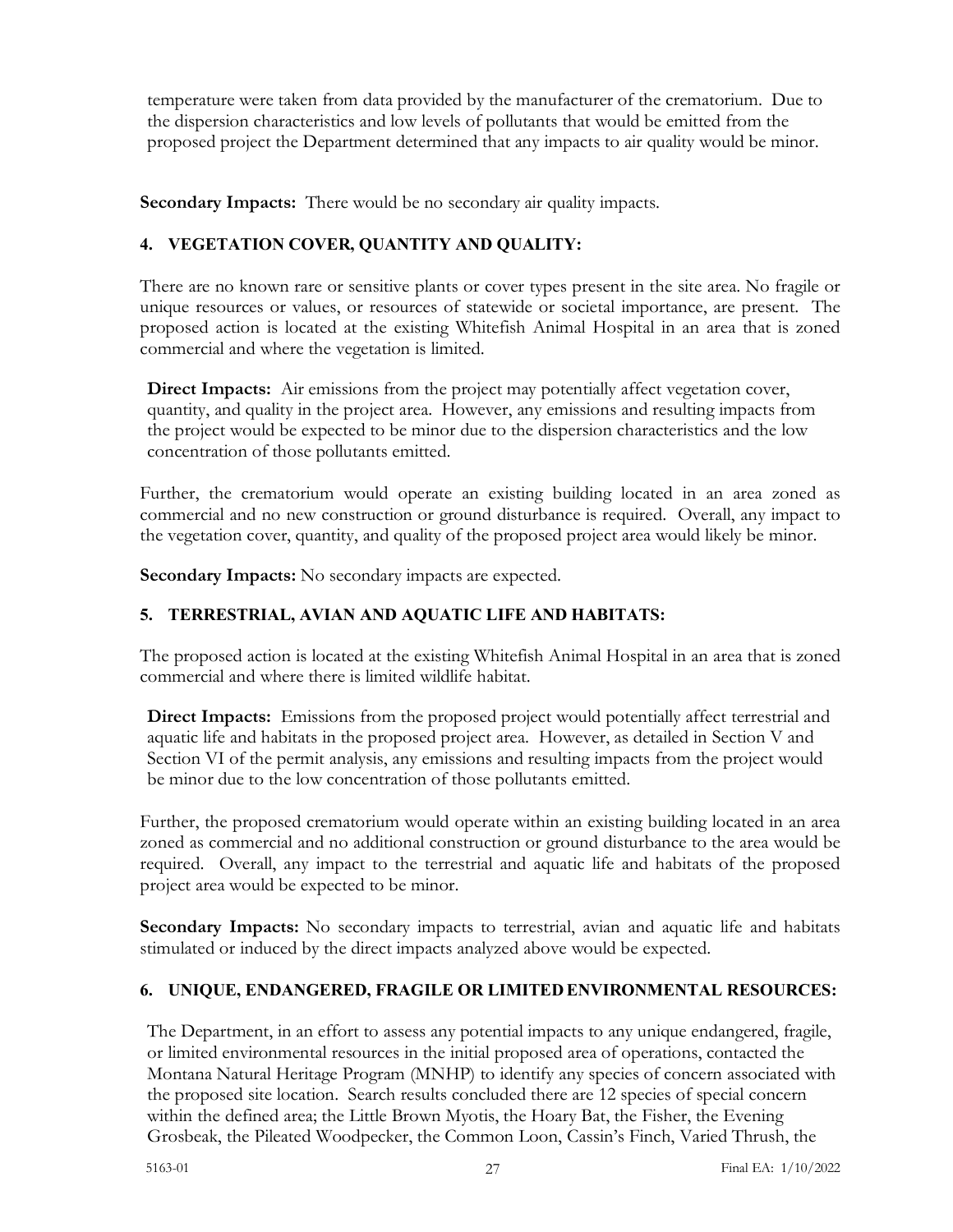Northern Alligator Lizard, the Westslope Cutthrout Trout, the Bull Trout and the Subarctic Bluet.

**Direct Impacts:** The current permit action could potentially result in minor impacts to any existing unique endangered, fragile, or limited environmental resource in the proposed area of operation. However, the proposed crematorium would require no new construction and would operate within a building located in an area zoned as commercial thereby limiting the potential for impact to any unique endangered, fragile, or limited environmental resource in the proposed location.

The identified species of concern are peripatetic in nature and not likely associated with the immediate location of the proposed project, as the site is zoned commercial as is the general surrounding site area. Further, as detailed in Section VI of the permit analysis, any emissions and resulting impacts from the project would be minor due to the low concentration of those pollutants emitted. Overall, any impact to this unique endangered, fragile, or limited environmental resource of the proposed project area would expect to be negligible.

**Secondary Impacts:** The proposed action and the installation and operation of the animal crematorium would have no secondary impacts to endangered species because the permit conditions are protective of human and animal health and all lands involved in the proposed action and the animal hospital location is currently used for industrial operations and would not change the effect to the environment.

# **7. HISTORICAL AND ARCHAEOLOGICAL SITES:**

The Department contacted the Montana Historical Society – State Historical Preservation Office (SHPO) to identify any historical and/or archeological sites that may be present in the proposed area of construction/operation. Search results from when the facility was originally permitted 5 years ago concluded that there are no previously recorded sites within the area proposed for the project. There is a low likelihood cultural property would be impacted, so a recommendation for a cultural resource inventory is unwarranted at this time. However, should cultural materials be inadvertently discovered during this project the SHPO office must be contacted, and the site investigated.

**Direct Impacts:** There are no previously recorded sites in the area. Therefore, no impacts to historical and archeological sites would be expected.

**Secondary Impacts:** No secondary impacts to historical and archaeological sites are anticipated since the proposed action and construction and operation of the animal crematorium are located on land currently in industrial use.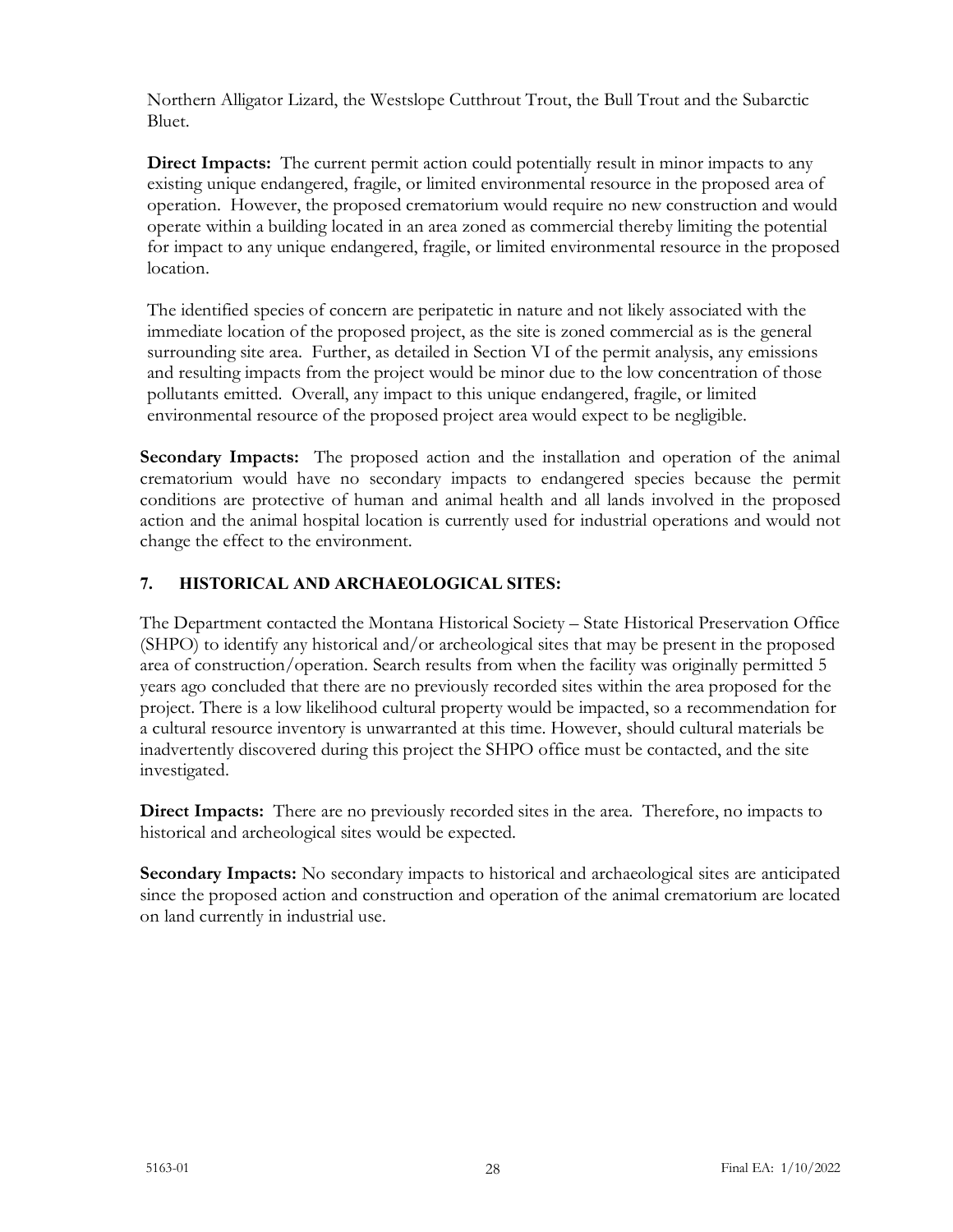#### **8. SAGE GROUSE EXECUTIVE ORDER:**

The project would not be in core, general or connectivity sage grouse habitat, as designated by the Sage Grouse Habitat Conservation Program (Program) at: [HTTP://SAGEGROUSE.MT.GOV.](about:blank)

**Direct Impacts:** The proposed action is not located within Sage Grouse habitat, so no direct impacts would occur.

**Secondary Impacts**: No secondary impacts to sage grouse or sage grouse habitat would be expected since the proposed action is not located within Sage Grouse habitat.

#### **9. AESTHETICS:**

The project would result in no impacts to the aesthetic nature of the project area because the crematorium operates within a building located in an area zoned as commercial and a no new construction or site disturbance is required.

**Direct Impacts:** Because the facility location area is currently designated for commercial use, the project would not change the aesthetic nature of the area. Further, visible emissions from the source would be limited to 10% opacity. Therefore, the project would expect to result in only a minor impact to aesthetics of the area.

**Secondary Impacts:** No secondary impacts are expected.

### **10. DEMANDS ON ENVIRONMENTAL RESOURCES OF LAND, WATER, AIR OR ENERGY:**

The site is located in an area characterized by commercial businesses. The operation of the Whitefish Animal Hospital provides veterinary services for the city of Whitefish and surrounding areas.

**Direct Impacts:** The proposed project would result in minor demands on environmental resources of water and air as discussed in Section 2 and 3, respectively, of this EA. Further, as detailed in Section V and Section VI of the permit analysis, project impacts on air resources in the proposed project area would be minor due to dispersion characteristics and the low concentration of those pollutants emitted. Finally, because the project is small by industrial standards, relatively little energy would be required for operation and the resulting impact on energy resources would likely be minor.

**Secondary Impacts:** The secondary impacts from this project on the environment in the immediate are expected to be minor. This facility is within an urban area and the air pollution emissions from this facility are negligible. The Department believes that this facility would be expected to operate in compliance with all applicable rules and regulations as outlined in MAQP #5163-01.

#### **11. IMPACTS ON OTHER ENVIRONMENTAL RESOURCES:**

The site is surrounded by commercial properties.

**Direct Impacts:** No other environmental resources are known have been identified in the area beyond those discussed above. Hence, there is no impact to other environmental resources.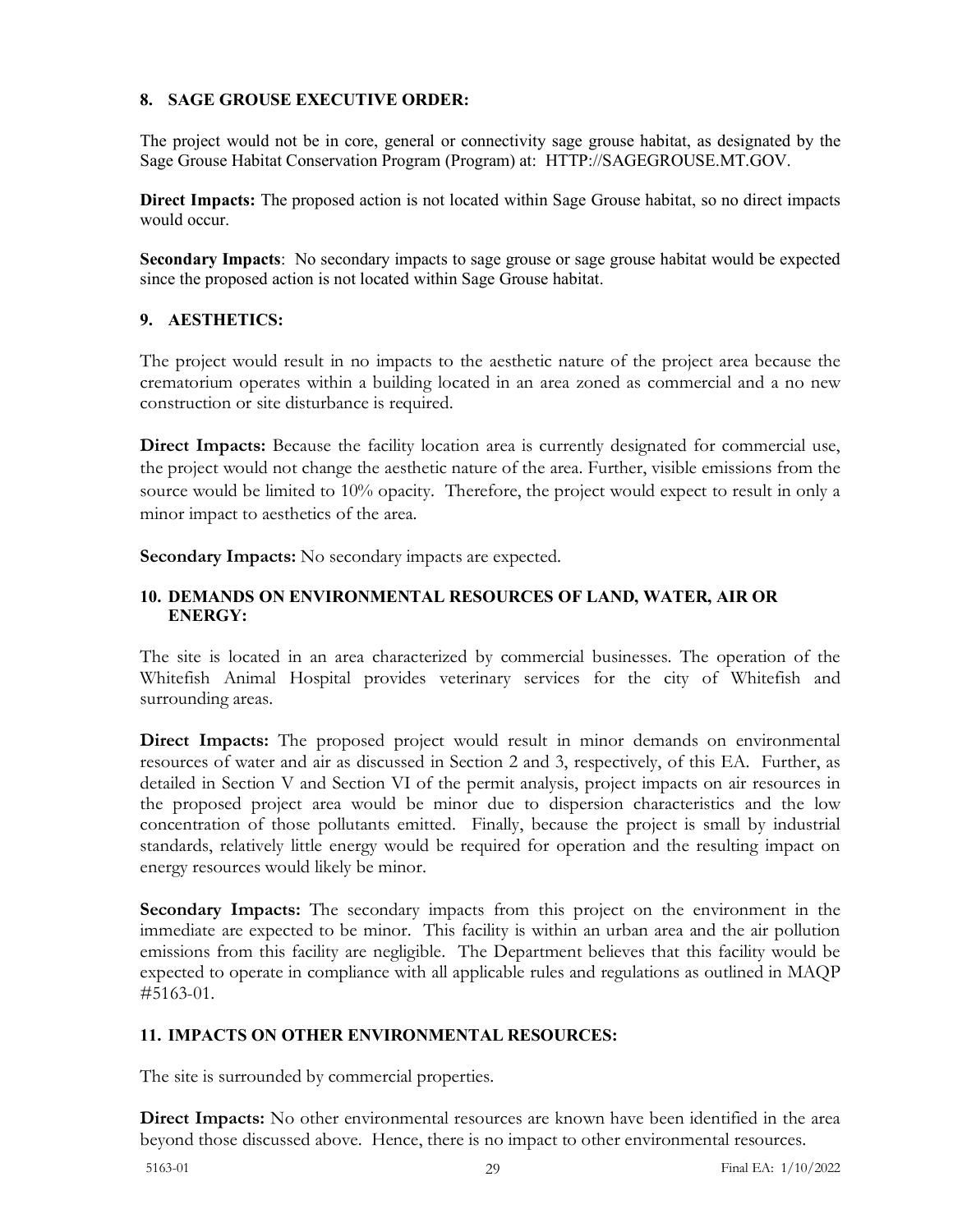**Secondary Impacts:** No secondary impacts to other environmental resources are anticipated as a result of the proposed action.

## **12. HUMAN HEALTH AND SAFETY:**

The applicant would be required to adhere to all applicable state and federal safety laws. As described in Section VII of the MAQP Analysis, modeling and analysis of hazardous air pollutants showed negligible risk to human health. Furthermore, the potential to emit of conventional air pollutants would be very low on an industrial scale.

**Direct Impacts:** Negligible change in impacts to human health and safety are anticipated as a result of this project action.

**Secondary Impacts:** No secondary impacts to human health and safety are anticipated as a result of the proposed action.

## **13. INDUSTRIAL, COMMERCIAL AND AGRICULTURAL ACTIVITIES AND PRODUCTION:**

The site is currently zoned commercial and is adjacent to other industrial and commercial properties. There is no agricultural activity at the site**.**

**Direct Impacts:** No effects to agricultural or industrial production would occur as a result of the project. The proposed project is to provide cremation services for deceased animals.

**Secondary Impacts:** No secondary impacts to industrial, commercial, and agricultural activities and production are anticipated as a result of the proposed action.

## **14. QUANTITY AND DISTRIBUTION OF EMPLOYMENT:**

The proposed project would not require any new employees for the operation of the crematory.

**Direct Impacts:** Any impact to the quantity and distribution of employment would not be expected.

**Secondary Impacts:** No secondary impacts are expected.

## **15. LOCAL AND STATE TAX BASE AND TAX REVENUES:**

The proposed project may provide additional revenue for Whitefish Animal Hospital.

**Direct Impacts:** The impact to local and state tax base and tax revenue would be minor because the project would not require any additional employees.

**Secondary Impacts:** No secondary impacts to local and state tax base and tax revenues are anticipated as a result of the proposed action.

## **16. DEMAND FOR GOVERNMENT SERVICES:**

Government services would be required for acquiring the appropriate permits from government agencies. In addition, the permitted source of emissions would be subject to periodic inspections by government personnel.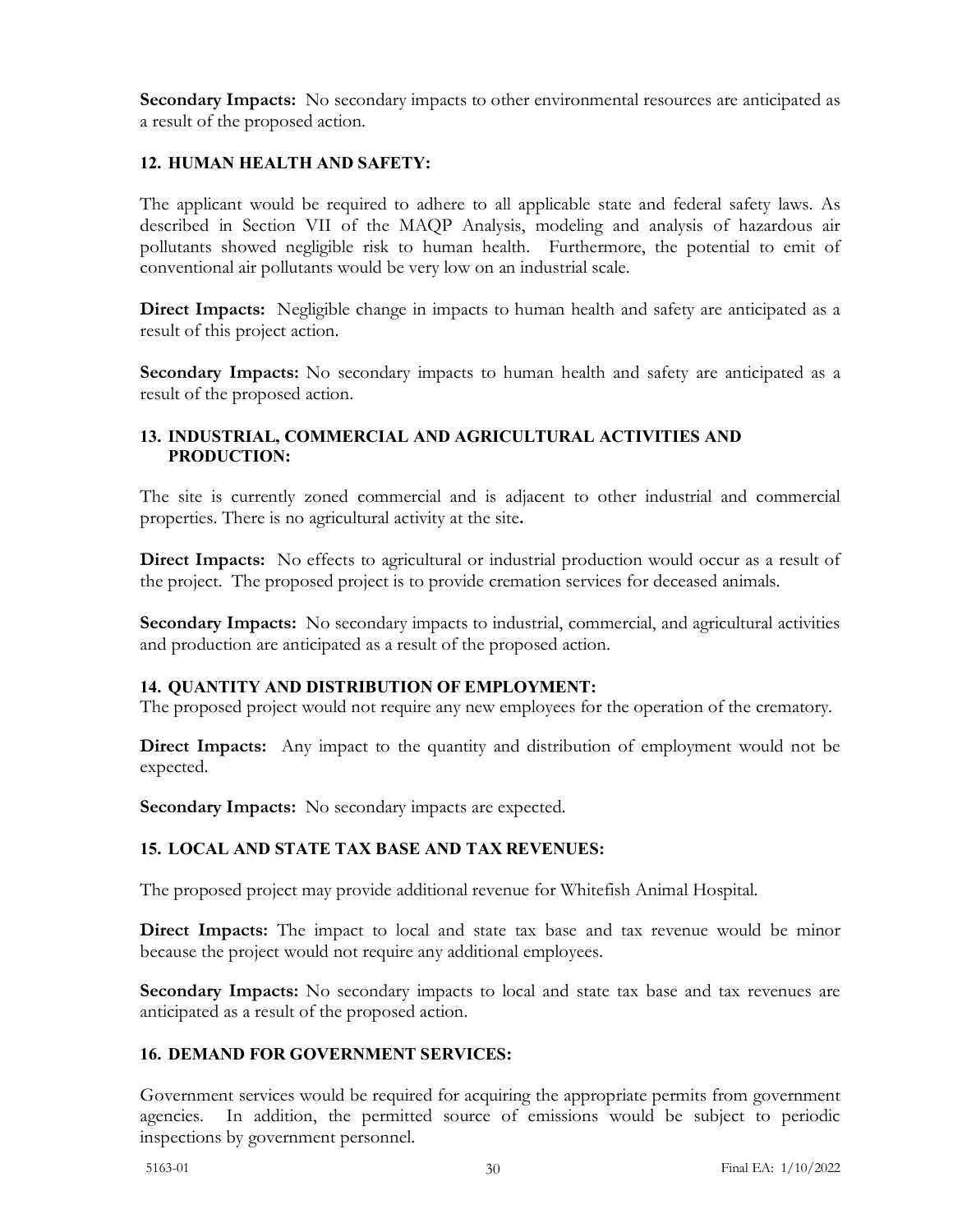**Direct Impacts:** Overall, demands for government services would be minor, mainly through oversight by DEQ AQB.

**Secondary Impacts:** No secondary impacts are anticipated on government services with the proposed action.

# **17. LOCALLY ADOPTED ENVIRONMENTAL PLANS AND GOALS:**

The facility is currently located within the city of Whitefish and is zoned commercial.

**Direct Impacts:** Whitefish Animal Hospital's proposed action is on property which is already zoned as commercial. No impacts from the proposed action would be expected relative to any locally adopted community planning goals.

**Secondary Impacts:** No secondary impacts to the locally adopted environmental plans and goals are anticipated as a result of the proposed action.

# **18. ACCESS TO AND QUALITY OF RECREATIONAL AND WILDERNESS ACTIVITIES:**

The current site of the proposed animal crematorium is in an area of commercial use. No wilderness areas or other recreational sites are in the vicinity. Access to recreational opportunities would not be limited or modified by this facility. The incinerator would be located within an existing building site that has already been established for similar use. All recreational opportunities, if available in the area, would still be accessible.

**Direct Impacts:** Permit conditions would require opacity of the emissions to be 10% or less while operating. The potential to emit of the proposed incinerator would be very small. Therefore, minor, if any impact to the quality of recreational and wilderness activities would be expected as a result of this project.

**Secondary Impacts:** No secondary impacts to access and quality of recreational and wilderness activities are anticipated as a result of the proposed action.

## **19. DENSITY AND DISTRIBUTION OF POPULATION AND HOUSING:**

The proposed project would not require any new employees for the operation of the crematory.

**Direct Impacts:** The project would not add to the population or require additional housing, therefore, no impacts to density and distribution of population and housing are anticipated.

**Secondary Impacts:** No secondary impacts to density and distribution of population and housing are anticipated as a result of the proposed action.

## **20. SOCIAL STRUCTURES AND MORES:**

Whitefish Animal Hospital owns and operates a veterinary hospital. Whitefish Animal Hospital is proposing to operate a natural gas fired multiple chambered cremation unit with a maximum design capacity of 50 lbs/hr of animal remains. The incinerator emissions would be extremely low on an industrial scale and opacity limitations of MAQP #5163-01 would require 10% or less opacity while operating.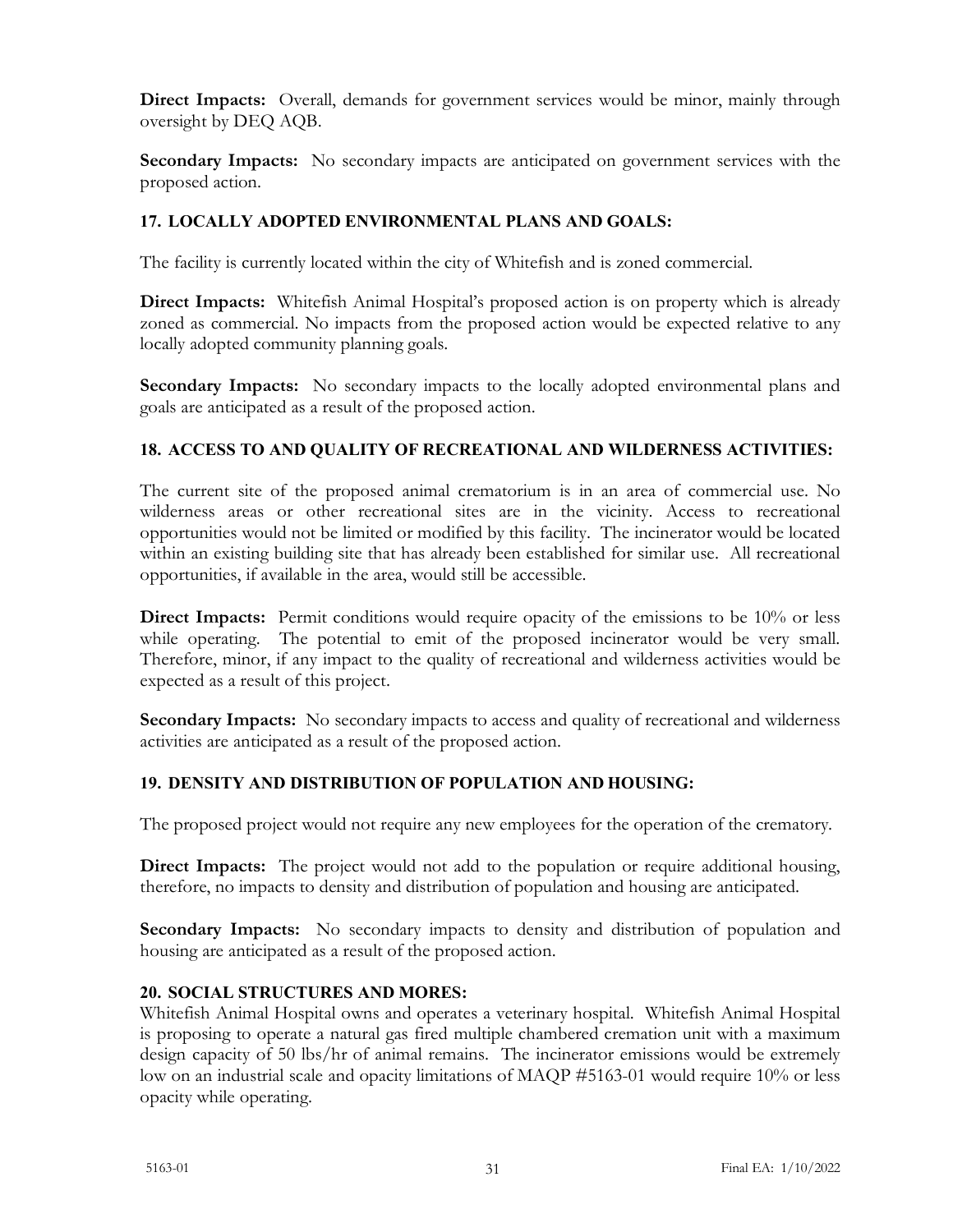**Direct Impacts:** The proposed action is located on an existing commercial site, no disruption of native or traditional lifestyles would be expected, therefore, no impacts to social structure and mores are anticipated.

**Secondary Impacts:** No secondary impacts to social structures and mores are anticipated as a result of the proposed project.

# **21. CULTURAL UNIQUENESS AND DIVERSITY:**

Based on the required information provided by Whitefish Animal Hospital, DEQ is not aware of any unique qualities of the area that would be affected by the proposed action on this existing refinery facility.

**Direct Impacts:** No impacts to cultural uniqueness and diversity are anticipated from this project.

**Secondary Impacts:** No secondary impacts to cultural uniqueness and diversity are anticipated as a result of the proposed action.

# **22. PRIVATE PROPERTY IMPACTS:**

The proposed action would take place on privately-owned land. The analysis done in response to the Private Property Assessment Act indicates no impact. DEQ does not plan to deny the application or impose conditions that would restrict the regulated person's use of private property so as to constitute a taking. Further, if the application is complete, DEQ must take action on the permit pursuant to § 75-2-218(2), MCA. Therefore, DEQ does not have discretion to take the action in another way that would have less impact on private property—its action is bound by a statute.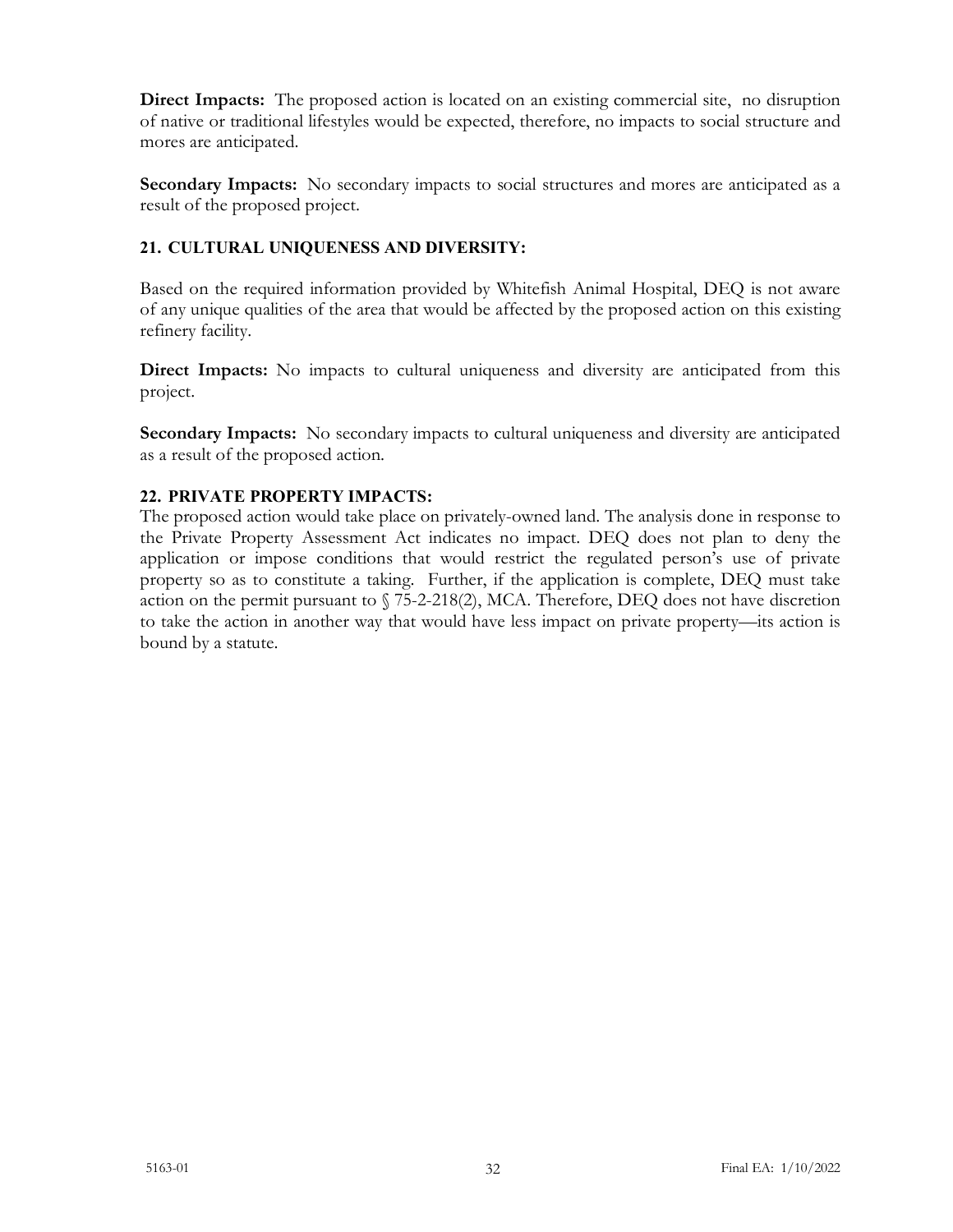| <b>YES</b> | <b>NO</b>   |                                                                                                  |
|------------|-------------|--------------------------------------------------------------------------------------------------|
| X          |             | 1. Does the action pertain to land or water management or environmental regulation               |
|            |             | affecting private real property or water rights?                                                 |
|            | X           | 2. Does the action result in either a permanent or indefinite physical occupation of private     |
|            |             | property?                                                                                        |
|            | X           | 3. Does the action deny a fundamental attribute of ownership? (ex.: right to exclude others,     |
|            |             | disposal of property)                                                                            |
|            | X           | 4. Does the action deprive the owner of all economically viable uses of the property?            |
|            | $\mathbf X$ | 5. Does the action require a property owner to dedicate a portion of property or to grant an     |
|            |             | easement? [If no, go to $(6)$ ].                                                                 |
|            |             | 5a. Is there a reasonable, specific connection between the government requirement and            |
|            |             | legitimate state interests?                                                                      |
|            |             | 5b. Is the government requirement roughly proportional to the impact of the proposed use         |
|            |             | of the property?                                                                                 |
|            | X           | 6. Does the action have a severe impact on the value of the property? (consider economic         |
|            |             | impact, investment-backed expectations, character of government action)                          |
|            | X           | 7. Does the action damage the property by causing some physical disturbance with respect         |
|            |             | to the property in excess of that sustained by the public generally?                             |
|            | X           | 7a. Is the impact of government action direct, peculiar, and significant?                        |
| <b>YES</b> | NO          |                                                                                                  |
|            | X           | 7b. Has government action resulted in the property becoming practically inaccessible,            |
|            |             | waterlogged or flooded?                                                                          |
|            | X           | 7c. Has government action lowered property values by more than 30% and necessitated the          |
|            |             | physical taking of adjacent property or property across a public way from the property in        |
|            |             | question?                                                                                        |
|            | X           | Takings or damaging implications? (Taking or damaging implications exist if YES is               |
|            |             | checked in response to question 1 and also to any one or more of the following questions:        |
|            |             | 2, 3, 4, 6, 7a, 7b, 7c; or if NO is checked in response to questions 5a or 5b; the shaded areas) |

## **23. OTHER APPROPRIATE SOCIAL AND ECONOMIC CIRCUMSTANCES:**

Due to the nature of the proposed action, no further direct or secondary impacts are anticipated from this project.

## **ADDITIONAL ALTERNATIVES CONSIDERED:**

**No Action Alternative**: In addition to the proposed action, the Department also considered the "no-action" alternative. The no action alternative would mean that either animal remains would be disposed of in the local landfill or the clients would take the remains to a local business that already has the ability to cremate the remains. The facility could possibly lose out on a business opportunity and potential revenue for the existing animal hospital providing a variety of veterinary services. Therefore, the "no-action" alternative was eliminated from further consideration.

**Other Ways to Accomplish the Action:** Other alternatives considered were discussed in the BACT analysis, Section III in the MAQP Analysis.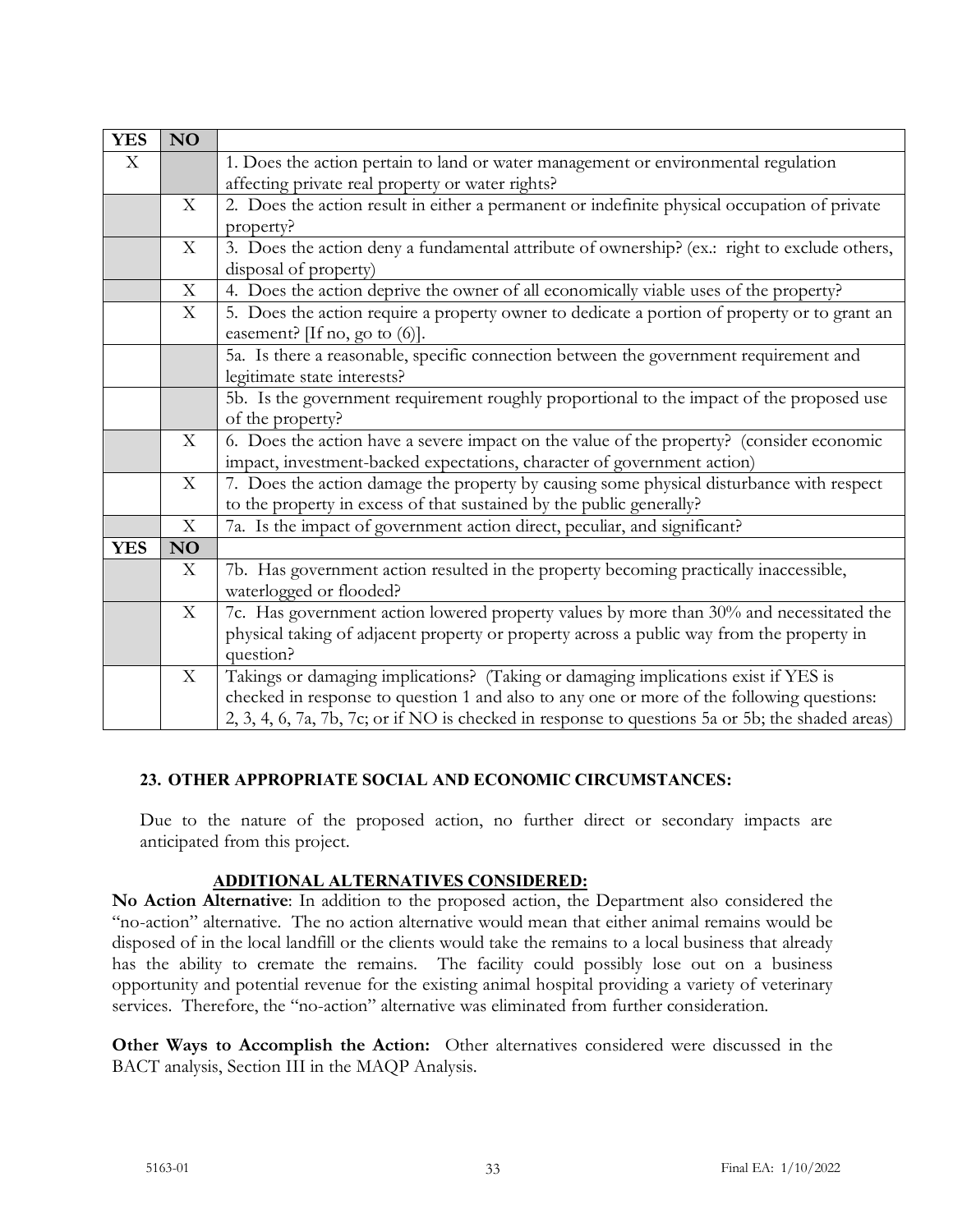#### **CUMULATIVE IMPACTS:**

Cumulative impacts are the collective impacts on the human environment within the borders of the proposed action when considered in conjunction with other past and present actions related to the proposed action by location and generic type. Related future actions must also be considered when these actions are under concurrent consideration by any state agency through preimpact statement studies, separate impact statement evaluation, or permit processing procedures.

Currently, there is an air quality permit application from Whitefish Animal Hospital requesting the addition of a second animal crematorium. No other permit applications for this facility are currently pending before DEQ. Although additional permits may be necessary for this facility in the future, without a pending permit application containing the requisite information, DEQ cannot speculate about which permits may be necessary or which permits may be granted or denied. There may, therefore, be additional cumulative impacts (*e.g.* to water) associated with this facility in the future, but those impacts would be analyzed by future environmental reviews associated with those later permitting actions. This environmental review analyzes only the proposed action submitted by Whitefish Animal Hospital, which is the air quality permit regulating the emissions from the equipment as listed in the "proposed action" section, above.

There are other sources of industrial emissions in the vicinity. The animal crematorium would have emissions including CO, VOCs,  $NO<sub>X</sub>$  and particulate matter as detailed in MAQP #5163-01. These emissions are limited through enforceable conditions within the air quality permit. The proposed action would not be expected to have any discernable impact. No change in the EPA air quality designation would be expected.

DEQ considered potential impacts related to this project and potential secondary impacts. Due to the limited activities in the analysis area, cumulative impacts related to this proposed action would be minor.

## **PUBLIC INVOLVEMENT:**

Scoping for this proposed action consisted of internal efforts to identify substantive issues and/or concerns related to the proposed action. Internal scoping consisted of internal review of the EA document by DEQ Air Permitting staff. Additionally, the EA for the Whitefish Animal Hospital was reviewed extensively.

Internal efforts also included queries to the following websites/ databases/ personnel:

- Montana State Historic Preservation Office
- Montana DEQ
- Montana Natural Heritage Program

A thirty-day public comment period occurs along with the Preliminary Determination on MAQP #5163-01 is posted to the DEQ website.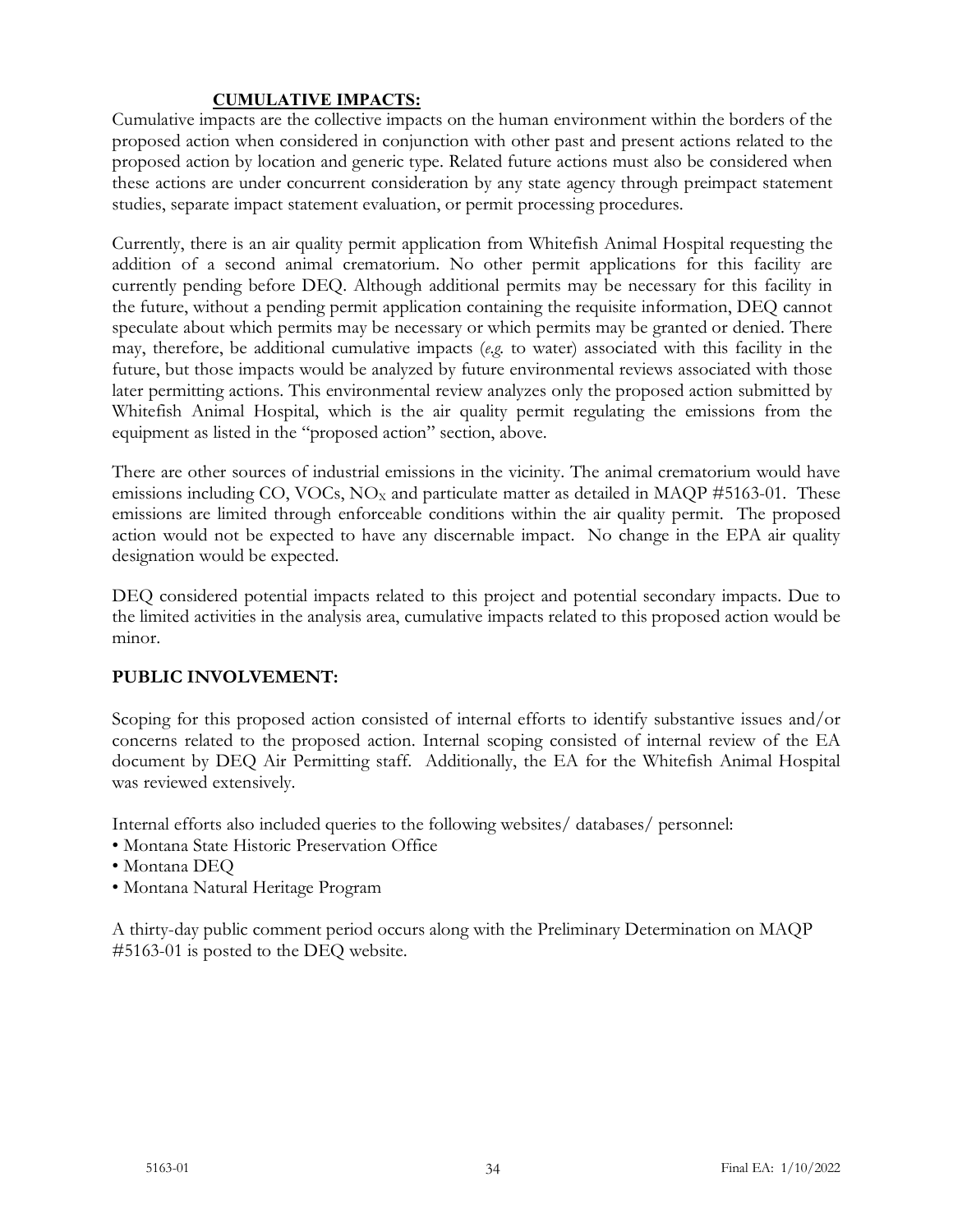### **OTHER GOVERNMENTAL AGENCIES WITH JURSIDICTION:**

The proposed action would be fully located on privately-owned land. All applicable local, state, and federal rules must be adhered to, which, at some level, may also include other local, state, federal, or tribal agency jurisdiction. Other Governmental Agencies which may have overlapping or sole jurisdiction include but may not be limited to: City of Whitefish, Flathead County Commission or County Planning Department (zoning), Occupational Safety and Health Administration (worker safety), DEQ AQB (air quality) and Water Protection Bureau (groundwater and surface water discharge; stormwater), DNRC (water rights), and MDT and Flathead County (road access).

# **NEED FOR FURTHER ANALYSIS AND SIGNIFICANCE OF POTENTIAL IMPACTS**

Under ARM 17.4.608, DEQ is required to determine the significance of impacts associated with the proposed action. This determination is the basis for the agency's decision concerning the need to prepare an environmental impact statement and also refers to DEQ's evaluation of individual and cumulative impacts. DEQ is required to consider the following criteria in determining the significance of each impact on the quality of the human environment:

1. The severity, duration, geographic extent, and frequency of the occurrence of the impact.

"Severity" is analyzed as the density of the potential impact while "extent" is described as the area where the impact is likely to occur. An example could be that a project may propagate ten noxious weeds on a surface area of 1 square foot. In this case, the impact may be a high severity over a low extent. If those ten noxious weeds were located over ten acres there may be a low severity over a larger extent.

"Duration" is analyzed as the time period in which the impact may occur while "frequency" is analyzed as how often the impact may occur. For example, an operation that occurs throughout the night may have impacts associated with lighting that occur every night (frequency) over the course of the one season project (duration).

- 2. The probability that the impact will occur if the proposed action occurs; or conversely, reasonable assurance in keeping with the potential severity of an impact that the impact will not occur.
- 3. Growth-inducing or growth-inhibiting aspects of the impact, including the relationship or contribution of the impact to cumulative impacts.
- 4. The quantity and quality of each environmental resource or value that would be affected, including the uniqueness and fragility of those resources and values.
- 5. The importance to the state and to society of each environmental resource or value that would be affected.
- 6. Any precedent that would be set as a result of an impact of the proposed action that would commit the DEQ to future actions with significant impacts or a decision in principle about such future actions.
- 7. Potential conflict with local, state, or federal laws, requirements, or formal plans.

The significance determination is made by giving weight to these criteria in their totality. For example, impacts with moderate or major severity may be determined to be not significant if the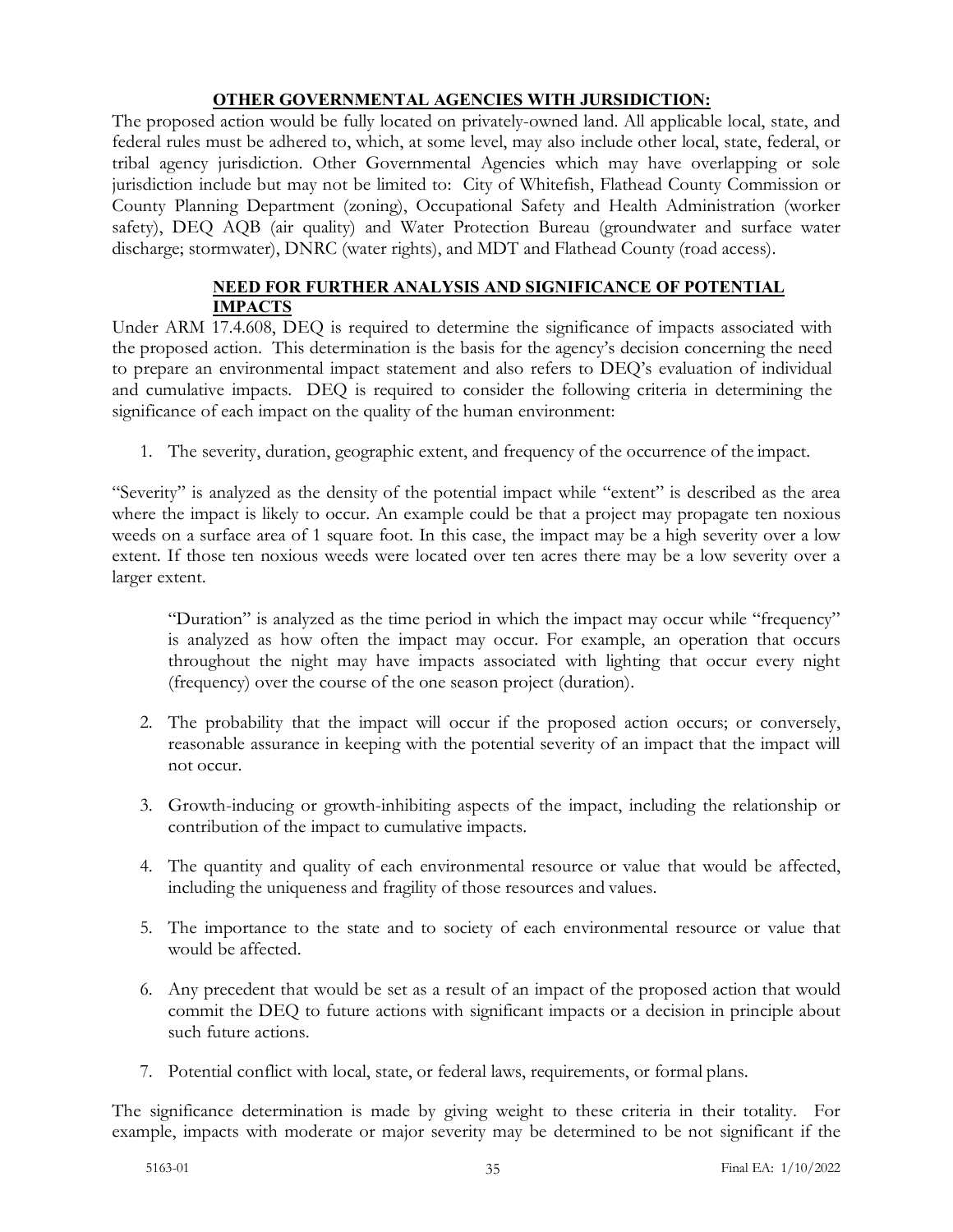duration of the impacts is considered to be short-term. As another example, however, moderate or major impacts of short-term duration may be considered to be significant if the quantity and quality of the resource is limited and/or the resource is considered to be unique or fragile. As a final example, moderate or major impacts to a resource may be determined to be not significant if the quantity of that resource is high or the quality of the resource is not unique or fragile.

Preparation of an EA is the appropriate level of environmental review under MEPA if statutory requirements do not allow sufficient time for an agency to prepare an environmental impact statement, pursuant to ARM 17.4.607. An agency determines whether sufficient time is available to prepare an environmental impact statement by comparing statutory requirements that establish when the agency must make its decision on the proposed action with the time required to obtain public review of an environmental impact statement plus a reasonable period to prepare a draft environmental review and, if required, a final environmental impact statement.

# **SIGNIFICANCE DETERMINATION**

The severity, duration, geographic extent, and frequency of the occurrence of the primary, secondary, and cumulative impacts associated with the proposed action would be limited. Whitefish Animal Hospital proposes to install and operate a second animal crematorium with an existing commercial facility.

DEQ has not identified any significant impacts associated with the proposed action for any environmental resource. Approving Whitefish Animal Hospital's air quality permit modification application would not set precedent that commits DEQ to future actions with significant impacts or a decision in principle about such future actions.

DEQ's issuance of a modified MAQP to Whitefish Animal Hospital for this proposed operation also does not set a precedent for DEQ's review of other applications, including the level of environmental review. A decision of on the appropriate level of environmental review is made based on case-specific considerations of the criteria set forth in ARM 17.4.608.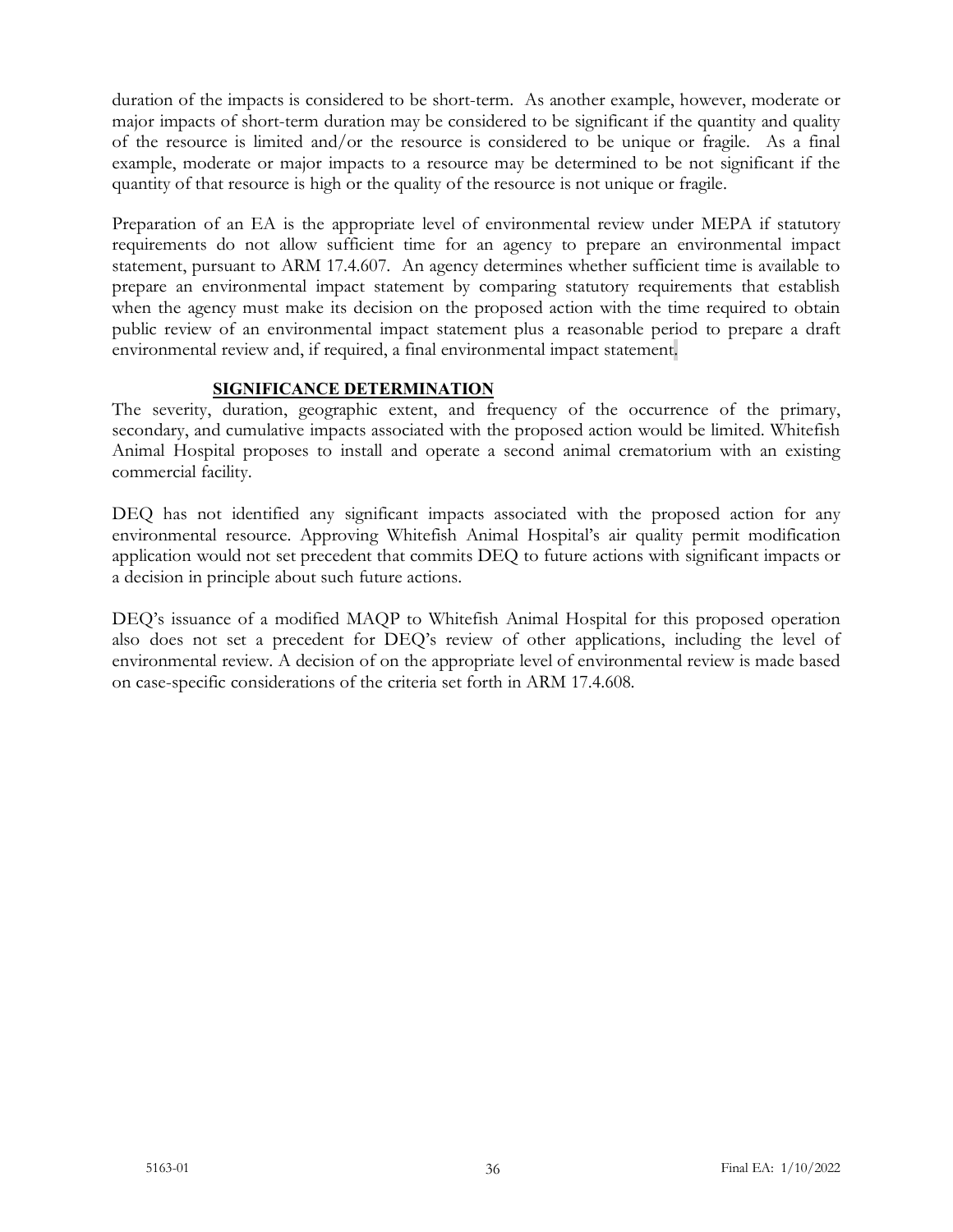DEQ does not believe that the proposed action has any growth-inducing or growth-inhibiting aspects or that it conflicts with any local, state, or federal laws, requirements, or formal plans. Based on a consideration of the criteria set forth in ARM 17.4.608, the proposed state action is not predicted to significantly impact the quality of the human environment. Therefore, at this time, preparation of an EA is determined to be the appropriate level of environmental review under MEPA.

### **Environmental Assessment and Significance Determination Prepared By:**

| T. Burrows             | <b>Air Quality Permitter</b>                      |
|------------------------|---------------------------------------------------|
| Name                   | Title                                             |
| <b>EA Reviewed By:</b> |                                                   |
| E. Warner              | <b>Lead Engineer, Permitting Services Section</b> |
| Name                   | Title                                             |